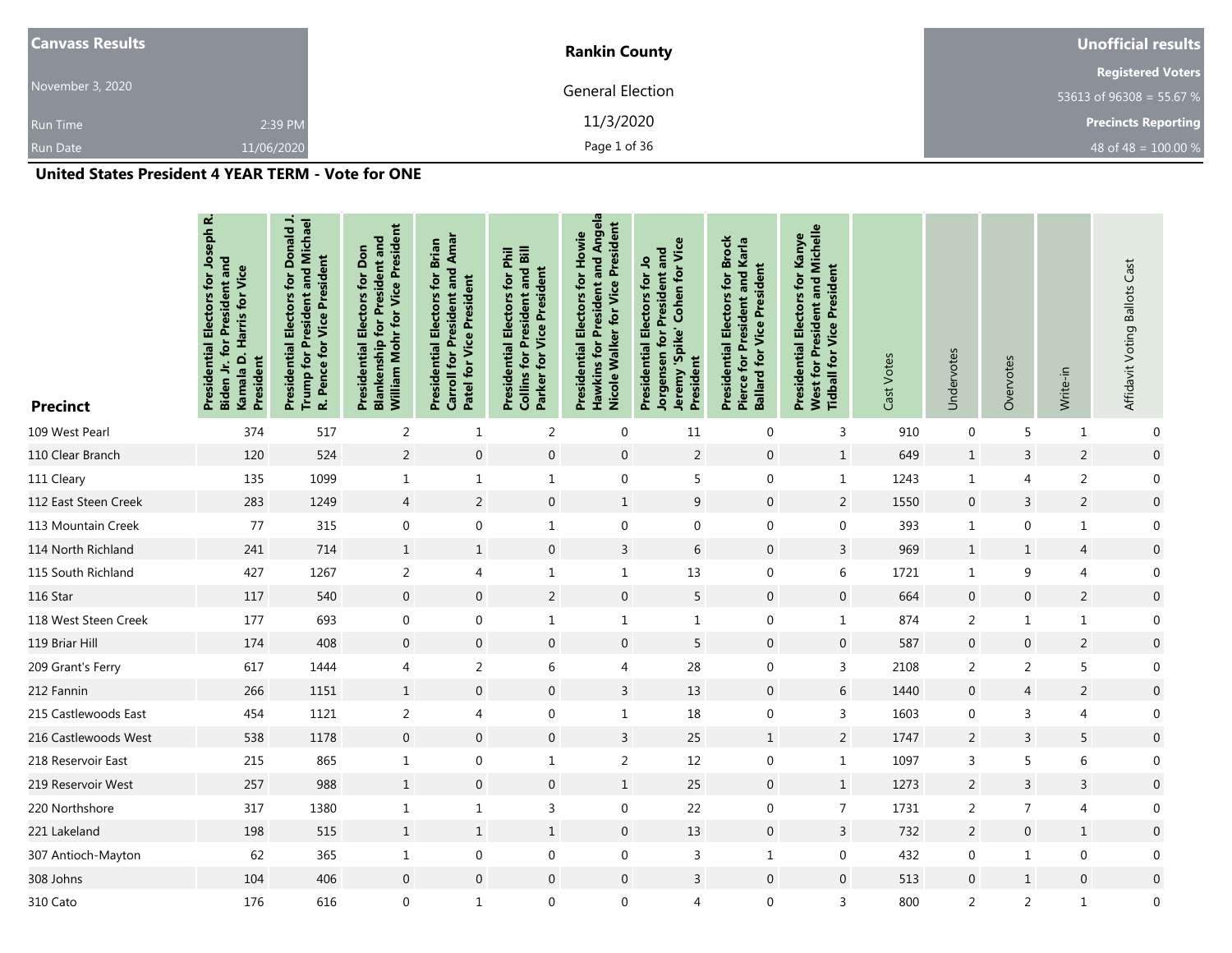| <b>Canvass Results</b> |            | <b>Rankin County</b>    | Unofficial results         |  |  |
|------------------------|------------|-------------------------|----------------------------|--|--|
|                        |            |                         | <b>Registered Voters</b>   |  |  |
| November 3, 2020       |            | <b>General Election</b> | 53613 of 96308 = 55.67 %   |  |  |
| <b>Run Time</b>        | 2:39 PM    | 11/3/2020               | <b>Precincts Reporting</b> |  |  |
| Run Date               | 11/06/2020 | Page 2 of 36            | 48 of 48 = $100.00\%$      |  |  |

| <b>Precinct</b>      | Election Day Voting Ballots Cast | <b>Total Ballots Cast</b> | Registered Voters | Turnout Percentage |
|----------------------|----------------------------------|---------------------------|-------------------|--------------------|
| 109 West Pearl       | 916                              | 916                       | 1869              | 49.01%             |
| 110 Clear Branch     | 655                              | 655                       | 1032              | 63.47 %            |
| 111 Cleary           | 1250                             | 1250                      | 1963              | 63.68%             |
| 112 East Steen Creek | 1555                             | 1555                      | 3027              | 51.37 %            |
| 113 Mountain Creek   | 395                              | 395                       | 574               | 68.82 %            |
| 114 North Richland   | 975                              | 975                       | 1804              | 54.05 %            |
| 115 South Richland   | 1735                             | 1735                      | 3276              | 52.96 %            |
| 116 Star             | 666                              | 666                       | 1122              | 59.36 %            |
| 118 West Steen Creek | 878                              | 878                       | 2721              | 32.27 %            |
| 119 Briar Hill       | 589                              | 589                       | 940               | 62.66%             |
| 209 Grant's Ferry    | 2117                             | 2117                      | 3613              | 58.59%             |
| 212 Fannin           | 1446                             | 1446                      | 2213              | 65.34 %            |
| 215 Castlewoods East | 1610                             | 1610                      | 3367              | 47.82%             |
| 216 Castlewoods West | 1757                             | 1757                      | 3526              | 49.83 %            |
| 218 Reservoir East   | 1111                             | 1111                      | 1714              | 64.82%             |
| 219 Reservoir West   | 1281                             | 1281                      | 2076              | 61.71 %            |
| 220 Northshore       | 1744                             | 1744                      | 2820              | 61.84 %            |
| 221 Lakeland         | 735                              | 735                       | 1075              | 68.37 %            |
| 307 Antioch-Mayton   | 433                              | 433                       | 589               | 73.51 %            |
| 308 Johns            | 514                              | 514                       | 745               | 68.99 %            |
| 310 Cato             | 805                              | 805                       | 1180              | 68.22 %            |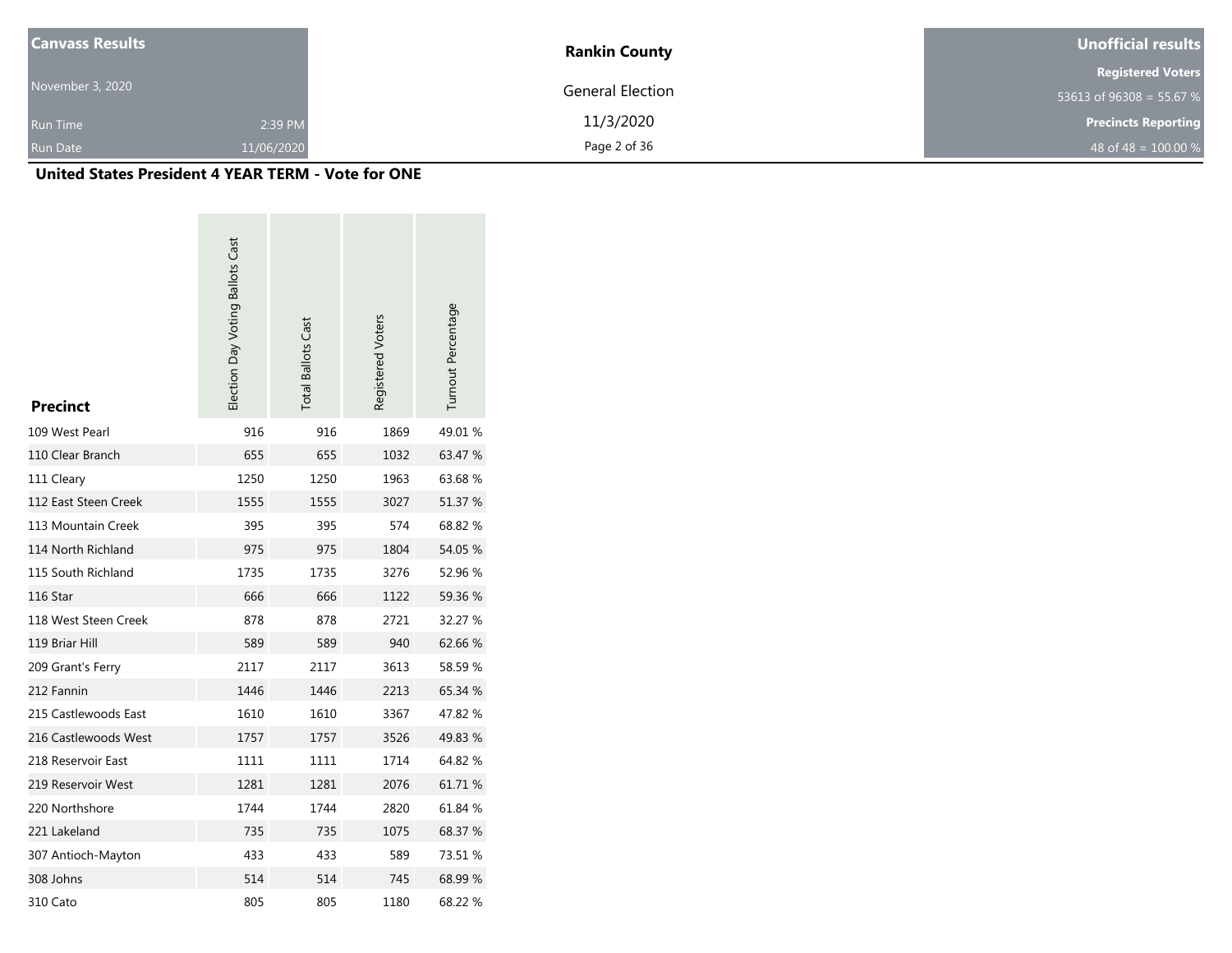| <b>Canvass Results</b> |            | <b>Rankin County</b> | Unofficial results         |  |  |
|------------------------|------------|----------------------|----------------------------|--|--|
|                        |            |                      | <b>Registered Voters</b>   |  |  |
| November 3, 2020       |            | General Election     | 53613 of 96308 = 55.67 %   |  |  |
| <b>Run Time</b>        | 2:39 PM    | 11/3/2020            | <b>Precincts Reporting</b> |  |  |
| <b>Run Date</b>        | 11/06/2020 | Page 3 of 36         | 48 of 48 = $100.00 %$      |  |  |

| <b>Precinct</b>        | Presidential Electors for Joseph R.<br>for President and<br>Kamala D. Harris for Vice<br>President<br>Biden Jr. | ∽.<br>Trump for President and Michael<br><b>Presidential Electors for Donald</b><br>R. Pence for Vice President | William Mohr for Vice President<br><b>Blankenship for President and</b><br><b>Presidential Electors for Don</b> | <b>Carroll for President and Amar</b><br>Presidential Electors for Brian<br><b>Patel for Vice President</b> | <b>Collins for President and Bill</b><br>Presidential Electors for Phil<br><b>Parker for Vice President</b> | and Angela<br>Nicole Walker for Vice President<br>Presidential Electors for Howie<br><b>Hawkins for President</b> | Jeremy 'Spike' Cohen for Vice<br>Jorgensen for President and<br>Presidential Electors for Jo<br>President | <b>Presidential Electors for Brock</b><br>Pierce for President and Karla<br><b>Ballard for Vice President</b> | <b>West for President and Michelle</b><br>Presidential Electors for Kanye<br><b>Tidball for Vice President</b> | Cast Votes | Undervotes       | Overvotes      | Write-in         | Affidavit Voting Ballots Cast |
|------------------------|-----------------------------------------------------------------------------------------------------------------|-----------------------------------------------------------------------------------------------------------------|-----------------------------------------------------------------------------------------------------------------|-------------------------------------------------------------------------------------------------------------|-------------------------------------------------------------------------------------------------------------|-------------------------------------------------------------------------------------------------------------------|-----------------------------------------------------------------------------------------------------------|---------------------------------------------------------------------------------------------------------------|----------------------------------------------------------------------------------------------------------------|------------|------------------|----------------|------------------|-------------------------------|
| 312 Dry Creek          | 306                                                                                                             | 575                                                                                                             | $\mathbf{1}$                                                                                                    | $\overline{2}$                                                                                              | $\overline{2}$                                                                                              | $\mathbf{1}$                                                                                                      | $\mathbf{1}$                                                                                              | $\mathbf{1}$                                                                                                  | 2                                                                                                              | 891        | $\mathbf{1}$     | $\overline{7}$ | $\mathbf{0}$     | $\boldsymbol{0}$              |
| 318 Puckett            | 77                                                                                                              | 429                                                                                                             | $\mathbf 0$                                                                                                     | 0                                                                                                           | $\mathbf 0$                                                                                                 | 0                                                                                                                 | $\mathbf{1}$                                                                                              | $\boldsymbol{0}$                                                                                              | $\boldsymbol{0}$                                                                                               | 507        | $\mathbf 0$      | $\overline{2}$ | $\mathbf{1}$     | $\boldsymbol{0}$              |
| 321 South Brandon      | 72                                                                                                              | 654                                                                                                             | 2                                                                                                               | $\mathbf 0$                                                                                                 | $\boldsymbol{0}$                                                                                            | $\mathsf{3}$                                                                                                      | 6                                                                                                         | $\boldsymbol{0}$                                                                                              | $\mathbf 0$                                                                                                    | 737        | $\mathbf{1}$     | 3              | 4                | $\boldsymbol{0}$              |
| 323 Greenfield         | 685                                                                                                             | 1175                                                                                                            | $\mathbf{1}$                                                                                                    | $\mathbf{1}$                                                                                                | $\mathbf 0$                                                                                                 | $\mathbf{1}$                                                                                                      | 15                                                                                                        | $\mathbf 0$                                                                                                   | $\overline{3}$                                                                                                 | 1881       | $\mathbf 0$      | $\overline{3}$ | 4                | $\boldsymbol{0}$              |
| 324 Brandon Central    | 213                                                                                                             | 862                                                                                                             | $\mathbf 0$                                                                                                     | $\mathbf 0$                                                                                                 | $\boldsymbol{0}$                                                                                            | $\mathbf 0$                                                                                                       | $\overline{7}$                                                                                            | $\mathbf{1}$                                                                                                  | $1\,$                                                                                                          | 1084       | $\overline{2}$   | $\overline{2}$ | 5                | $\boldsymbol{0}$              |
| 325 Highlands P Farms  | 539                                                                                                             | 729                                                                                                             | $\mathbf{1}$                                                                                                    | $\mathbf{1}$                                                                                                | $\sqrt{2}$                                                                                                  | 3                                                                                                                 | 8                                                                                                         | $\mathbf 0$                                                                                                   | $\mathbf{1}$                                                                                                   | 1284       | $\mathbf 0$      | $\Omega$       | $\overline{2}$   | $\boldsymbol{0}$              |
| 329 Brandon City Hall  | 873                                                                                                             | 1942                                                                                                            | $\overline{0}$                                                                                                  | $\overline{2}$                                                                                              | $\mathsf{3}$                                                                                                | $\boldsymbol{0}$                                                                                                  | 28                                                                                                        | $\mathbf{1}$                                                                                                  | $\overline{7}$                                                                                                 | 2856       | $\mathbf{1}$     | 13             | $\overline{7}$   | $\boldsymbol{0}$              |
| 407 Pisgah             | 204                                                                                                             | 515                                                                                                             | $\mathbf 0$                                                                                                     | 0                                                                                                           | $\mathbf 0$                                                                                                 | $\mathbf{1}$                                                                                                      | 9                                                                                                         | $\mathbf 0$                                                                                                   | $\overline{2}$                                                                                                 | 731        | $\mathbf 0$      | 6              | $\boldsymbol{0}$ | $\boldsymbol{0}$              |
| 408 Oakdale            | 486                                                                                                             | 1410                                                                                                            | $\overline{0}$                                                                                                  | $\overline{2}$                                                                                              | $\mathbf{1}$                                                                                                | $\overline{2}$                                                                                                    | 21                                                                                                        | $\pmb{0}$                                                                                                     | $\mathsf{3}$                                                                                                   | 1925       | 3                | 4              | 4                | $\pmb{0}$                     |
| 409 Shiloh             | 68                                                                                                              | 176                                                                                                             | $\boldsymbol{0}$                                                                                                | 0                                                                                                           | $\boldsymbol{0}$                                                                                            | 0                                                                                                                 | 3                                                                                                         | $\boldsymbol{0}$                                                                                              | $\mathbf 1$                                                                                                    | 248        | $\mathbf 0$      | $\mathbf{1}$   | $\boldsymbol{0}$ | $\boldsymbol{0}$              |
| 410 Crossroads         | 57                                                                                                              | 472                                                                                                             | $\boldsymbol{0}$                                                                                                | $\boldsymbol{0}$                                                                                            | $\boldsymbol{0}$                                                                                            | $\boldsymbol{0}$                                                                                                  | $\mathsf{3}$                                                                                              | $\boldsymbol{0}$                                                                                              | $1\,$                                                                                                          | 533        | $\boldsymbol{0}$ | 3              | $\mathbf{1}$     | $\boldsymbol{0}$              |
| 411 Leesburg           | 33                                                                                                              | 563                                                                                                             | $\mathbf 0$                                                                                                     | $\mathbf{1}$                                                                                                | $\sqrt{2}$                                                                                                  | 5                                                                                                                 | $\overline{2}$                                                                                            | $\mathbf 0$                                                                                                   | $\mathbf 0$                                                                                                    | 606        | $\mathbf 0$      | 4              | $\mathbf{1}$     | $\boldsymbol{0}$              |
| 412 North Brandon      | 398                                                                                                             | 1000                                                                                                            | $\overline{0}$                                                                                                  | $\mathbf{1}$                                                                                                | $\sqrt{2}$                                                                                                  | $\boldsymbol{0}$                                                                                                  | $\,$ 6 $\,$                                                                                               | $\boldsymbol{0}$                                                                                              | $\sqrt{2}$                                                                                                     | 1409       | $\mathbf{1}$     | $\overline{4}$ | $\mathsf{3}$     | $\boldsymbol{0}$              |
| 413 East Crossgates    | 294                                                                                                             | 1277                                                                                                            | $\mathbf{1}$                                                                                                    | $\mathbf{1}$                                                                                                | $\mathbf{1}$                                                                                                | $\mathbf 1$                                                                                                       | 16                                                                                                        | $\boldsymbol{0}$                                                                                              | 5                                                                                                              | 1596       | 3                | 3              | 4                | $\boldsymbol{0}$              |
| 414 Pelahatchie        | 330                                                                                                             | 971                                                                                                             | $\overline{0}$                                                                                                  | $\mathbf{1}$                                                                                                | $\boldsymbol{0}$                                                                                            | $\boldsymbol{0}$                                                                                                  | $\,8\,$                                                                                                   | $\boldsymbol{0}$                                                                                              | $\overline{3}$                                                                                                 | 1313       | $\mathbf 0$      | 14             | $\overline{2}$   | $\boldsymbol{0}$              |
| 418 West Crossgates    | 175                                                                                                             | 671                                                                                                             | $\mathbf 0$                                                                                                     | 3                                                                                                           | $\mathbf{1}$                                                                                                | $\mathbf{1}$                                                                                                      | 21                                                                                                        | $\boldsymbol{0}$                                                                                              | 3                                                                                                              | 875        | $\mathbf{1}$     | $\overline{2}$ | $\mathbf{1}$     | $\boldsymbol{0}$              |
| 419 Northeast Brandon  | 363                                                                                                             | 1239                                                                                                            | $\mathbf 0$                                                                                                     | $\overline{2}$                                                                                              | $\mathbf 0$                                                                                                 | $\overline{2}$                                                                                                    | 13                                                                                                        | $\mathbf 0$                                                                                                   | $\overline{3}$                                                                                                 | 1622       | $\mathbf{1}$     | 8              | $\overline{2}$   | $\boldsymbol{0}$              |
| 506 Flowood Library    | 500                                                                                                             | 1192                                                                                                            | $\mathbf{1}$                                                                                                    | 2                                                                                                           | $\boldsymbol{0}$                                                                                            | $\mathbf{1}$                                                                                                      | 25                                                                                                        | $\overline{2}$                                                                                                | $\overline{2}$                                                                                                 | 1725       | 3                | 3              | 8                | $\boldsymbol{0}$              |
| 508 Eldorado           | 343                                                                                                             | 917                                                                                                             | $\mathbf 0$                                                                                                     | $\mathbf 0$                                                                                                 | $\mathbf 0$                                                                                                 | $\mathbf 0$                                                                                                       | 9                                                                                                         | $\mathbf 0$                                                                                                   | $\overline{3}$                                                                                                 | 1272       | 3                | 6              | $\overline{2}$   | $\boldsymbol{0}$              |
| 509 Liberty            | 409                                                                                                             | 1093                                                                                                            | $\mathbf 0$                                                                                                     | 0                                                                                                           | $\sqrt{2}$                                                                                                  | 2                                                                                                                 | 12                                                                                                        | $\mathbf 0$                                                                                                   | $\mathbf 0$                                                                                                    | 1518       | 0                | $\overline{2}$ | 6                | $\boldsymbol{0}$              |
| 510 Cunningham Heights | 179                                                                                                             | 416                                                                                                             | $\mathbf 0$                                                                                                     | 0                                                                                                           | $\mathsf{3}$                                                                                                | $\overline{2}$                                                                                                    | $\overline{4}$                                                                                            | $\mathbf{0}$                                                                                                  | $\sqrt{2}$                                                                                                     | 606        | $\mathbf{1}$     | $\overline{0}$ | $\sqrt{2}$       | $\mathbf 0$                   |
|                        |                                                                                                                 |                                                                                                                 |                                                                                                                 |                                                                                                             |                                                                                                             |                                                                                                                   |                                                                                                           |                                                                                                               |                                                                                                                |            |                  |                |                  |                               |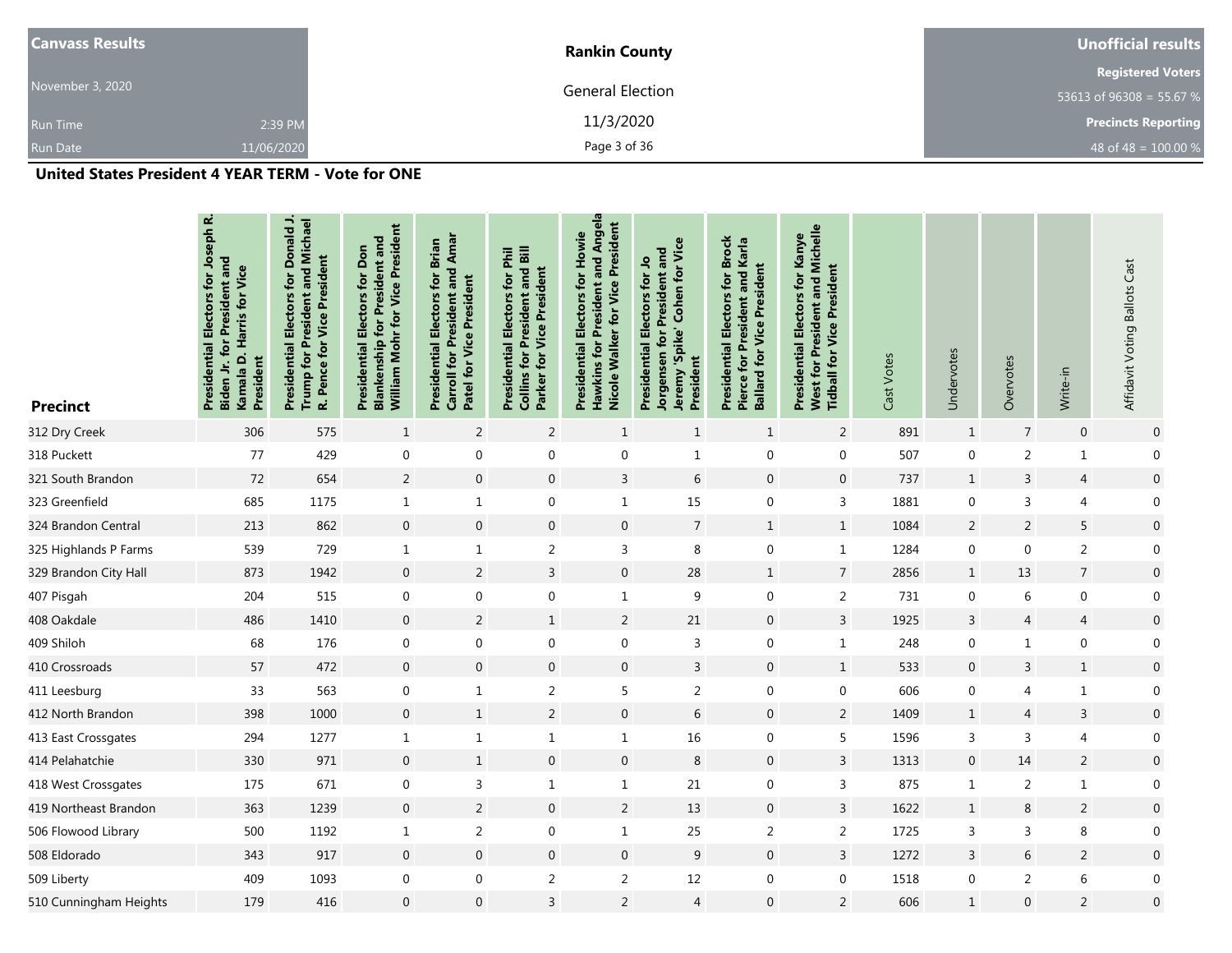| <b>Canvass Results</b> |            | <b>Rankin County</b>    | <b>Unofficial results</b>  |  |  |
|------------------------|------------|-------------------------|----------------------------|--|--|
|                        |            |                         | <b>Registered Voters</b>   |  |  |
| November 3, 2020       |            | <b>General Election</b> | 53613 of $96308 = 55.67 %$ |  |  |
| <b>Run Time</b>        | 2:39 PM    | 11/3/2020               | <b>Precincts Reporting</b> |  |  |
| <b>Run Date</b>        | 11/06/2020 | Page 4 of 36            | 48 of 48 = $100.00 %$      |  |  |

| <b>Precinct</b>        | Election Day Voting Ballots Cast | <b>Total Ballots Cast</b> | Registered Voters | Turnout Percentage |
|------------------------|----------------------------------|---------------------------|-------------------|--------------------|
| 312 Dry Creek          | 899                              | 899                       | 1743              | 51.58 %            |
| 318 Puckett            | 510                              | 510                       | 716               | 71.23 %            |
| 321 South Brandon      | 745                              | 745                       | 1173              | 63.51 %            |
| 323 Greenfield         | 1888                             | 1888                      | 3379              | 55.87 %            |
| 324 Brandon Central    | 1093                             | 1093                      | 1910              | 57.23 %            |
| 325 Highlands P Farms  | 1286                             | 1286                      | 2528              | 50.87 %            |
| 329 Brandon City Hall  | 2877                             | 2877                      | 5470              | 52.60 %            |
| 407 Pisgah             | 737                              | 737                       | 1115              | 66.10%             |
| 408 Oakdale            | 1936                             | 1936                      | 3397              | 56.99 %            |
| 409 Shiloh             | 249                              | 249                       | 348               | 71.55 %            |
| 410 Crossroads         | 537                              | 537                       | 668               | 80.39%             |
| 411 Leesburg           | 611                              | 611                       | 796               | 76.76 %            |
| 412 North Brandon      | 1417                             | 1417                      | 2693              | 52.62 %            |
| 413 East Crossgates    | 1606                             | 1606                      | 3163              | 50.77 %            |
| 414 Pelahatchie        | 1329                             | 1329                      | 2104              | 63.17 %            |
| 418 West Crossgates    | 879                              | 879                       | 2478              | 35.47 %            |
| 419 Northeast Brandon  | 1633                             | 1633                      | 2749              | 59.40 %            |
| 506 Flowood Library    | 1739                             | 1739                      | 2996              | 58.04 %            |
| 508 Eldorado           | 1283                             | 1283                      | 2440              | 52.58 %            |
| 509 Liberty            | 1526                             | 1526                      | 3121              | 48.89%             |
| 510 Cunningham Heights | 609                              | 609                       | 1071              | 56.86 %            |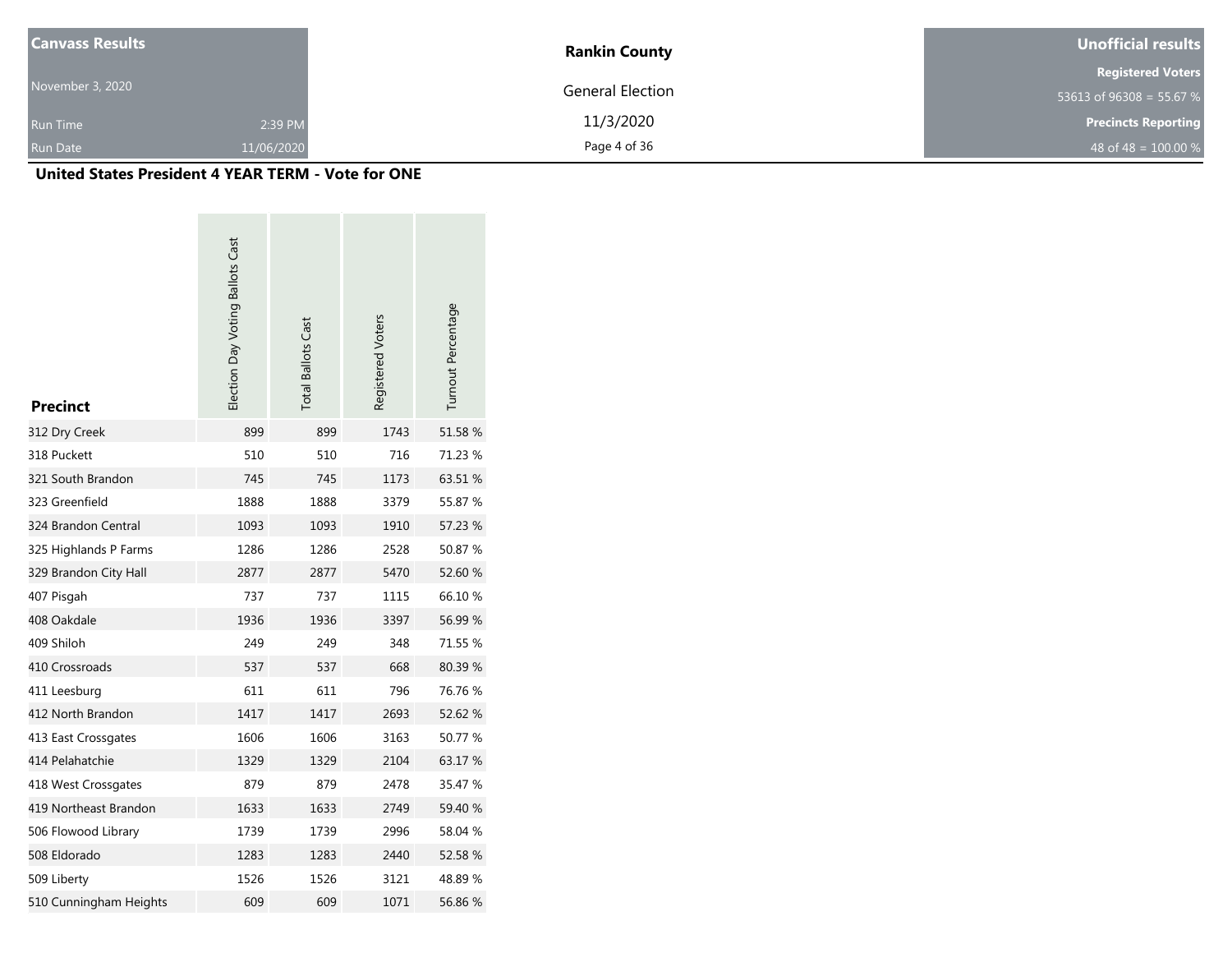| <b>Canvass Results</b> |            | <b>Rankin County</b> | Unofficial results         |  |  |
|------------------------|------------|----------------------|----------------------------|--|--|
|                        |            |                      | <b>Registered Voters</b>   |  |  |
| November 3, 2020       |            | General Election     | 53613 of 96308 = 55.67 %   |  |  |
| <b>Run Time</b>        | 2:39 PM    | 11/3/2020            | <b>Precincts Reporting</b> |  |  |
| <b>Run Date</b>        | 11/06/2020 | Page 5 of 36         | 48 of 48 = $100.00 %$      |  |  |

| <b>Precinct</b>    | نم<br>Joseph<br>and<br>Vice<br>$\overline{\mathbf{r}}$<br>Electors<br>$f$ or<br>识<br>Harris<br>Ā<br>ential<br>President<br>$\mathbf{\Omega}$<br>Kamala<br>Presid<br>Biden | $\overline{\phantom{a}}$<br>and Michael<br>Donald<br><b>Pence for Vice President</b><br>$\mathbf{r}$<br><b>Trump for President</b><br><b>Electors</b><br>Presidential<br>$\mathbf{r}$ | William Mohr for Vice President<br>and<br>Don<br>President<br><b>Presidential Electors for</b><br>for<br>Blankenship | Amar<br><b>Brian</b><br>and<br>for<br>$\overline{5}$<br>Presidential Electors<br>resident<br>Presid<br>Patel for Vice<br>Carroll for P | for Phil<br>and Bill<br>for Vice President<br><b>Presidential Electors</b><br><b>Collins for President</b><br>Parker | မ္မ<br>President<br>Ang<br>Presidential Electors for Howie<br>and<br>esident<br>$\overline{\mathbf{r}}$<br><b>Pr</b><br>Nicole Walker<br>Hawkins for | Vice<br>and<br>٩<br>$f$ or<br>President<br>ior<br>Cohen<br>ectors<br>'Spike'<br>Jorgensen for<br>ential<br>President<br>Jeremy<br><b>Presid</b> | Presidential Electors for Brock<br>Karla<br>President<br>and<br>resident<br>Vice<br>Ō.<br>Ballard for<br>for<br>Pierce | Michelle<br>Kanye<br>President<br>$\mathbf{r}$<br>and<br><b>Presidential Electors</b><br><b>West for President</b><br>Vice<br><b>Tidball for</b> | Votes<br>Cast | Undervotes     | Overvotes      | Write-in       | Affidavit Voting Ballots Cast |
|--------------------|---------------------------------------------------------------------------------------------------------------------------------------------------------------------------|---------------------------------------------------------------------------------------------------------------------------------------------------------------------------------------|----------------------------------------------------------------------------------------------------------------------|----------------------------------------------------------------------------------------------------------------------------------------|----------------------------------------------------------------------------------------------------------------------|------------------------------------------------------------------------------------------------------------------------------------------------------|-------------------------------------------------------------------------------------------------------------------------------------------------|------------------------------------------------------------------------------------------------------------------------|--------------------------------------------------------------------------------------------------------------------------------------------------|---------------|----------------|----------------|----------------|-------------------------------|
| 512 Crest Park     | 285                                                                                                                                                                       | 759                                                                                                                                                                                   | 1                                                                                                                    | $\mathbf{1}$                                                                                                                           |                                                                                                                      |                                                                                                                                                      | 7                                                                                                                                               | 0                                                                                                                      | 5                                                                                                                                                | 1060          | $\mathbf{1}$   | 5              | $\overline{2}$ | 0                             |
| 514 North Mclaurin | 115                                                                                                                                                                       | 495                                                                                                                                                                                   | $\mathbf{1}$                                                                                                         | $\mathbf 0$                                                                                                                            | $\mathbf 0$                                                                                                          | $\mathbf{1}$                                                                                                                                         | 3                                                                                                                                               | $\mathbf{0}$                                                                                                           | $\mathbf 0$                                                                                                                                      | 615           | $\mathbf 0$    | $\mathbf{1}$   | $\overline{2}$ | $\mathbf 0$                   |
| 515 South Mclaurin | 183                                                                                                                                                                       | 586                                                                                                                                                                                   | $\boldsymbol{0}$                                                                                                     | $\mathbf 0$                                                                                                                            | $\overline{4}$                                                                                                       | 3                                                                                                                                                    | 8                                                                                                                                               | $\mathbf 0$                                                                                                            | 5                                                                                                                                                | 789           | $\mathbf{0}$   | $\overline{3}$ | $\overline{2}$ | $\mathbf 0$                   |
| 516 Springhill     | 106                                                                                                                                                                       | 643                                                                                                                                                                                   | $\mathbf{1}$                                                                                                         | $\overline{3}$                                                                                                                         | $\overline{0}$                                                                                                       | $\overline{2}$                                                                                                                                       | $\overline{2}$                                                                                                                                  | $\mathbf 0$                                                                                                            | $\mathbf{1}$                                                                                                                                     | 758           | $\overline{0}$ | 5              | $\overline{2}$ | $\mathbf 0$                   |
| 520 South Pearson  | 566                                                                                                                                                                       | 140                                                                                                                                                                                   | $\boldsymbol{0}$                                                                                                     | $\mathbf{1}$                                                                                                                           | $\boldsymbol{0}$                                                                                                     |                                                                                                                                                      | 2                                                                                                                                               | $\boldsymbol{0}$                                                                                                       | $\overline{2}$                                                                                                                                   | 712           | 0              | $\mathbf{1}$   | $\mathbf{0}$   | $\mathbf 0$                   |
| 523 City Hall      | 308                                                                                                                                                                       | 769                                                                                                                                                                                   | $\mathbf{1}$                                                                                                         | $\mathbf{1}$                                                                                                                           | $\mathbf{1}$                                                                                                         | $\overline{0}$                                                                                                                                       | $\overline{7}$                                                                                                                                  | $\mathbf{0}$                                                                                                           | 2                                                                                                                                                | 1089          | $\overline{0}$ | $\overline{7}$ | 3              | 0                             |
| <b>Totals</b>      | 13496                                                                                                                                                                     | 39025                                                                                                                                                                                 | 35                                                                                                                   | 43                                                                                                                                     | 44                                                                                                                   | 53                                                                                                                                                   | 470                                                                                                                                             | $\overline{7}$                                                                                                         | 105                                                                                                                                              | 53278         | 44             | 169            | 122            | $\bf{0}$                      |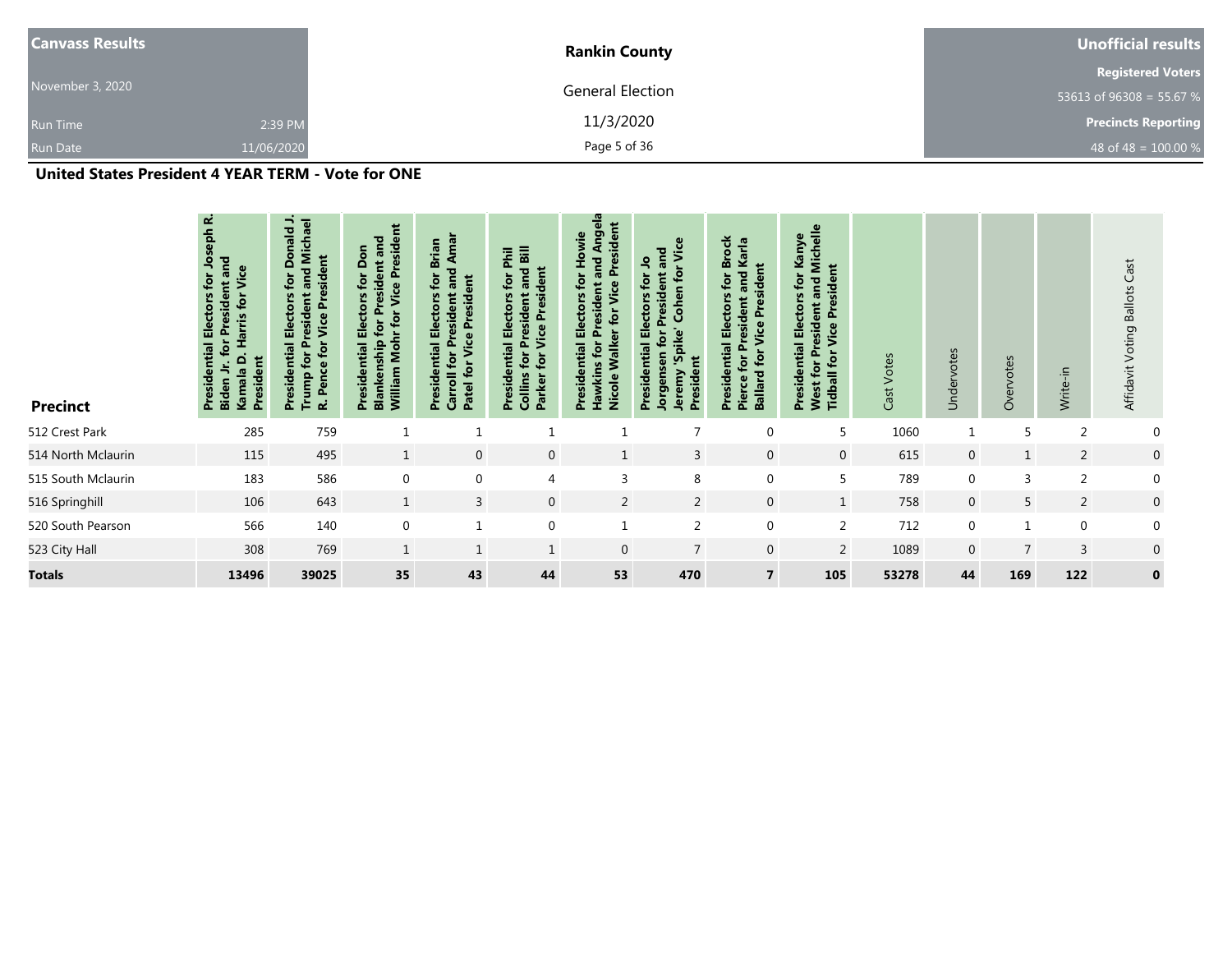| <b>Canvass Results</b> |            | <b>Rankin County</b>    | Unofficial results         |  |  |
|------------------------|------------|-------------------------|----------------------------|--|--|
|                        |            |                         | <b>Registered Voters</b>   |  |  |
| November 3, 2020       |            | <b>General Election</b> | 53613 of 96308 = 55.67 %   |  |  |
| <b>Run Time</b>        | 2:39 PM    | 11/3/2020               | <b>Precincts Reporting</b> |  |  |
| Run Date               | 11/06/2020 | Page 6 of 36            | 48 of 48 = $100.00\%$      |  |  |

| <b>Precinct</b>    | Election Day Voting Ballots Cast | <b>Total Ballots Cast</b> | Registered Voters | Turnout Percentage |
|--------------------|----------------------------------|---------------------------|-------------------|--------------------|
| 512 Crest Park     | 1068                             | 1068                      | 1836              | 58.17 %            |
| 514 North Mclaurin | 618                              | 618                       | 1079              | 57.28 %            |
| 515 South Mclaurin | 794                              | 794                       | 1366              | 58.13%             |
| 516 Springhill     | 765                              | 765                       | 1406              | 54.41 %            |
| 520 South Pearson  | 713                              | 713                       | 1295              | 55.06 %            |
| 523 City Hall      | 1099                             | 1099                      | 2022              | 54.35 %            |
| <b>Totals</b>      | 53613                            | 53613                     | 96308             | 55.67 %            |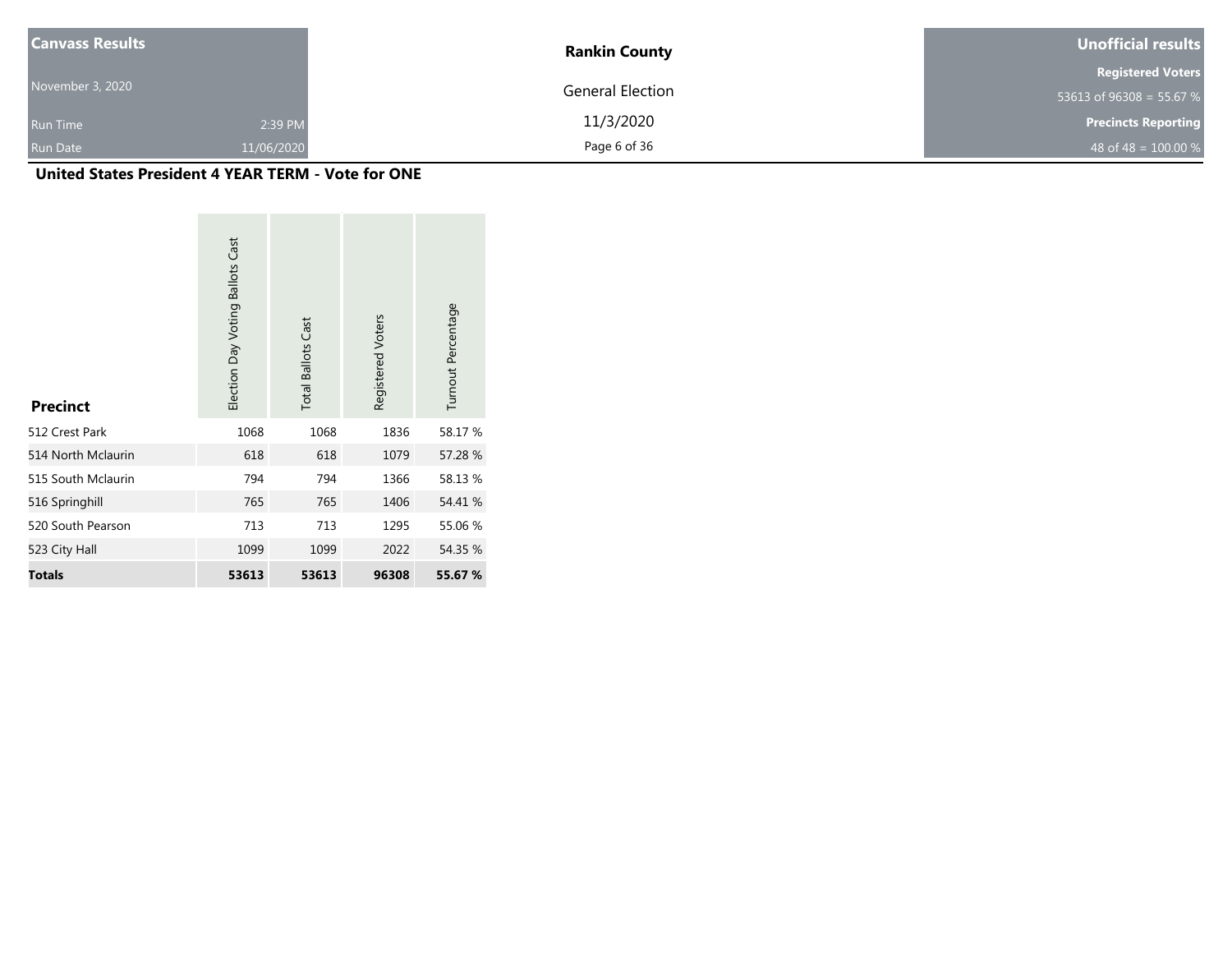| <b>Canvass Results</b> |            | <b>Rankin County</b> | Unofficial results         |
|------------------------|------------|----------------------|----------------------------|
|                        |            |                      | <b>Registered Voters</b>   |
| November 3, 2020       |            | General Election     | 53613 of 96308 = 55.67 %   |
| <b>Run Time</b>        | 2:39 PM    | 11/3/2020            | <b>Precincts Reporting</b> |
| <b>Run Date</b>        | 11/06/2020 | Page 7 of 36         | 48 of 48 = $100.00\%$      |

## **United States Senate 6 YEAR TERM - Vote for ONE**

| <b>Precinct</b>      | Mike Espy, Democrat | Cindy Hyde-Smith, Republican | Jimmy L. Edwards, Libertarian | Cast Votes | Undervotes       | Overvotes        | Write-in         | Affidavit Voting Ballots Cast | Election Day Voting Ballots Cast | <b>Total Ballots Cast</b> | Registered Voters | Turnout Percentage |
|----------------------|---------------------|------------------------------|-------------------------------|------------|------------------|------------------|------------------|-------------------------------|----------------------------------|---------------------------|-------------------|--------------------|
| 109 West Pearl       | 398                 | 491                          | 17                            | 906        | 4                | $\overline{2}$   | $\overline{4}$   | 0                             | 916                              | 916                       | 1869              | 49.01%             |
| 110 Clear Branch     | 132                 | 493                          | 21                            | 646        | $\boldsymbol{9}$ | $\boldsymbol{0}$ | $\boldsymbol{0}$ | $\boldsymbol{0}$              | 655                              | 655                       | 1032              | 63.47 %            |
| 111 Cleary           | 153                 | 1061                         | 31                            | 1245       | $\overline{2}$   | $\mathbf{1}$     | $\overline{2}$   | 0                             | 1250                             | 1250                      | 1963              | 63.68%             |
| 112 East Steen Creek | 312                 | 1181                         | 46                            | 1539       | 12               | $\mathbf{1}$     | $\mathsf{3}$     | $\mathbf 0$                   | 1555                             | 1555                      | 3027              | 51.37 %            |
| 113 Mountain Creek   | 77                  | 316                          | $\overline{2}$                | 395        | $\boldsymbol{0}$ | 0                | 0                | 0                             | 395                              | 395                       | 574               | 68.82 %            |
| 114 North Richland   | 274                 | 671                          | 23                            | 968        | 5                | $\boldsymbol{0}$ | $\overline{2}$   | $\pmb{0}$                     | 975                              | 975                       | 1804              | 54.05 %            |
| 115 South Richland   | 482                 | 1175                         | 59                            | 1716       | $13\,$           | 3                | 3                | 0                             | 1735                             | 1735                      | 3276              | 52.96 %            |
| 116 Star             | 127                 | 528                          | 11                            | 666        | $\boldsymbol{0}$ | $\boldsymbol{0}$ | $\boldsymbol{0}$ | 0                             | 666                              | 666                       | 1122              | 59.36 %            |
| 118 West Steen Creek | 197                 | 660                          | 12                            | 869        | $\overline{7}$   | 0                | $\overline{2}$   | 0                             | 878                              | 878                       | 2721              | 32.27 %            |
| 119 Briar Hill       | 183                 | 385                          | 18                            | 586        | $\mathsf{3}$     | $\boldsymbol{0}$ | $\boldsymbol{0}$ | $\mathbf 0$                   | 589                              | 589                       | 940               | 62.66 %            |
| 209 Grant's Ferry    | 663                 | 1368                         | 69                            | 2100       | $12\,$           | $\mathbf{1}$     | 4                | 0                             | 2117                             | 2117                      | 3613              | 58.59 %            |
| 212 Fannin           | 285                 | 1116                         | 32                            | 1433       | $12\,$           | $\boldsymbol{0}$ | $\mathbf 1$      | 0                             | 1446                             | 1446                      | 2213              | 65.34 %            |
| 215 Castlewoods East | 478                 | 1080                         | 45                            | 1603       | 5                | 0                | $\overline{2}$   | 0                             | 1610                             | 1610                      | 3367              | 47.82 %            |
| 216 Castlewoods West | 572                 | 1116                         | 53                            | 1741       | $\boldsymbol{9}$ | $\mathsf{3}$     | $\overline{4}$   | 0                             | 1757                             | 1757                      | 3526              | 49.83 %            |
| 218 Reservoir East   | 245                 | 820                          | 40                            | 1105       | 4                | $\overline{c}$   | $\boldsymbol{0}$ | 0                             | 1111                             | 1111                      | 1714              | 64.82 %            |
| 219 Reservoir West   | 310                 | 905                          | 59                            | 1274       | $\,$ 6 $\,$      | $\boldsymbol{0}$ | $\,1\,$          | $\boldsymbol{0}$              | 1281                             | 1281                      | 2076              | 61.71 %            |
| 220 Northshore       | 342                 | 1341                         | 52                            | 1735       | 6                | $\mathbf{1}$     | $\sqrt{2}$       | 0                             | 1744                             | 1744                      | 2820              | 61.84 %            |
| 221 Lakeland         | 217                 | 488                          | 23                            | 728        | 5                | $\boldsymbol{0}$ | $\overline{2}$   | 0                             | 735                              | 735                       | 1075              | 68.37 %            |
| 307 Antioch-Mayton   | 71                  | 356                          | $\,6\,$                       | 433        | 0                | 0                | $\boldsymbol{0}$ | 0                             | 433                              | 433                       | 589               | 73.51 %            |
| 308 Johns            | 113                 | 384                          | 11                            | 508        | $\,$ 6 $\,$      | $\boldsymbol{0}$ | $\mathbf 0$      | 0                             | 514                              | 514                       | 745               | 68.99%             |
| 310 Cato             | 187                 | 594                          | 19                            | 800        | 4                | $\mathbf{1}$     | 0                | 0                             | 805                              | 805                       | 1180              | 68.22 %            |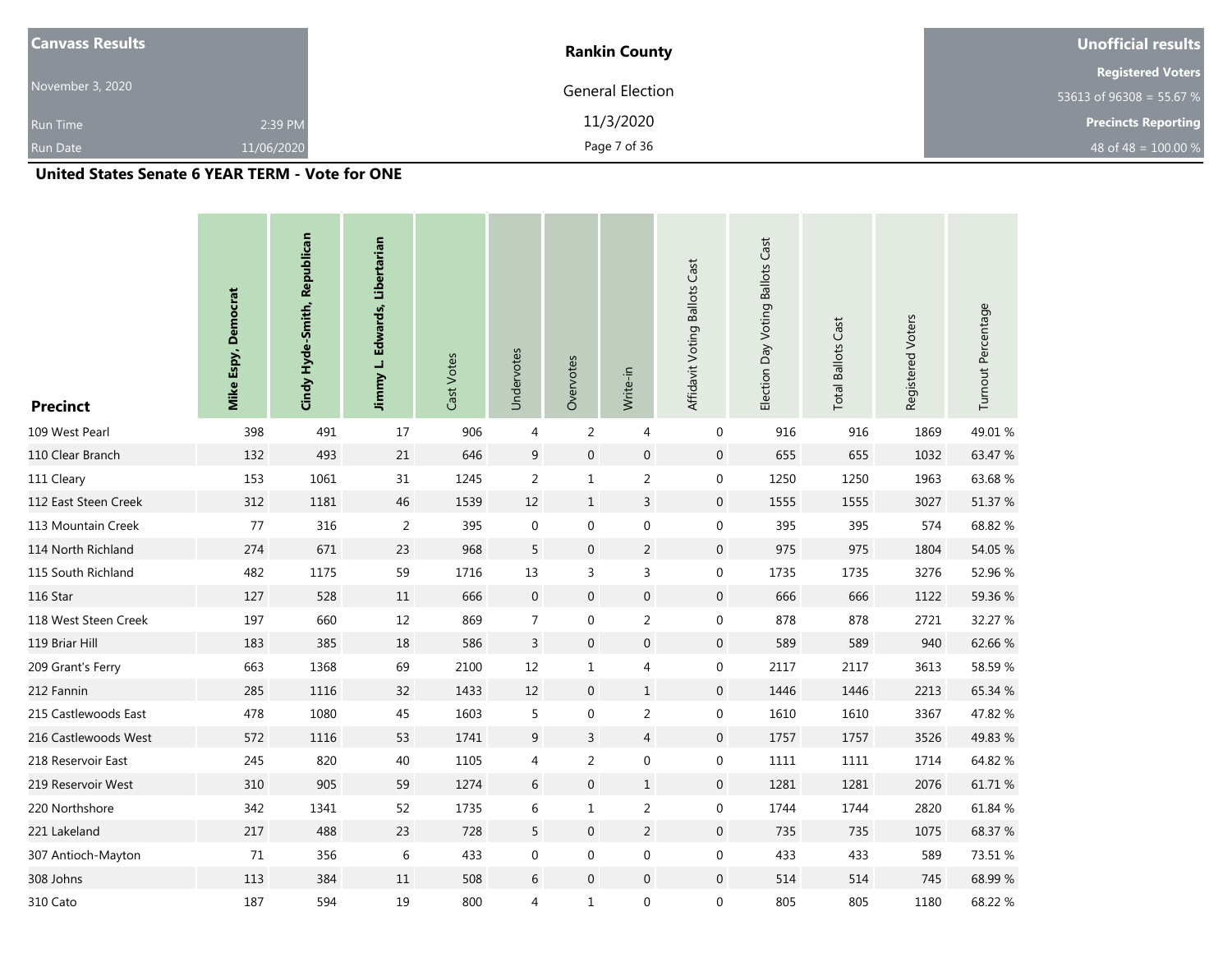| <b>Canvass Results</b> |            | <b>Rankin County</b> | Unofficial results         |
|------------------------|------------|----------------------|----------------------------|
|                        |            |                      | <b>Registered Voters</b>   |
| November 3, 2020       |            | General Election     | 53613 of 96308 = 55.67 %   |
| <b>Run Time</b>        | 2:39 PM    | 11/3/2020            | <b>Precincts Reporting</b> |
| <b>Run Date</b>        | 11/06/2020 | Page 8 of 36         | 48 of 48 = $100.00 %$      |

### **United States Senate 6 YEAR TERM - Vote for ONE**

| <b>Precinct</b>        | Mike Espy, Democrat | Cindy Hyde-Smith, Republican | Jimmy L. Edwards, Libertarian | Cast Votes | Undervotes     | Overvotes        | Write-in         | Affidavit Voting Ballots Cast | Election Day Voting Ballots Cast | <b>Total Ballots Cast</b> | Registered Voters | Turnout Percentage |
|------------------------|---------------------|------------------------------|-------------------------------|------------|----------------|------------------|------------------|-------------------------------|----------------------------------|---------------------------|-------------------|--------------------|
| 312 Dry Creek          | 328                 | 546                          | 15                            | 889        | 9              | $1\,$            | $\boldsymbol{0}$ | $\mathbf 0$                   | 899                              | 899                       | 1743              | 51.58 %            |
| 318 Puckett            | 89                  | 411                          | $\overline{3}$                | 503        | 5              | $\overline{2}$   | $\boldsymbol{0}$ | $\mathbf 0$                   | 510                              | 510                       | 716               | 71.23 %            |
| 321 South Brandon      | 106                 | 602                          | 27                            | 735        | 8              | $\mathbf{1}$     | $\mathbf{1}$     | $\mathbf 0$                   | 745                              | 745                       | 1173              | 63.51 %            |
| 323 Greenfield         | 740                 | 1099                         | 41                            | 1880       | 4              | $\overline{2}$   | $\sqrt{2}$       | $\boldsymbol{0}$              | 1888                             | 1888                      | 3379              | 55.87 %            |
| 324 Brandon Central    | 236                 | 810                          | 32                            | 1078       | $12\,$         | $\mathsf{3}$     | $\boldsymbol{0}$ | $\mathbf 0$                   | 1093                             | 1093                      | 1910              | 57.23 %            |
| 325 Highlands P Farms  | 580                 | 681                          | $18\,$                        | 1279       | 5              | $\boldsymbol{0}$ | $\sqrt{2}$       | 0                             | 1286                             | 1286                      | 2528              | 50.87 %            |
| 329 Brandon City Hall  | 963                 | 1841                         | 56                            | 2860       | $12\,$         | $\overline{4}$   | $\mathbf{1}$     | $\mathbf 0$                   | 2877                             | 2877                      | 5470              | 52.60 %            |
| 407 Pisgah             | 216                 | 497                          | $16\,$                        | 729        | $\,8\,$        | $\boldsymbol{0}$ | $\boldsymbol{0}$ | 0                             | 737                              | 737                       | 1115              | 66.10%             |
| 408 Oakdale            | 526                 | 1336                         | 60                            | 1922       | 13             | $\boldsymbol{0}$ | $\mathbf{1}$     | $\mathbf 0$                   | 1936                             | 1936                      | 3397              | 56.99%             |
| 409 Shiloh             | 70                  | 172                          | $\,$ 6 $\,$                   | 248        | $\mathbf{1}$   | $\boldsymbol{0}$ | $\boldsymbol{0}$ | 0                             | 249                              | 249                       | 348               | 71.55 %            |
| 410 Crossroads         | 59                  | 458                          | 18                            | 535        | $\overline{2}$ | $\boldsymbol{0}$ | $\boldsymbol{0}$ | $\mathbf 0$                   | 537                              | 537                       | 668               | 80.39%             |
| 411 Leesburg           | 43                  | 543                          | 16                            | 602        | $\overline{7}$ | $\overline{2}$   | $\boldsymbol{0}$ | $\boldsymbol{0}$              | 611                              | 611                       | 796               | 76.76 %            |
| 412 North Brandon      | 419                 | 957                          | 26                            | 1402       | $12\,$         | $\overline{2}$   | $\mathbf{1}$     | $\mathbf 0$                   | 1417                             | 1417                      | 2693              | 52.62 %            |
| 413 East Crossgates    | 331                 | 1216                         | 53                            | 1600       | 5              | $\mathbf 1$      | $\boldsymbol{0}$ | 0                             | 1606                             | 1606                      | 3163              | 50.77 %            |
| 414 Pelahatchie        | 355                 | 924                          | 32                            | 1311       | 17             | $\boldsymbol{0}$ | $\mathbf{1}$     | $\mathbf 0$                   | 1329                             | 1329                      | 2104              | 63.17%             |
| 418 West Crossgates    | 199                 | 628                          | 45                            | 872        | 4              | $\mathbf 1$      | $\sqrt{2}$       | 0                             | 879                              | 879                       | 2478              | 35.47 %            |
| 419 Northeast Brandon  | 389                 | 1193                         | 29                            | 1611       | 18             | $\mathbf 0$      | $\overline{4}$   | $\mathbf 0$                   | 1633                             | 1633                      | 2749              | 59.40 %            |
| 506 Flowood Library    | 548                 | 1124                         | 55                            | 1727       | 8              | 0                | $\overline{4}$   | 0                             | 1739                             | 1739                      | 2996              | 58.04 %            |
| 508 Eldorado           | 372                 | 856                          | 36                            | 1264       | 15             | $\mathbf 0$      | $\overline{4}$   | $\mathbf 0$                   | 1283                             | 1283                      | 2440              | 52.58 %            |
| 509 Liberty            | 434                 | 1061                         | 26                            | 1521       | 5              | 0                | 0                | 0                             | 1526                             | 1526                      | 3121              | 48.89%             |
| 510 Cunningham Heights | 190                 | 397                          | 16                            | 603        | 4              | $\boldsymbol{0}$ | $\overline{2}$   | $\mathbf 0$                   | 609                              | 609                       | 1071              | 56.86 %            |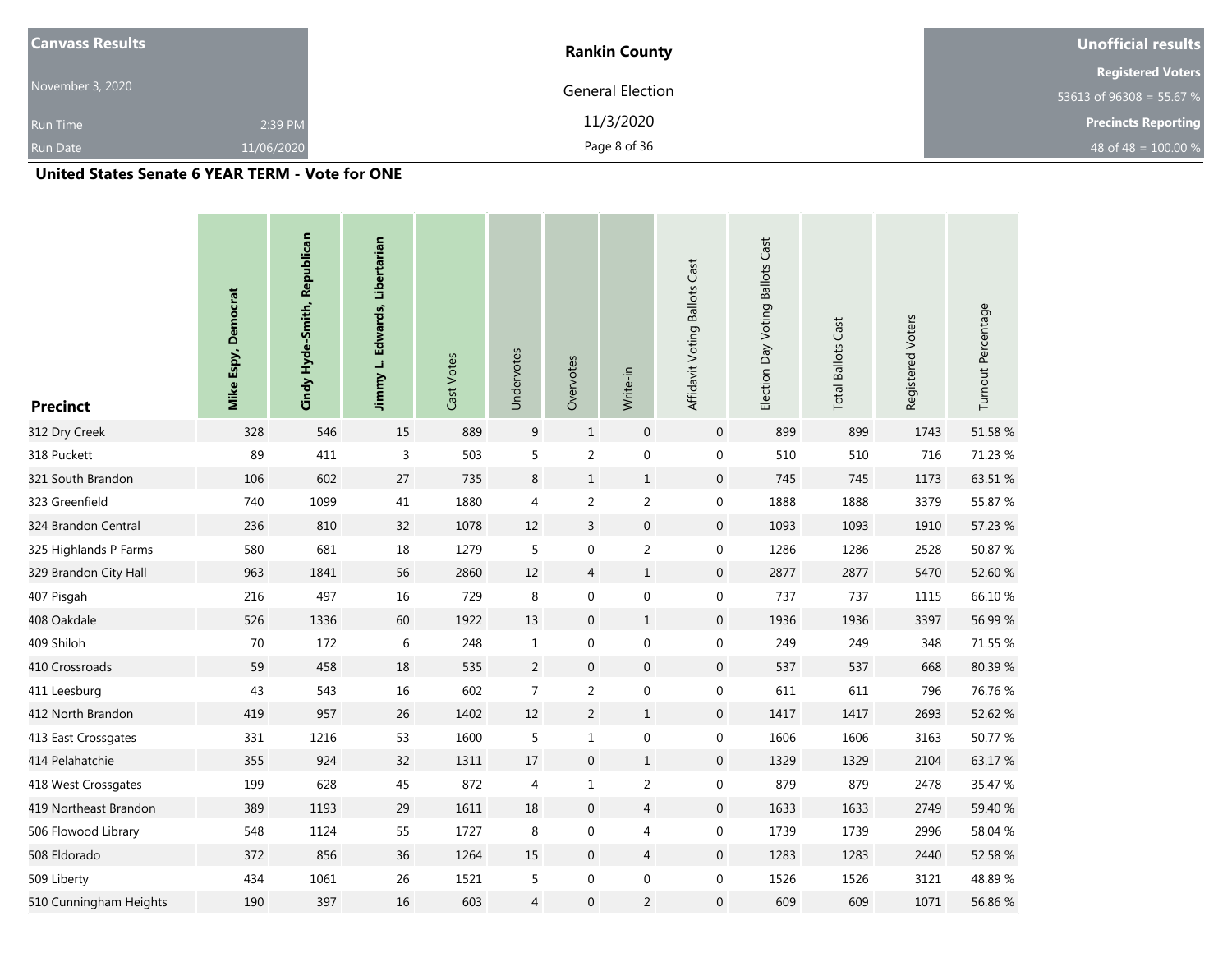| <b>Canvass Results</b> |            | <b>Rankin County</b>    | Unofficial results         |
|------------------------|------------|-------------------------|----------------------------|
|                        |            |                         | <b>Registered Voters</b>   |
| November 3, 2020       |            | <b>General Election</b> | 53613 of 96308 = 55.67 %   |
| <b>Run Time</b>        | 2:39 PM    | 11/3/2020               | <b>Precincts Reporting</b> |
| <b>Run Date</b>        | 11/06/2020 | Page 9 of 36            | 48 of 48 = $100.00\%$      |

## **United States Senate 6 YEAR TERM - Vote for ONE**

| <b>Precinct</b>    | <b>Democrat</b><br>Espy,<br>Mike | Republican<br>Cindy Hyde-Smith, | Libertarian<br>Jimmy L. Edwards, | Cast Votes | Undervotes   | Overvotes        | Write-in     | Affidavit Voting Ballots Cast | Cast<br><b>Voting Ballots</b><br>Day<br>Election | Cast<br><b>Total Ballots</b> | Registered Voters | Turnout Percentage |
|--------------------|----------------------------------|---------------------------------|----------------------------------|------------|--------------|------------------|--------------|-------------------------------|--------------------------------------------------|------------------------------|-------------------|--------------------|
| 512 Crest Park     | 310                              | 711                             | 38                               | 1059       | 8            | $\mathbf 0$      | $\mathbf{1}$ | $\mathbf 0$                   | 1068                                             | 1068                         | 1836              | 58.17 %            |
| 514 North Mclaurin | 133                              | 462                             | 22                               | 617        | $\mathbf{1}$ | $\mathbf 0$      | $\mathbf 0$  | $\mathbf 0$                   | 618                                              | 618                          | 1079              | 57.28 %            |
| 515 South Mclaurin | 217                              | 542                             | 29                               | 788        | 5            | $\mathbf 0$      | $\mathbf{1}$ | $\mathbf 0$                   | 794                                              | 794                          | 1366              | 58.13%             |
| 516 Springhill     | 127                              | 618                             | 19                               | 764        | $\mathbf{1}$ | $\mathbf 0$      | $\mathbf{0}$ | $\overline{0}$                | 765                                              | 765                          | 1406              | 54.41 %            |
| 520 South Pearson  | 597                              | 112                             | 4                                | 713        | $\mathbf 0$  | $\boldsymbol{0}$ | $\mathbf 0$  | $\mathbf 0$                   | 713                                              | 713                          | 1295              | 55.06 %            |
| 523 City Hall      | 345                              | 715                             | 34                               | 1094       | 5            | $\mathbf{0}$     | $\mathbf 0$  | $\overline{0}$                | 1099                                             | 1099                         | 2022              | 54.35 %            |
| <b>Totals</b>      | 14740                            | 37041                           | 1421                             | 53202      | 318          | 34               | 59           | $\mathbf 0$                   | 53613                                            | 53613                        | 96308             | 55.67 %            |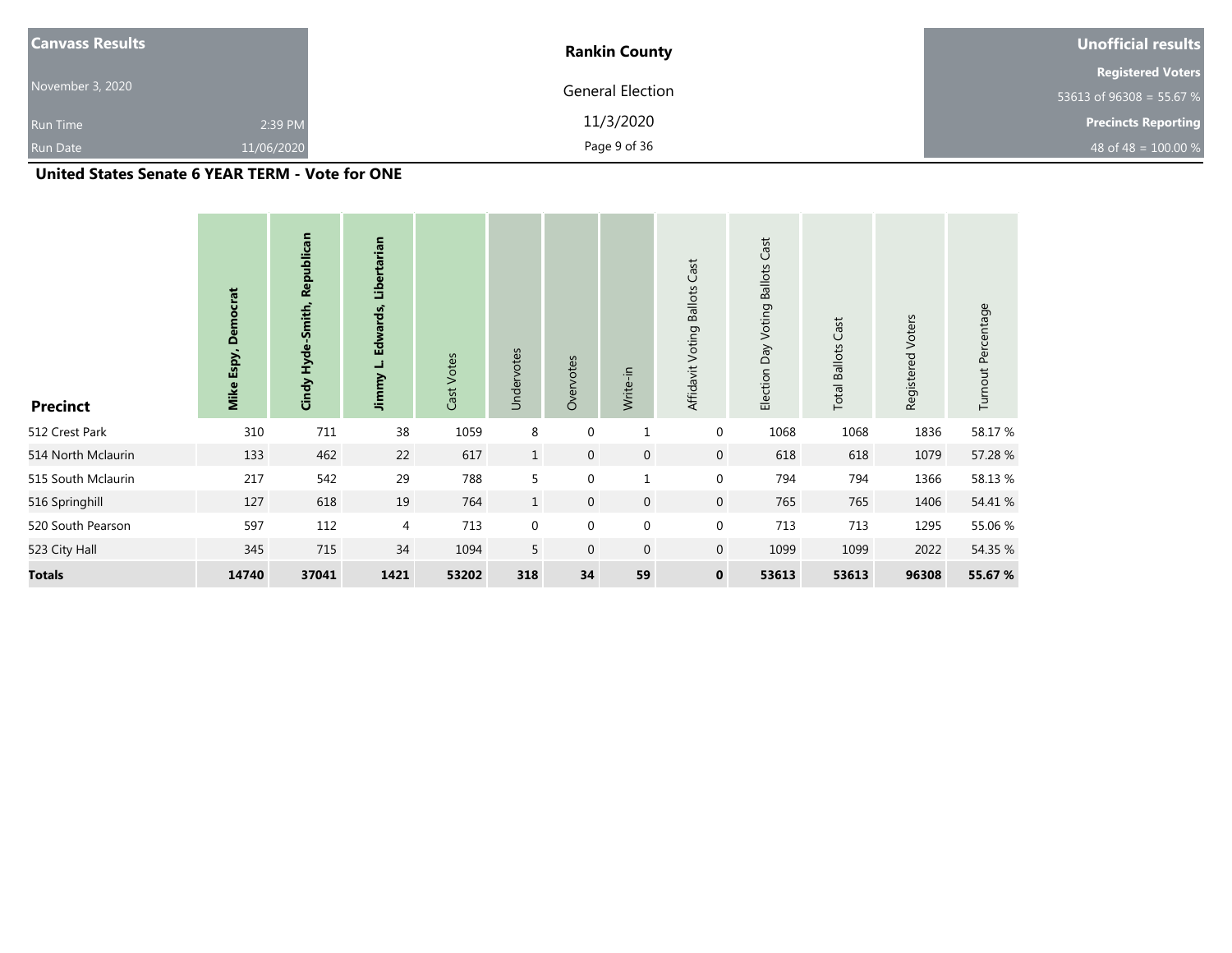| <b>Canvass Results</b> |            | <b>Rankin County</b> | Unofficial results         |
|------------------------|------------|----------------------|----------------------------|
|                        |            |                      | <b>Registered Voters</b>   |
| November 3, 2020       |            | General Election     | 53613 of 96308 = 55.67 %   |
| <b>Run Time</b>        | 2:39 PM    | 11/3/2020            | <b>Precincts Reporting</b> |
| <b>Run Date</b>        | 11/06/2020 | Page 10 of 36        | 48 of 48 = $100.00 %$      |

# **US House Of Rep 03 3rd Congressional District 2 YEAR TERM - Vote for ONE**

| <b>Precinct</b>      | Dorothy Dot Benford, Democrat | <b>Michael Guest, Republican</b> | Cast Votes | Undervotes     | Overvotes        | Write-in         | Affidavit Voting Ballots Cast | Election Day Voting Ballots Cast | <b>Total Ballots Cast</b> | Registered Voters | Turnout Percentage |
|----------------------|-------------------------------|----------------------------------|------------|----------------|------------------|------------------|-------------------------------|----------------------------------|---------------------------|-------------------|--------------------|
| 109 West Pearl       | 341                           | 563                              | 904        | 8              | $\mathbf{1}$     | 3                | $\mathbf 0$                   | 916                              | 916                       | 1869              | 49.01%             |
| 110 Clear Branch     | 104                           | 545                              | 649        | 5              | $\mathbf 0$      | $\,1\,$          | $\mathbf 0$                   | 655                              | 655                       | 1032              | 63.47 %            |
| 111 Cleary           | 119                           | 1124                             | 1243       | 5              | 0                | $\overline{2}$   | 0                             | 1250                             | 1250                      | 1963              | 63.68%             |
| 112 East Steen Creek | 241                           | 1301                             | 1542       | 10             | $\overline{2}$   | $\mathbf{1}$     | $\mathbf 0$                   | 1555                             | 1555                      | 3027              | 51.37 %            |
| 113 Mountain Creek   | 65                            | 328                              | 393        | $\overline{2}$ | $\boldsymbol{0}$ | $\boldsymbol{0}$ | $\boldsymbol{0}$              | 395                              | 395                       | 574               | 68.82 %            |
| 114 North Richland   | 229                           | 735                              | 964        | $\,8\,$        | $\mathbf 0$      | $\mathsf{3}$     | $\mathbf 0$                   | 975                              | 975                       | 1804              | 54.05 %            |
| 115 South Richland   | 375                           | 1341                             | 1716       | 16             | $\mathbf{1}$     | $\overline{2}$   | $\boldsymbol{0}$              | 1735                             | 1735                      | 3276              | 52.96 %            |
| 116 Star             | 113                           | 551                              | 664        | $\overline{2}$ | $\overline{0}$   | $\boldsymbol{0}$ | $\boldsymbol{0}$              | 666                              | 666                       | 1122              | 59.36 %            |
| 118 West Steen Creek | 160                           | 704                              | 864        | 12             | $\boldsymbol{0}$ | $\overline{2}$   | $\boldsymbol{0}$              | 878                              | 878                       | 2721              | 32.27 %            |
| 119 Briar Hill       | 166                           | 419                              | 585        | $\overline{3}$ | $\overline{0}$   | $\mathbf 1$      | $\boldsymbol{0}$              | 589                              | 589                       | 940               | 62.66 %            |
| 209 Grant's Ferry    | 511                           | 1592                             | 2103       | 10             | $\mathbf{1}$     | 3                | 0                             | 2117                             | 2117                      | 3613              | 58.59%             |
| 212 Fannin           | 224                           | 1209                             | 1433       | $\overline{7}$ | $\overline{2}$   | $\overline{4}$   | $\boldsymbol{0}$              | 1446                             | 1446                      | 2213              | 65.34 %            |
| 215 Castlewoods East | 377                           | 1220                             | 1597       | 11             | $\pmb{0}$        | $\overline{2}$   | $\mathbf 0$                   | 1610                             | 1610                      | 3367              | 47.82 %            |
| 216 Castlewoods West | 458                           | 1277                             | 1735       | 14             | $\mathbf{1}$     | $\overline{7}$   | $\mathbf 0$                   | 1757                             | 1757                      | 3526              | 49.83 %            |
| 218 Reservoir East   | 163                           | 929                              | 1092       | 11             | 3                | 5                | 0                             | 1111                             | 1111                      | 1714              | 64.82 %            |
| 219 Reservoir West   | 219                           | 1047                             | 1266       | 15             | $\mathbf 0$      | $\boldsymbol{0}$ | $\mathbf 0$                   | 1281                             | 1281                      | 2076              | 61.71 %            |
| 220 Northshore       | 242                           | 1483                             | 1725       | 13             | $\mathbf{1}$     | 5                | $\boldsymbol{0}$              | 1744                             | 1744                      | 2820              | 61.84 %            |
| 221 Lakeland         | 162                           | 563                              | 725        | $\,8\,$        | $\mathbf{1}$     | $\mathbf{1}$     | $\mathbf 0$                   | 735                              | 735                       | 1075              | 68.37 %            |
| 307 Antioch-Mayton   | 53                            | 378                              | 431        | $\overline{2}$ | 0                | $\boldsymbol{0}$ | 0                             | 433                              | 433                       | 589               | 73.51 %            |
| 308 Johns            | 96                            | 414                              | 510        | $\overline{4}$ | $\mathbf 0$      | $\boldsymbol{0}$ | $\mathbf 0$                   | 514                              | 514                       | 745               | 68.99%             |
| 310 Cato             | 142                           | 656                              | 798        | 4              | 0                | 3                | $\boldsymbol{0}$              | 805                              | 805                       | 1180              | 68.22 %            |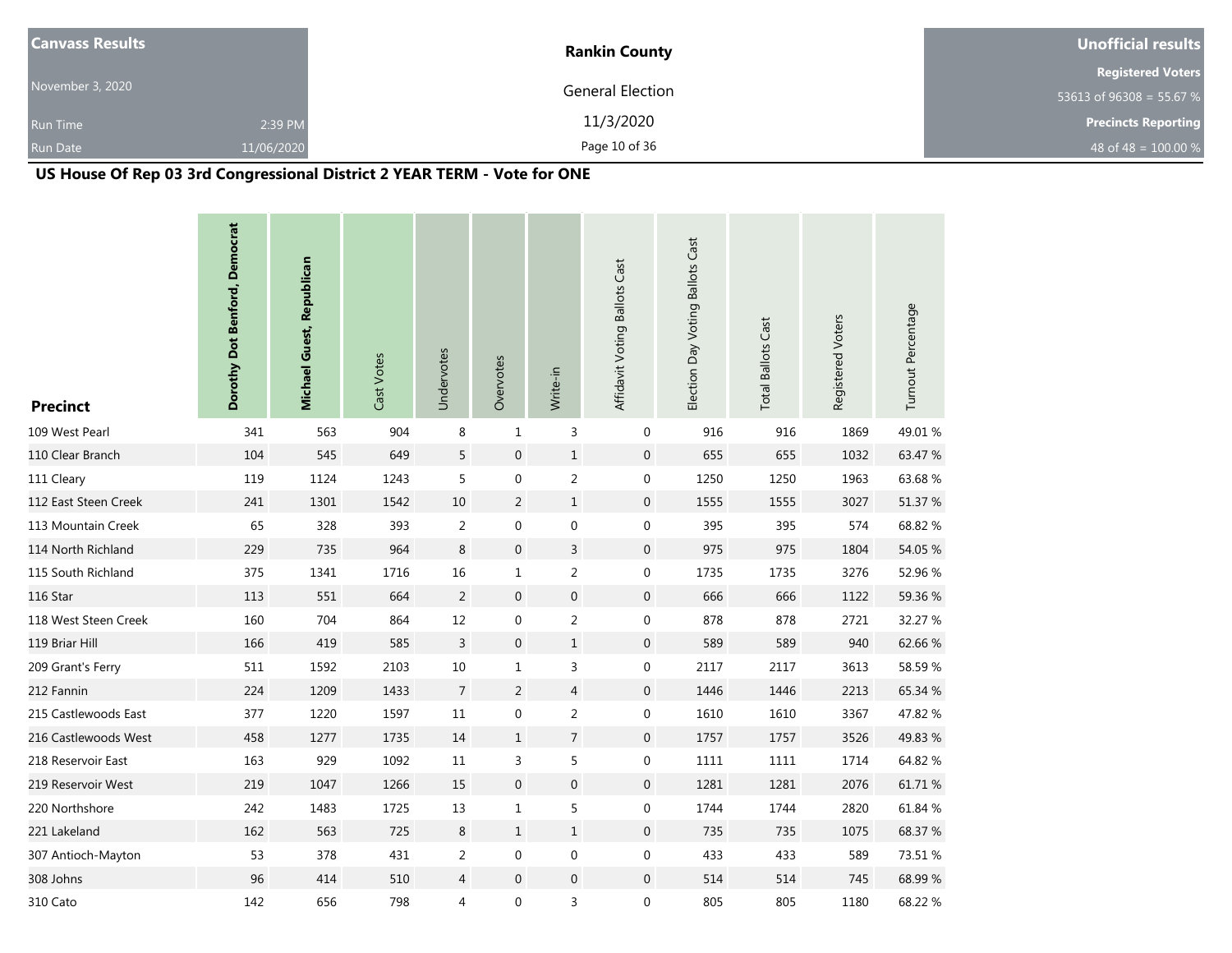| <b>Canvass Results</b> |            | <b>Rankin County</b> | Unofficial results         |
|------------------------|------------|----------------------|----------------------------|
|                        |            |                      | <b>Registered Voters</b>   |
| November 3, 2020       |            | General Election     | 53613 of 96308 = 55.67 %   |
| <b>Run Time</b>        | 2:39 PM    | 11/3/2020            | <b>Precincts Reporting</b> |
| <b>Run Date</b>        | 11/06/2020 | Page 11 of 36        | 48 of 48 = $100.00 %$      |

# **US House Of Rep 03 3rd Congressional District 2 YEAR TERM - Vote for ONE**

| <b>Precinct</b>        | Dorothy Dot Benford, Democrat | <b>Michael Guest, Republican</b> | Cast Votes | Undervotes     | Overvotes        | Write-in         | Affidavit Voting Ballots Cast | Election Day Voting Ballots Cast | <b>Total Ballots Cast</b> | Registered Voters | Turnout Percentage |
|------------------------|-------------------------------|----------------------------------|------------|----------------|------------------|------------------|-------------------------------|----------------------------------|---------------------------|-------------------|--------------------|
| 312 Dry Creek          | 283                           | 606                              | 889        | 9              | $\mathbf 0$      | $\mathbf 1$      | $\mathbf{0}$                  | 899                              | 899                       | 1743              | 51.58 %            |
| 318 Puckett            | 68                            | 438                              | 506        | 3              | 0                | $\mathbf 1$      | $\boldsymbol{0}$              | 510                              | 510                       | 716               | 71.23 %            |
| 321 South Brandon      | 56                            | 676                              | 732        | $\,8\,$        | $\mathbf 0$      | 5                | $\mathsf{O}\xspace$           | 745                              | 745                       | 1173              | 63.51 %            |
| 323 Greenfield         | 616                           | 1250                             | 1866       | 17             | $\overline{2}$   | 3                | 0                             | 1888                             | 1888                      | 3379              | 55.87 %            |
| 324 Brandon Central    | 174                           | 914                              | 1088       | 5              | $\boldsymbol{0}$ | $\boldsymbol{0}$ | $\mathbf 0$                   | 1093                             | 1093                      | 1910              | 57.23 %            |
| 325 Highlands P Farms  | 474                           | 800                              | 1274       | 11             | 0                | $\mathbf{1}$     | $\boldsymbol{0}$              | 1286                             | 1286                      | 2528              | 50.87 %            |
| 329 Brandon City Hall  | 745                           | 2113                             | 2858       | 11             | $\overline{4}$   | $\overline{4}$   | $\mathbf{0}$                  | 2877                             | 2877                      | 5470              | 52.60 %            |
| 407 Pisgah             | 190                           | 540                              | 730        | $\overline{7}$ | 0                | $\boldsymbol{0}$ | $\boldsymbol{0}$              | 737                              | 737                       | 1115              | 66.10%             |
| 408 Oakdale            | 434                           | 1482                             | 1916       | 18             | $\mathbf 0$      | $\overline{2}$   | $\mathbf 0$                   | 1936                             | 1936                      | 3397              | 56.99%             |
| 409 Shiloh             | 61                            | 186                              | 247        | $\overline{2}$ | 0                | $\boldsymbol{0}$ | $\boldsymbol{0}$              | 249                              | 249                       | 348               | 71.55 %            |
| 410 Crossroads         | 44                            | 489                              | 533        | $\overline{3}$ | $\boldsymbol{0}$ | $\,1\,$          | $\mathbf{0}$                  | 537                              | 537                       | 668               | 80.39%             |
| 411 Leesburg           | 39                            | 568                              | 607        | 4              | 0                | $\boldsymbol{0}$ | 0                             | 611                              | 611                       | 796               | 76.76 %            |
| 412 North Brandon      | 332                           | 1078                             | 1410       | $6\,$          | $\mathbf 0$      | $\,1\,$          | $\mathbf 0$                   | 1417                             | 1417                      | 2693              | 52.62 %            |
| 413 East Crossgates    | 257                           | 1335                             | 1592       | 11             | 1                | $\overline{2}$   | 0                             | 1606                             | 1606                      | 3163              | 50.77 %            |
| 414 Pelahatchie        | 292                           | 1020                             | 1312       | 11             | $\mathbf 0$      | $\,$ 6 $\,$      | $\mathbf 0$                   | 1329                             | 1329                      | 2104              | 63.17%             |
| 418 West Crossgates    | 142                           | 723                              | 865        | 11             | 0                | 3                | 0                             | 879                              | 879                       | 2478              | 35.47 %            |
| 419 Northeast Brandon  | 321                           | 1303                             | 1624       | $\overline{7}$ | $\mathbf{1}$     | $\mathbf 1$      | $\mathsf{O}\xspace$           | 1633                             | 1633                      | 2749              | 59.40 %            |
| 506 Flowood Library    | 419                           | 1296                             | 1715       | 19             | 1                | 4                | 0                             | 1739                             | 1739                      | 2996              | 58.04 %            |
| 508 Eldorado           | 302                           | 961                              | 1263       | 15             | $\mathbf{1}$     | $\overline{4}$   | $\mathsf{O}\xspace$           | 1283                             | 1283                      | 2440              | 52.58 %            |
| 509 Liberty            | 354                           | 1163                             | 1517       | $\overline{7}$ | 0                | $\overline{a}$   | 0                             | 1526                             | 1526                      | 3121              | 48.89%             |
| 510 Cunningham Heights | 168                           | 439                              | 607        | $\mathbf{1}$   | $\mathbf 0$      | $1\,$            | $\mathbf 0$                   | 609                              | 609                       | 1071              | 56.86 %            |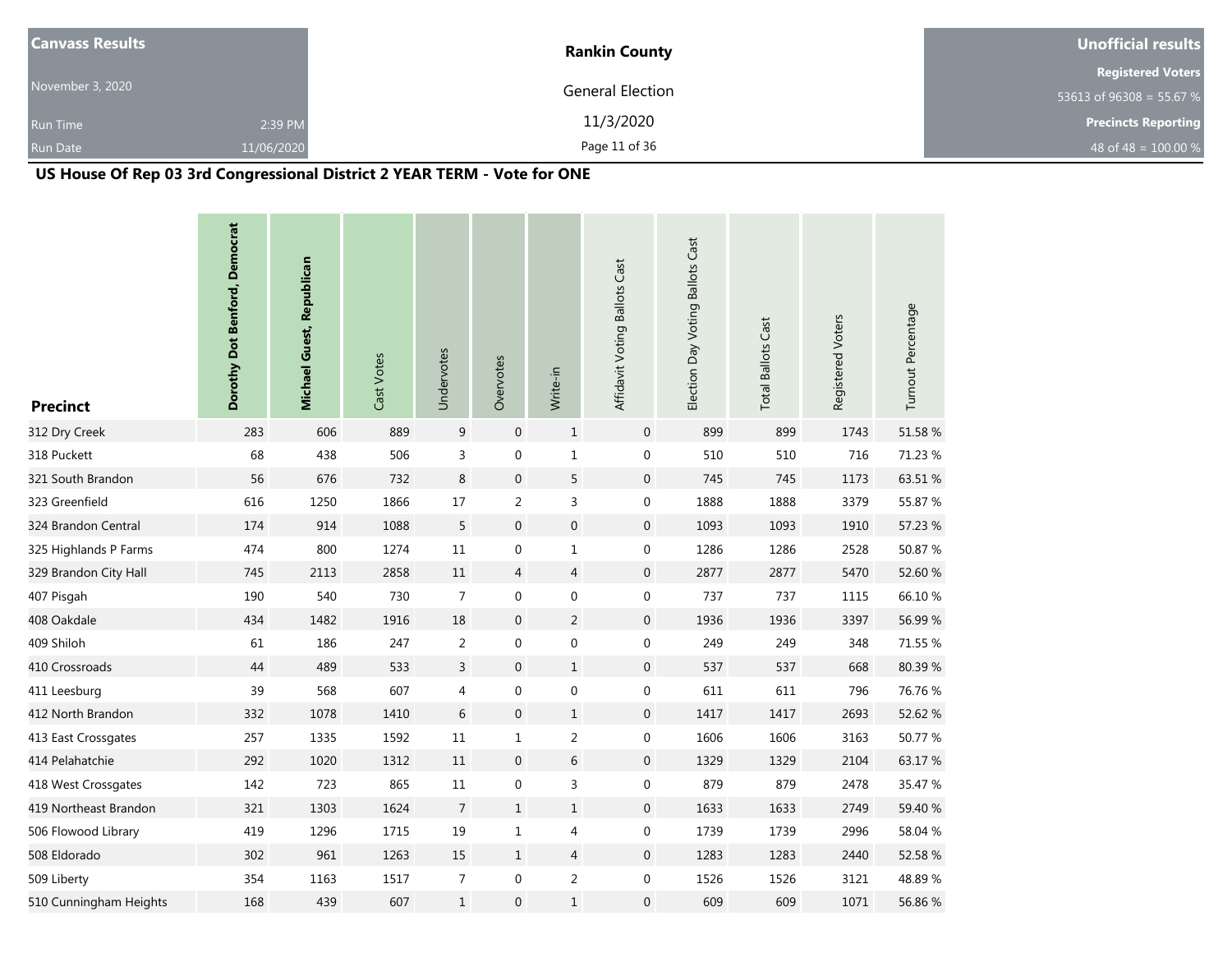| <b>Canvass Results</b> |            | <b>Rankin County</b> | Unofficial results         |
|------------------------|------------|----------------------|----------------------------|
|                        |            |                      | <b>Registered Voters</b>   |
| November 3, 2020       |            | General Election     | 53613 of 96308 = 55.67 %   |
| <b>Run Time</b>        | 2:39 PM    | 11/3/2020            | <b>Precincts Reporting</b> |
| <b>Run Date</b>        | 11/06/2020 | Page 12 of 36        | 48 of 48 = $100.00\%$      |

# **US House Of Rep 03 3rd Congressional District 2 YEAR TERM - Vote for ONE**

| <b>Precinct</b>    | <b>Democrat</b><br>Dorothy Dot Benford, | Michael Guest, Republican | Cast Votes | Undervotes     | Overvotes    | Write-in       | Affidavit Voting Ballots Cast | Election Day Voting Ballots Cast | <b>Total Ballots Cast</b> | Registered Voters | Turnout Percentage |
|--------------------|-----------------------------------------|---------------------------|------------|----------------|--------------|----------------|-------------------------------|----------------------------------|---------------------------|-------------------|--------------------|
| 512 Crest Park     | 259                                     | 793                       | 1052       | 12             | $\mathbf{1}$ | 3              | 0                             | 1068                             | 1068                      | 1836              | 58.17 %            |
| 514 North Mclaurin | 106                                     | 510                       | 616        | 2              | $\mathbf 0$  | $\mathbf 0$    | $\mathbf{0}$                  | 618                              | 618                       | 1079              | 57.28 %            |
| 515 South Mclaurin | 161                                     | 624                       | 785        | 9              | $\mathbf 0$  | $\mathbf 0$    | 0                             | 794                              | 794                       | 1366              | 58.13 %            |
| 516 Springhill     | 87                                      | 674                       | 761        | $\overline{3}$ | $\mathbf{0}$ | $\mathbf{1}$   | $\mathbf 0$                   | 765                              | 765                       | 1406              | 54.41 %            |
| 520 South Pearson  | 539                                     | 168                       | 707        | 6              | $\mathbf 0$  | $\mathbf 0$    | 0                             | 713                              | 713                       | 1295              | 55.06 %            |
| 523 City Hall      | 277                                     | 813                       | 1090       | 6              | $\mathbf 0$  | $\overline{3}$ | $\overline{0}$                | 1099                             | 1099                      | 2022              | 54.35 %            |
| <b>Totals</b>      | 11760                                   | 41341                     | 53101      | 394            | 24           | 94             | $\mathbf 0$                   | 53613                            | 53613                     | 96308             | 55.67 %            |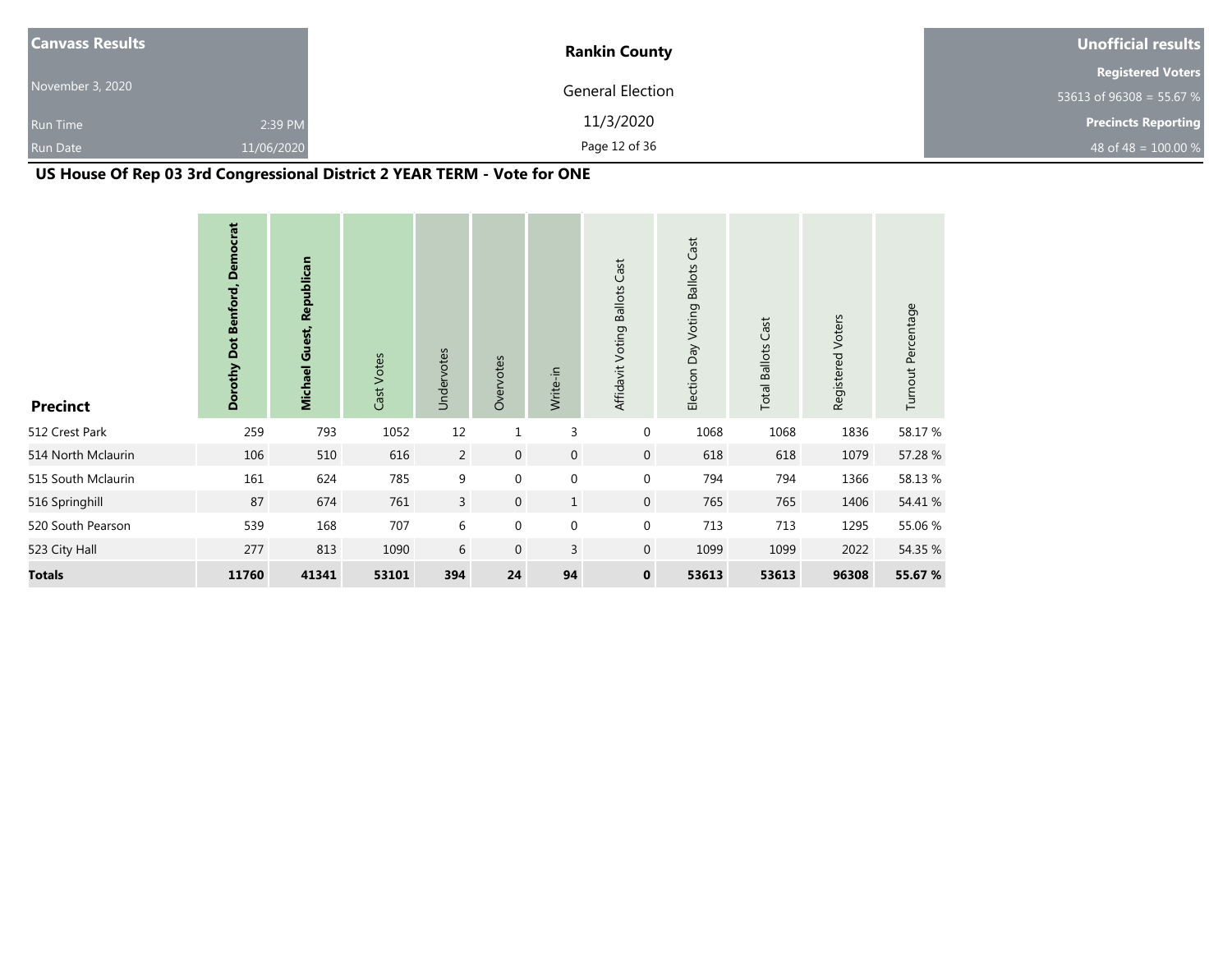| <b>Canvass Results</b> |            | <b>Rankin County</b> | Unofficial results         |
|------------------------|------------|----------------------|----------------------------|
|                        |            |                      | <b>Registered Voters</b>   |
| November 3, 2020       |            | General Election     | 53613 of 96308 = 55.67 %   |
| <b>Run Time</b>        | 2:39 PM    | 11/3/2020            | <b>Precincts Reporting</b> |
| <b>Run Date</b>        | 11/06/2020 | Page 13 of 36        | 48 of 48 = $100.00\%$      |

# **Central District Supreme Court District 1(Central) Position 1 8 YEAR TERM - Vote for ONE**

| <b>Precinct</b>      | Kenny Griffis, Nonpartisan | Latrice Westbrooks, Nonpartisan | Cast Votes | Undervotes | Overvotes        | Write-in         | Affidavit Voting Ballots Cast | Election Day Voting Ballots Cast | <b>Total Ballots Cast</b> | Registered Voters | Turnout Percentage |
|----------------------|----------------------------|---------------------------------|------------|------------|------------------|------------------|-------------------------------|----------------------------------|---------------------------|-------------------|--------------------|
| 109 West Pearl       | 528                        | 336                             | 864        | 41         | 2                | 9                | 0                             | 916                              | 916                       | 1869              | 49.01%             |
| 110 Clear Branch     | 502                        | 119                             | 621        | 30         | 3                | $\mathbf 1$      | $\mathbf 0$                   | 655                              | 655                       | 1032              | 63.47 %            |
| 111 Cleary           | 1046                       | 143                             | 1189       | 57         | 0                | 4                | 0                             | 1250                             | 1250                      | 1963              | 63.68%             |
| 112 East Steen Creek | 1165                       | 309                             | 1474       | 70         | $\mathbf{1}$     | 10               | $\mathbf 0$                   | 1555                             | 1555                      | 3027              | 51.37 %            |
| 113 Mountain Creek   | 313                        | 64                              | 377        | 15         | $\boldsymbol{0}$ | 3                | $\mathbf 0$                   | 395                              | 395                       | 574               | 68.82 %            |
| 114 North Richland   | 675                        | 245                             | 920        | 50         | $\overline{c}$   | $\mathsf{3}$     | $\mathbf 0$                   | 975                              | 975                       | 1804              | 54.05 %            |
| 115 South Richland   | 1243                       | 431                             | 1674       | 53         | $\mathbf{1}$     | $\overline{7}$   | $\boldsymbol{0}$              | 1735                             | 1735                      | 3276              | 52.96 %            |
| 116 Star             | 521                        | 129                             | 650        | 5          | $\mathbf 0$      | 11               | $\mathbf 0$                   | 666                              | 666                       | 1122              | 59.36 %            |
| 118 West Steen Creek | 660                        | 166                             | 826        | 49         | $\mathbf{1}$     | $\overline{2}$   | $\boldsymbol{0}$              | 878                              | 878                       | 2721              | 32.27 %            |
| 119 Briar Hill       | 393                        | 171                             | 564        | 22         | $\overline{0}$   | $\mathsf{3}$     | $\boldsymbol{0}$              | 589                              | 589                       | 940               | 62.66 %            |
| 209 Grant's Ferry    | 1495                       | 508                             | 2003       | 99         | $\overline{2}$   | 13               | 0                             | 2117                             | 2117                      | 3613              | 58.59%             |
| 212 Fannin           | 1129                       | 245                             | 1374       | 63         | $\mathbf{0}$     | $\boldsymbol{9}$ | $\boldsymbol{0}$              | 1446                             | 1446                      | 2213              | 65.34 %            |
| 215 Castlewoods East | 1125                       | 413                             | 1538       | 64         | $\mathbf{1}$     | $\overline{7}$   | 0                             | 1610                             | 1610                      | 3367              | 47.82 %            |
| 216 Castlewoods West | 1165                       | 485                             | 1650       | 93         | $\overline{2}$   | 12               | $\mathbf 0$                   | 1757                             | 1757                      | 3526              | 49.83 %            |
| 218 Reservoir East   | 878                        | 183                             | 1061       | 44         | $\mathbf{1}$     | 5                | 0                             | 1111                             | 1111                      | 1714              | 64.82 %            |
| 219 Reservoir West   | 955                        | 253                             | 1208       | 68         | $\overline{0}$   | 5                | $\mathbf{0}$                  | 1281                             | 1281                      | 2076              | 61.71 %            |
| 220 Northshore       | 1407                       | 250                             | 1657       | 82         | $\mathbf{1}$     | 4                | 0                             | 1744                             | 1744                      | 2820              | 61.84 %            |
| 221 Lakeland         | 530                        | 170                             | 700        | 33         | $\overline{0}$   | $\overline{2}$   | $\mathbf 0$                   | 735                              | 735                       | 1075              | 68.37 %            |
| 307 Antioch-Mayton   | 352                        | 64                              | 416        | 17         | $\pmb{0}$        | $\boldsymbol{0}$ | $\boldsymbol{0}$              | 433                              | 433                       | 589               | 73.51 %            |
| 308 Johns            | 387                        | 98                              | 485        | 28         | $\mathbf{1}$     | $\boldsymbol{0}$ | $\mathbf 0$                   | 514                              | 514                       | 745               | 68.99%             |
| 310 Cato             | 604                        | 162                             | 766        | 35         | 0                | 4                | $\boldsymbol{0}$              | 805                              | 805                       | 1180              | 68.22 %            |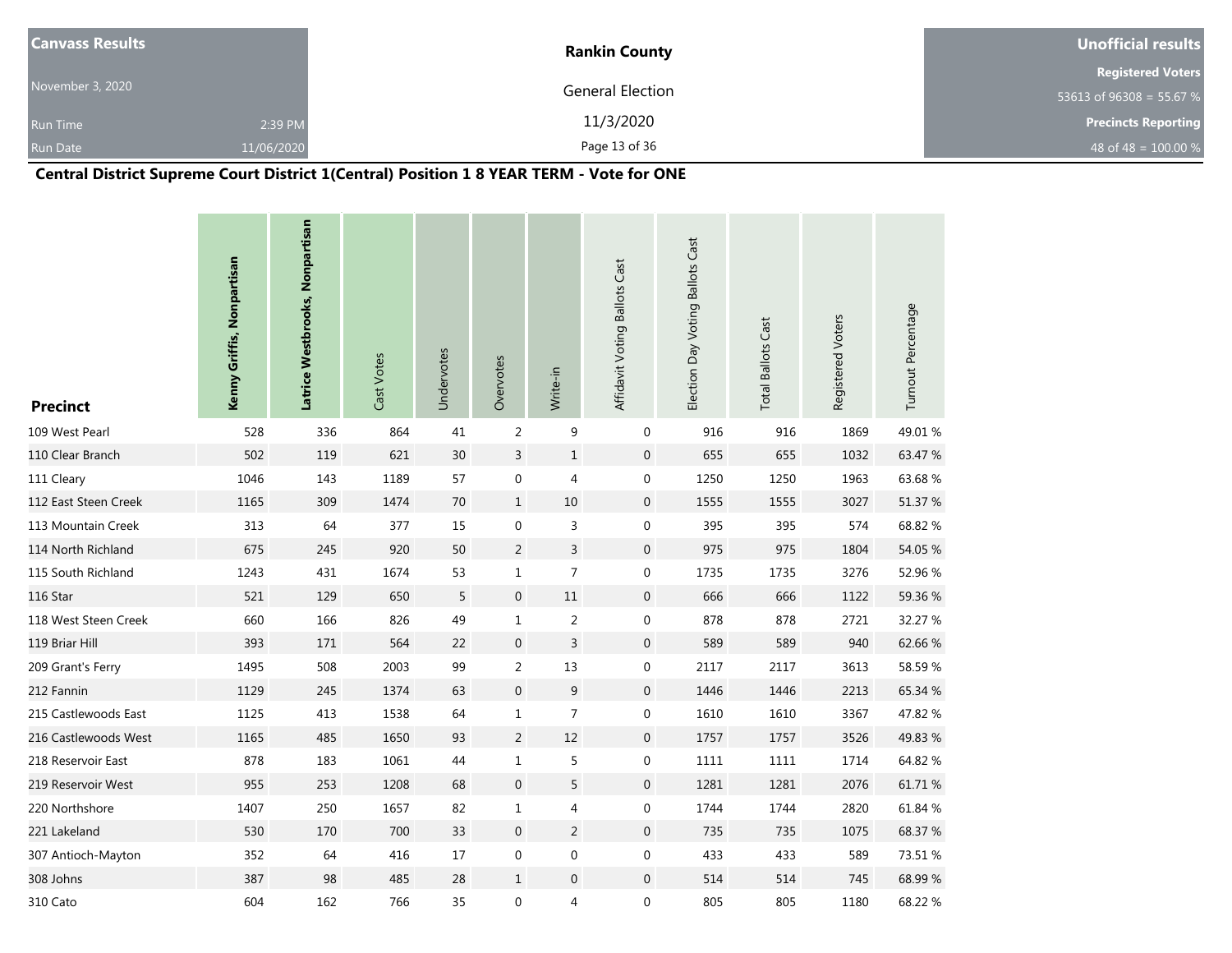| <b>Canvass Results</b> |            | <b>Rankin County</b> | Unofficial results         |
|------------------------|------------|----------------------|----------------------------|
|                        |            |                      | <b>Registered Voters</b>   |
| November 3, 2020       |            | General Election     | 53613 of 96308 = 55.67 %   |
| <b>Run Time</b>        | 2:39 PM    | 11/3/2020            | <b>Precincts Reporting</b> |
| <b>Run Date</b>        | 11/06/2020 | Page 14 of 36        | 48 of 48 = $100.00\%$      |

# **Central District Supreme Court District 1(Central) Position 1 8 YEAR TERM - Vote for ONE**

| <b>Precinct</b>        | Kenny Griffis, Nonpartisan | Latrice Westbrooks, Nonpartisan | Cast Votes | Undervotes | Overvotes        | Write-in         | Affidavit Voting Ballots Cast | Election Day Voting Ballots Cast | <b>Total Ballots Cast</b> | Registered Voters | Turnout Percentage |
|------------------------|----------------------------|---------------------------------|------------|------------|------------------|------------------|-------------------------------|----------------------------------|---------------------------|-------------------|--------------------|
| 312 Dry Creek          | 551                        | 311                             | 862        | 32         | $\overline{2}$   | $\mathsf{3}$     | $\mathbf 0$                   | 899                              | 899                       | 1743              | 51.58 %            |
| 318 Puckett            | 403                        | 90                              | 493        | 16         | $\boldsymbol{0}$ | $\mathbf 1$      | $\boldsymbol{0}$              | 510                              | 510                       | 716               | 71.23 %            |
| 321 South Brandon      | 596                        | 93                              | 689        | 51         | $\boldsymbol{0}$ | 5                | $\mathbf 0$                   | 745                              | 745                       | 1173              | 63.51 %            |
| 323 Greenfield         | 1148                       | 655                             | 1803       | 77         | 1                | $\overline{7}$   | $\boldsymbol{0}$              | 1888                             | 1888                      | 3379              | 55.87 %            |
| 324 Brandon Central    | 844                        | 212                             | 1056       | 36         | $\mathbf 0$      | $\mathbf{1}$     | $\mathbf{0}$                  | 1093                             | 1093                      | 1910              | 57.23 %            |
| 325 Highlands P Farms  | 714                        | 509                             | 1223       | 55         | $\boldsymbol{0}$ | $\,8\,$          | $\boldsymbol{0}$              | 1286                             | 1286                      | 2528              | 50.87 %            |
| 329 Brandon City Hall  | 1944                       | 819                             | 2763       | 92         | 3                | $19\,$           | $\mathsf{O}\xspace$           | 2877                             | 2877                      | 5470              | 52.60 %            |
| 407 Pisgah             | 516                        | 192                             | 708        | 27         | $\mathbf{1}$     | $\mathbf{1}$     | $\boldsymbol{0}$              | 737                              | 737                       | 1115              | 66.10%             |
| 408 Oakdale            | 1397                       | 460                             | 1857       | 69         | $\overline{0}$   | 10               | $\mathbf{0}$                  | 1936                             | 1936                      | 3397              | 56.99%             |
| 409 Shiloh             | 184                        | 60                              | 244        | 4          | 0                | $\mathbf{1}$     | $\boldsymbol{0}$              | 249                              | 249                       | 348               | 71.55 %            |
| 410 Crossroads         | 457                        | 59                              | 516        | 21         | $\overline{0}$   | $\boldsymbol{0}$ | $\mathbf 0$                   | 537                              | 537                       | 668               | 80.39%             |
| 411 Leesburg           | 529                        | 58                              | 587        | 22         | $\pmb{0}$        | $\overline{c}$   | $\boldsymbol{0}$              | 611                              | 611                       | 796               | 76.76 %            |
| 412 North Brandon      | 993                        | 356                             | 1349       | 57         | $\mathbf 0$      | 11               | $\mathbf 0$                   | 1417                             | 1417                      | 2693              | 52.62 %            |
| 413 East Crossgates    | 1230                       | 298                             | 1528       | 69         | 0                | 9                | $\boldsymbol{0}$              | 1606                             | 1606                      | 3163              | 50.77 %            |
| 414 Pelahatchie        | 979                        | 293                             | 1272       | 51         | $\overline{2}$   | $\overline{4}$   | $\mathbf 0$                   | 1329                             | 1329                      | 2104              | 63.17%             |
| 418 West Crossgates    | 676                        | 171                             | 847        | 29         | 0                | 3                | 0                             | 879                              | 879                       | 2478              | 35.47 %            |
| 419 Northeast Brandon  | 1211                       | 362                             | 1573       | 54         | $\mathbf 0$      | $6\,$            | $\mathbf 0$                   | 1633                             | 1633                      | 2749              | 59.40 %            |
| 506 Flowood Library    | 1215                       | 443                             | 1658       | 77         | $\mathbf{1}$     | 3                | $\mathbf 0$                   | 1739                             | 1739                      | 2996              | 58.04 %            |
| 508 Eldorado           | 918                        | 302                             | 1220       | 59         | $\mathbf{1}$     | $\overline{3}$   | $\boldsymbol{0}$              | 1283                             | 1283                      | 2440              | 52.58 %            |
| 509 Liberty            | 1064                       | 398                             | 1462       | 58         | 0                | 6                | $\boldsymbol{0}$              | 1526                             | 1526                      | 3121              | 48.89%             |
| 510 Cunningham Heights | 412                        | 173                             | 585        | 21         | $\mathbf{0}$     | 3                | $\mathbf 0$                   | 609                              | 609                       | 1071              | 56.86 %            |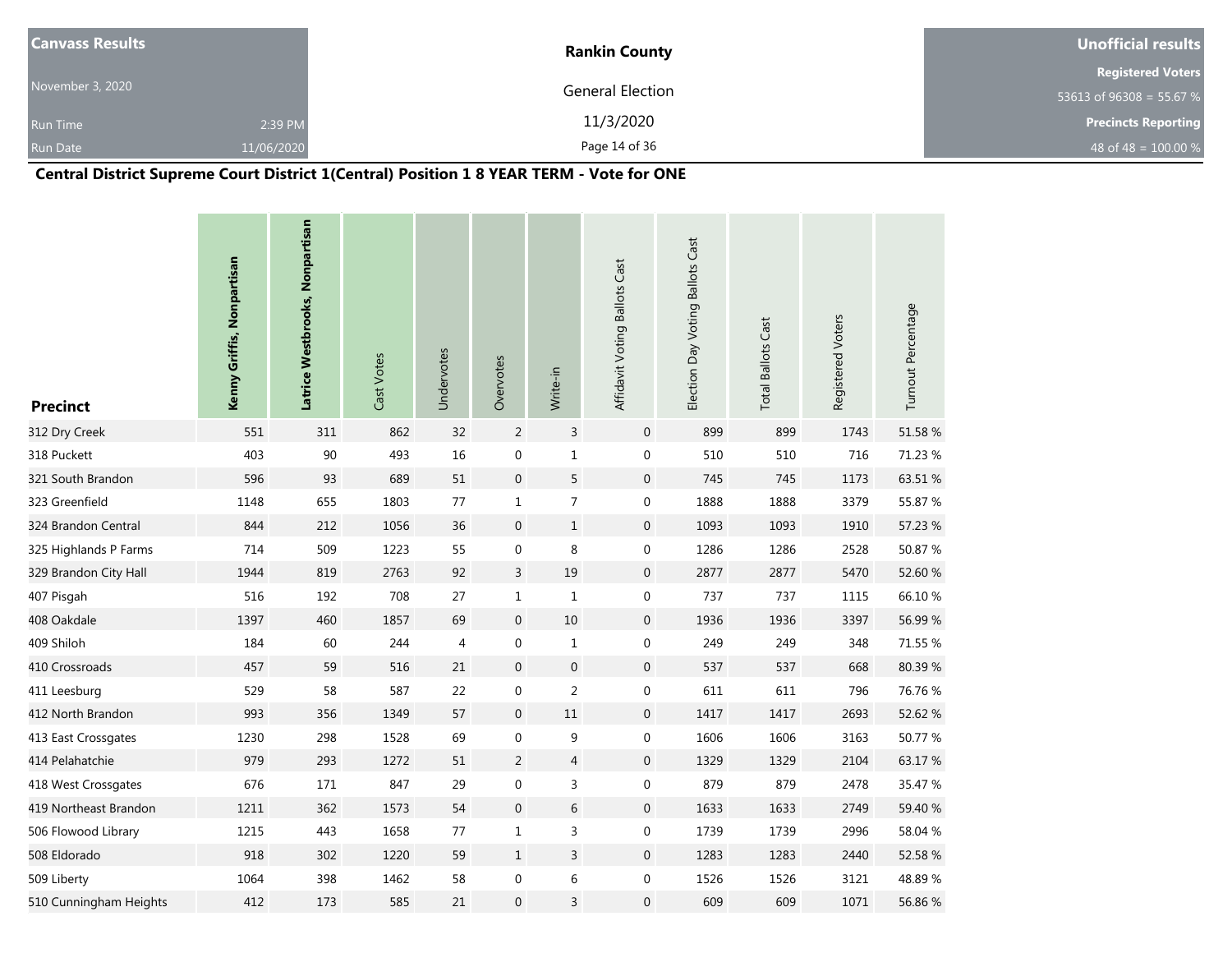| <b>Canvass Results</b> |            | <b>Rankin County</b> | Unofficial results         |
|------------------------|------------|----------------------|----------------------------|
|                        |            |                      | <b>Registered Voters</b>   |
| November 3, 2020       |            | General Election     | 53613 of 96308 = 55.67 %   |
| <b>Run Time</b>        | 2:39 PM    | 11/3/2020            | <b>Precincts Reporting</b> |
| <b>Run Date</b>        | 11/06/2020 | Page 15 of 36        | 48 of 48 = $100.00\%$      |

# **Central District Supreme Court District 1(Central) Position 1 8 YEAR TERM - Vote for ONE**

| <b>Precinct</b>    | Kenny Griffis, Nonpartisan | Latrice Westbrooks, Nonpartisan | Cast Votes | Undervotes | Overvotes    | Write-in       | Affidavit Voting Ballots Cast | <b>Ballots Cast</b><br>Election Day Voting | Cast<br><b>Total Ballots</b> | Registered Voters | Turnout Percentage |
|--------------------|----------------------------|---------------------------------|------------|------------|--------------|----------------|-------------------------------|--------------------------------------------|------------------------------|-------------------|--------------------|
| 512 Crest Park     | 728                        | 287                             | 1015       | 46         | $\mathbf 0$  | 7              | $\mathbf 0$                   | 1068                                       | 1068                         | 1836              | 58.17 %            |
| 514 North Mclaurin | 479                        | 117                             | 596        | 18         | $\mathbf 0$  | $\overline{4}$ | $\mathbf 0$                   | 618                                        | 618                          | 1079              | 57.28 %            |
| 515 South Mclaurin | 556                        | 197                             | 753        | 34         | $\mathbf 0$  | 7              | $\mathbf 0$                   | 794                                        | 794                          | 1366              | 58.13%             |
| 516 Springhill     | 622                        | 108                             | 730        | 32         | $\mathbf{1}$ | $\overline{2}$ | $\mathbf 0$                   | 765                                        | 765                          | 1406              | 54.41 %            |
| 520 South Pearson  | 147                        | 537                             | 684        | 29         | $\mathbf 0$  | $\mathbf 0$    | $\mathbf 0$                   | 713                                        | 713                          | 1295              | 55.06 %            |
| 523 City Hall      | 769                        | 283                             | 1052       | 38         | 3            | 6              | $\mathbf 0$                   | 1099                                       | 1099                         | 2022              | 54.35 %            |
| <b>Totals</b>      | 38355                      | 12787                           | 51142      | 2192       | 33           | 246            | $\mathbf 0$                   | 53613                                      | 53613                        | 96308             | 55.67 %            |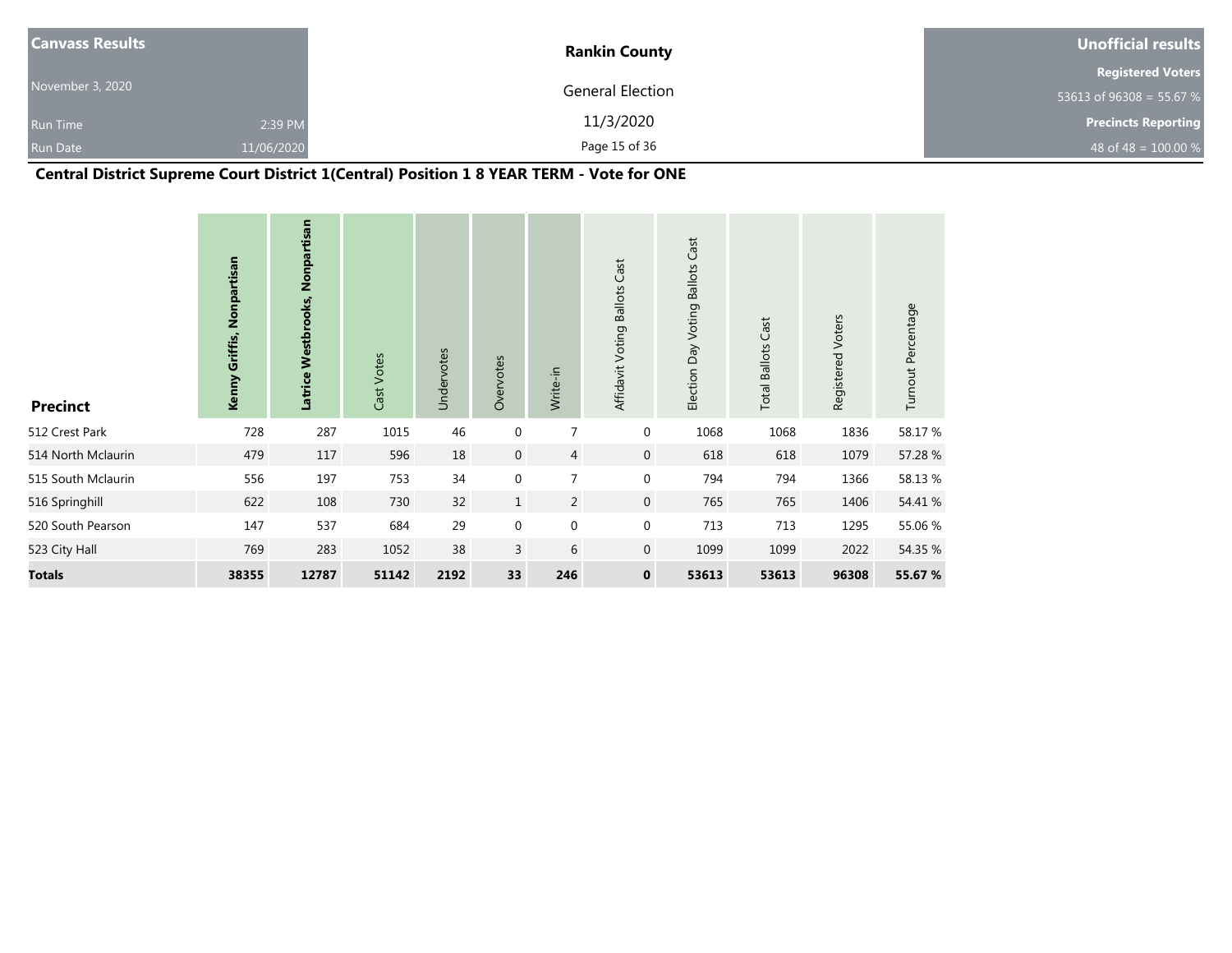| <b>Canvass Results</b> |            | <b>Rankin County</b> | Unofficial results         |
|------------------------|------------|----------------------|----------------------------|
|                        |            |                      | <b>Registered Voters</b>   |
| November 3, 2020       |            | General Election     | 53613 of $96308 = 55.67$ % |
| <b>Run Time</b>        | 2:39 PM    | 11/3/2020            | <b>Precincts Reporting</b> |
| <b>Run Date</b>        | 11/06/2020 | Page 16 of 36        | 48 of 48 = $100.00\%$      |

# **Central District Supreme Court District 1(Central) Position 2 8 YEAR TERM - Vote for ONE**

| <b>Precinct</b>      | Leslie D. King, Nonpartisan | Cast Votes | Undervotes | Overvotes        | Write-in       | Affidavit Voting Ballots Cast | Election Day Voting Ballots Cast | <b>Total Ballots Cast</b> | Registered Voters | Turnout Percentage |
|----------------------|-----------------------------|------------|------------|------------------|----------------|-------------------------------|----------------------------------|---------------------------|-------------------|--------------------|
| 109 West Pearl       | 748                         | 748        | 146        | $\mathbf 1$      | $21\,$         | $\mathbf 0$                   | 916                              | 916                       | 1869              | 49.01%             |
| 110 Clear Branch     | 532                         | 532        | 115        | $\,1$            | $\overline{7}$ | $\boldsymbol{0}$              | 655                              | 655                       | 1032              | 63.47 %            |
| 111 Cleary           | 1018                        | 1018       | 211        | $\mathbf 1$      | 20             | 0                             | 1250                             | 1250                      | 1963              | 63.68%             |
| 112 East Steen Creek | 1291                        | 1291       | 224        | $\overline{c}$   | 38             | $\boldsymbol{0}$              | 1555                             | 1555                      | 3027              | 51.37 %            |
| 113 Mountain Creek   | 325                         | 325        | 61         | $\mathbf 1$      | 8              | $\boldsymbol{0}$              | 395                              | 395                       | 574               | 68.82%             |
| 114 North Richland   | 796                         | 796        | 163        | $\boldsymbol{0}$ | 16             | $\boldsymbol{0}$              | 975                              | 975                       | 1804              | 54.05 %            |
| 115 South Richland   | 1456                        | 1456       | 251        | $\pmb{0}$        | 28             | $\boldsymbol{0}$              | 1735                             | 1735                      | 3276              | 52.96 %            |
| 116 Star             | 622                         | 622        | 10         | $\mathbf 0$      | 34             | $\boldsymbol{0}$              | 666                              | 666                       | 1122              | 59.36 %            |
| 118 West Steen Creek | 720                         | 720        | 141        | $\boldsymbol{0}$ | 17             | $\pmb{0}$                     | 878                              | 878                       | 2721              | 32.27 %            |
| 119 Briar Hill       | 471                         | 471        | 101        | $\boldsymbol{0}$ | 17             | $\boldsymbol{0}$              | 589                              | 589                       | 940               | 62.66%             |
| 209 Grant's Ferry    | 1790                        | 1790       | 284        | $\overline{2}$   | 41             | $\boldsymbol{0}$              | 2117                             | 2117                      | 3613              | 58.59%             |
| 212 Fannin           | 1195                        | 1195       | 236        | $\mathbf 0$      | 15             | $\boldsymbol{0}$              | 1446                             | 1446                      | 2213              | 65.34 %            |
| 215 Castlewoods East | 1366                        | 1366       | 219        | $\pmb{0}$        | 25             | $\pmb{0}$                     | 1610                             | 1610                      | 3367              | 47.82 %            |
| 216 Castlewoods West | 1452                        | 1452       | 273        | $\boldsymbol{0}$ | 32             | $\mathbf 0$                   | 1757                             | 1757                      | 3526              | 49.83%             |
| 218 Reservoir East   | 928                         | 928        | 167        | $\pmb{0}$        | 16             | $\pmb{0}$                     | 1111                             | 1111                      | 1714              | 64.82 %            |
| 219 Reservoir West   | 1018                        | 1018       | 235        | $\mathbf 0$      | 28             | $\boldsymbol{0}$              | 1281                             | 1281                      | 2076              | 61.71%             |
| 220 Northshore       | 1435                        | 1435       | 278        | $\mathbf{1}$     | 30             | $\boldsymbol{0}$              | 1744                             | 1744                      | 2820              | 61.84 %            |
| 221 Lakeland         | 613                         | 613        | 107        | $\mathbf{1}$     | 14             | $\boldsymbol{0}$              | 735                              | 735                       | 1075              | 68.37 %            |
| 307 Antioch-Mayton   | 379                         | 379        | 45         | $\boldsymbol{0}$ | 9              | $\boldsymbol{0}$              | 433                              | 433                       | 589               | 73.51 %            |
| 308 Johns            | 429                         | 429        | 81         | $\mathbf 0$      | 4              | $\mathbf 0$                   | 514                              | 514                       | 745               | 68.99%             |
| 310 Cato             | 681                         | 681        | 115        | 0                | 9              | $\boldsymbol{0}$              | 805                              | 805                       | 1180              | 68.22 %            |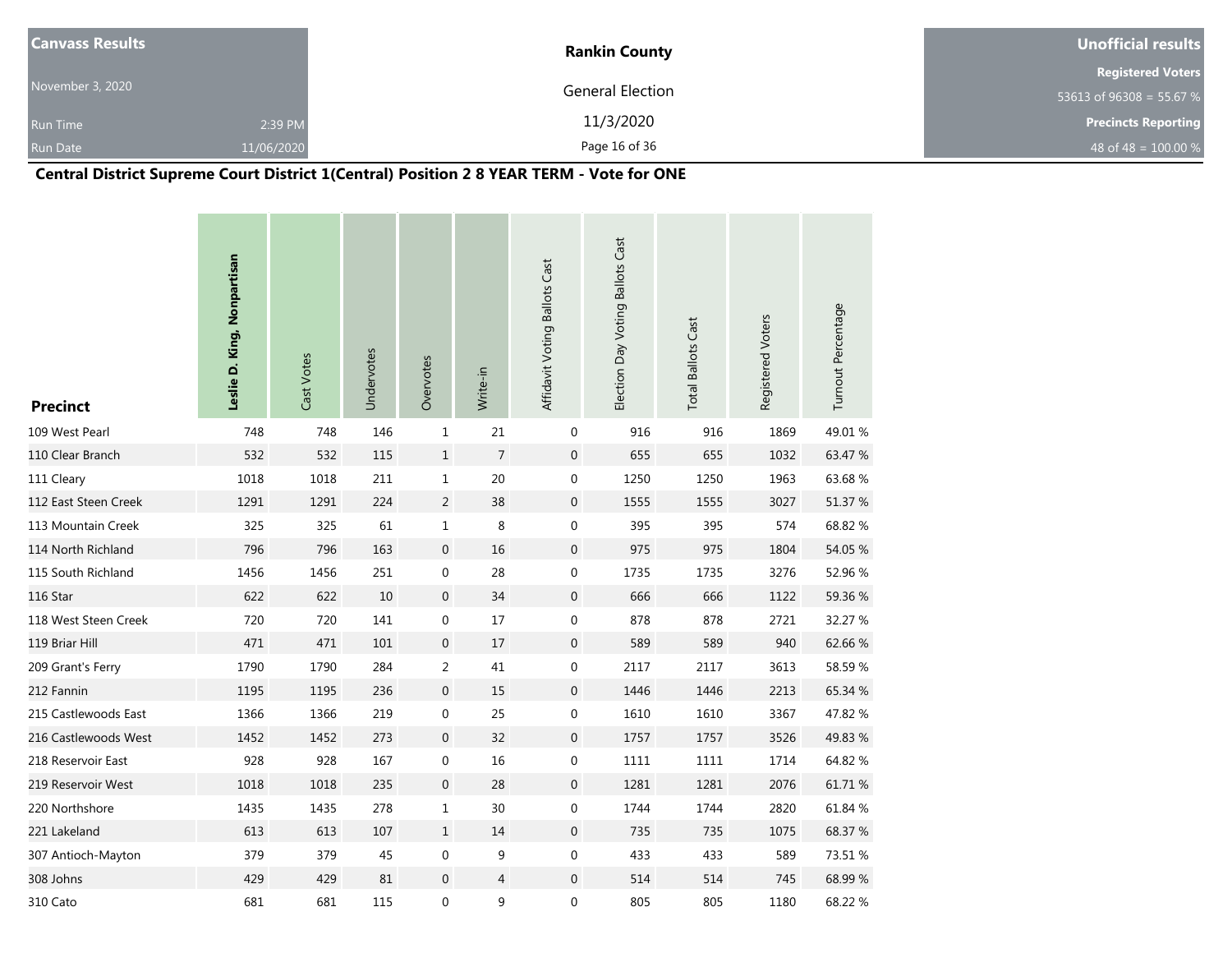| <b>Canvass Results</b> |            | <b>Rankin County</b> | Unofficial results         |
|------------------------|------------|----------------------|----------------------------|
|                        |            |                      | <b>Registered Voters</b>   |
| November 3, 2020       |            | General Election     | 53613 of 96308 = 55.67 %   |
| <b>Run Time</b>        | 2:39 PM    | 11/3/2020            | <b>Precincts Reporting</b> |
| <b>Run Date</b>        | 11/06/2020 | Page 17 of 36        | 48 of 48 = $100.00\%$      |

# **Central District Supreme Court District 1(Central) Position 2 8 YEAR TERM - Vote for ONE**

| <b>Precinct</b>        | Leslie D. King, Nonpartisan | Cast Votes | Undervotes | Overvotes        | Write-in | Affidavit Voting Ballots Cast | Election Day Voting Ballots Cast | <b>Total Ballots Cast</b> | Registered Voters | Turnout Percentage |
|------------------------|-----------------------------|------------|------------|------------------|----------|-------------------------------|----------------------------------|---------------------------|-------------------|--------------------|
| 312 Dry Creek          | 724                         | 724        | 163        | $\mathbf 0$      | 12       | $\mathbf 0$                   | 899                              | 899                       | 1743              | 51.58%             |
| 318 Puckett            | 419                         | 419        | 86         | $\boldsymbol{0}$ | 5        | $\boldsymbol{0}$              | 510                              | 510                       | 716               | 71.23 %            |
| 321 South Brandon      | 604                         | 604        | 124        | $\mathbf{1}$     | 16       | $\boldsymbol{0}$              | 745                              | 745                       | 1173              | 63.51 %            |
| 323 Greenfield         | 1627                        | 1627       | 224        | $\overline{c}$   | 35       | $\boldsymbol{0}$              | 1888                             | 1888                      | 3379              | 55.87 %            |
| 324 Brandon Central    | 948                         | 948        | 135        | $\mathbf 0$      | 10       | $\overline{0}$                | 1093                             | 1093                      | 1910              | 57.23 %            |
| 325 Highlands P Farms  | 1068                        | 1068       | 190        | $\boldsymbol{0}$ | 28       | $\boldsymbol{0}$              | 1286                             | 1286                      | 2528              | 50.87%             |
| 329 Brandon City Hall  | 2535                        | 2535       | 282        | $\overline{2}$   | 58       | $\boldsymbol{0}$              | 2877                             | 2877                      | 5470              | 52.60 %            |
| 407 Pisgah             | 614                         | 614        | 111        | $\boldsymbol{0}$ | 12       | $\boldsymbol{0}$              | 737                              | 737                       | 1115              | 66.10%             |
| 408 Oakdale            | 1648                        | 1648       | 253        | $\boldsymbol{0}$ | 35       | $\boldsymbol{0}$              | 1936                             | 1936                      | 3397              | 56.99 %            |
| 409 Shiloh             | 216                         | 216        | 24         | $\mathbf{1}$     | 8        | $\boldsymbol{0}$              | 249                              | 249                       | 348               | 71.55 %            |
| 410 Crossroads         | 452                         | 452        | 74         | $\mathbf{1}$     | 10       | $\boldsymbol{0}$              | 537                              | 537                       | 668               | 80.39%             |
| 411 Leesburg           | 525                         | 525        | 74         | $\mathbf 0$      | 12       | $\pmb{0}$                     | 611                              | 611                       | 796               | 76.76%             |
| 412 North Brandon      | 1199                        | 1199       | 188        | $\mathbf{0}$     | 30       | $\overline{0}$                | 1417                             | 1417                      | 2693              | 52.62 %            |
| 413 East Crossgates    | 1361                        | 1361       | 215        | 1                | 29       | $\boldsymbol{0}$              | 1606                             | 1606                      | 3163              | 50.77 %            |
| 414 Pelahatchie        | 1097                        | 1097       | 209        | $\mathbf 0$      | 23       | $\boldsymbol{0}$              | 1329                             | 1329                      | 2104              | 63.17%             |
| 418 West Crossgates    | 751                         | 751        | 119        | 0                | 9        | $\pmb{0}$                     | 879                              | 879                       | 2478              | 35.47 %            |
| 419 Northeast Brandon  | 1374                        | 1374       | 228        | $\mathbf 0$      | 31       | $\overline{0}$                | 1633                             | 1633                      | 2749              | 59.40 %            |
| 506 Flowood Library    | 1463                        | 1463       | 237        | $\boldsymbol{0}$ | 39       | $\boldsymbol{0}$              | 1739                             | 1739                      | 2996              | 58.04 %            |
| 508 Eldorado           | 1038                        | 1038       | 221        | $\boldsymbol{0}$ | 24       | $\boldsymbol{0}$              | 1283                             | 1283                      | 2440              | 52.58 %            |
| 509 Liberty            | 1286                        | 1286       | 210        | 2                | 28       | $\boldsymbol{0}$              | 1526                             | 1526                      | 3121              | 48.89%             |
| 510 Cunningham Heights | 522                         | 522        | 79         | 0                | 8        | $\boldsymbol{0}$              | 609                              | 609                       | 1071              | 56.86%             |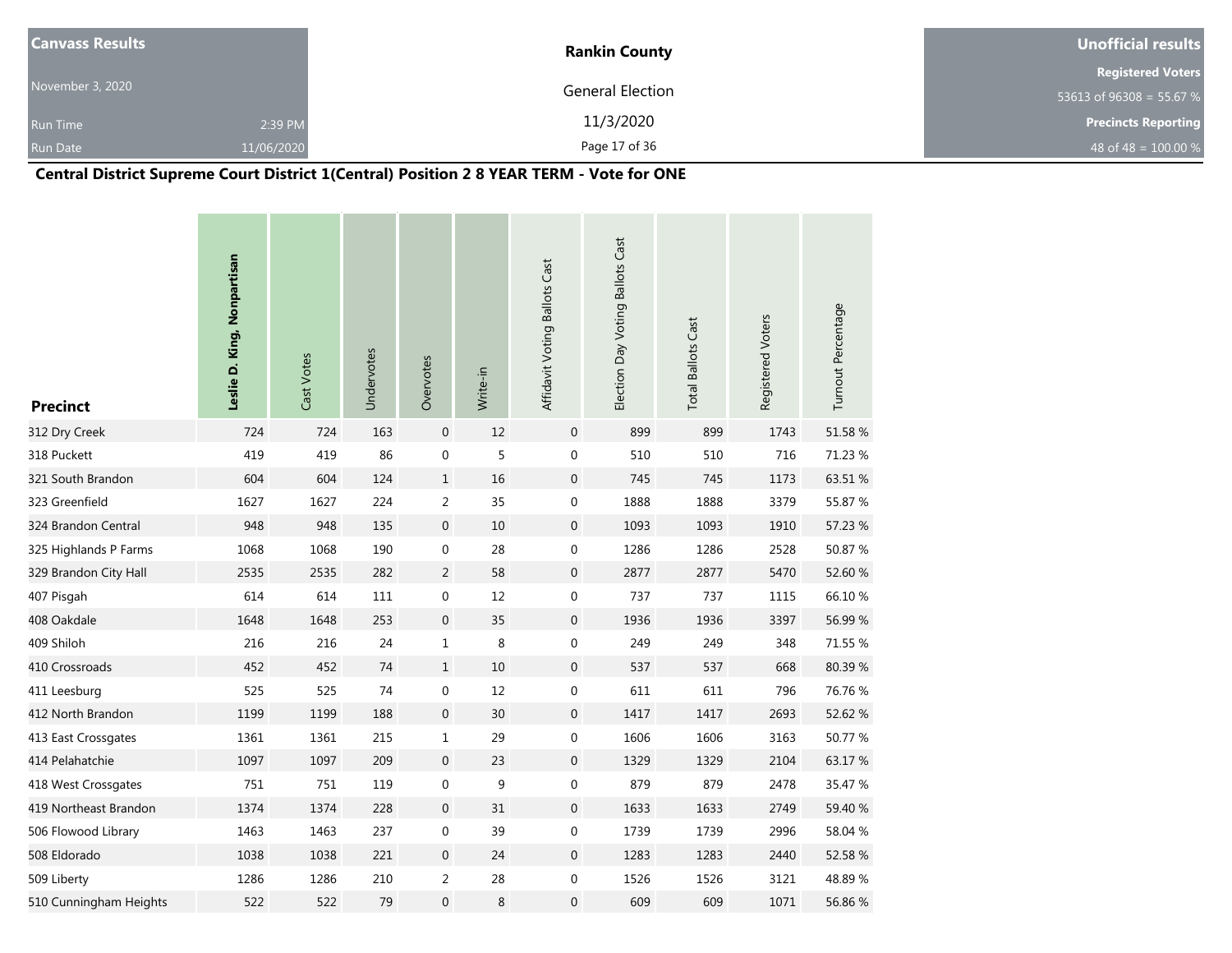| <b>Canvass Results</b> |            | <b>Rankin County</b> | Unofficial results         |
|------------------------|------------|----------------------|----------------------------|
|                        |            |                      | <b>Registered Voters</b>   |
| November 3, 2020       |            | General Election     | 53613 of 96308 = 55.67 %   |
| <b>Run Time</b>        | 2:39 PM    | 11/3/2020            | <b>Precincts Reporting</b> |
| <b>Run Date</b>        | 11/06/2020 | Page 18 of 36        | 48 of 48 = $100.00\%$      |

# **Central District Supreme Court District 1(Central) Position 2 8 YEAR TERM - Vote for ONE**

| <b>Precinct</b>    | Leslie D. King, Nonpartisan | Cast Votes | Undervotes | Overvotes      | Write-in | Affidavit Voting Ballots Cast | Election Day Voting Ballots Cast | <b>Total Ballots Cast</b> | Registered Voters | Turnout Percentage |
|--------------------|-----------------------------|------------|------------|----------------|----------|-------------------------------|----------------------------------|---------------------------|-------------------|--------------------|
| 512 Crest Park     | 900                         | 900        | 152        | 1              | 15       | $\mathbf 0$                   | 1068                             | 1068                      | 1836              | 58.17 %            |
| 514 North Mclaurin | 528                         | 528        | 79         | $\mathbf 0$    | 11       | $\overline{0}$                | 618                              | 618                       | 1079              | 57.28 %            |
| 515 South Mclaurin | 677                         | 677        | 100        | $\mathbf{1}$   | 16       | $\mathbf 0$                   | 794                              | 794                       | 1366              | 58.13%             |
| 516 Springhill     | 619                         | 619        | 134        | $\mathbf 0$    | 12       | $\overline{0}$                | 765                              | 765                       | 1406              | 54.41 %            |
| 520 South Pearson  | 554                         | 554        | 128        | $\mathbf 1$    | 30       | $\mathbf 0$                   | 713                              | 713                       | 1295              | 55.06 %            |
| 523 City Hall      | 947                         | 947        | 133        | $\overline{2}$ | 17       | $\overline{0}$                | 1099                             | 1099                      | 2022              | 54.35 %            |
| <b>Totals</b>      | 44961                       | 44961      | 7635       | 25             | 992      | $\mathbf 0$                   | 53613                            | 53613                     | 96308             | 55.67 %            |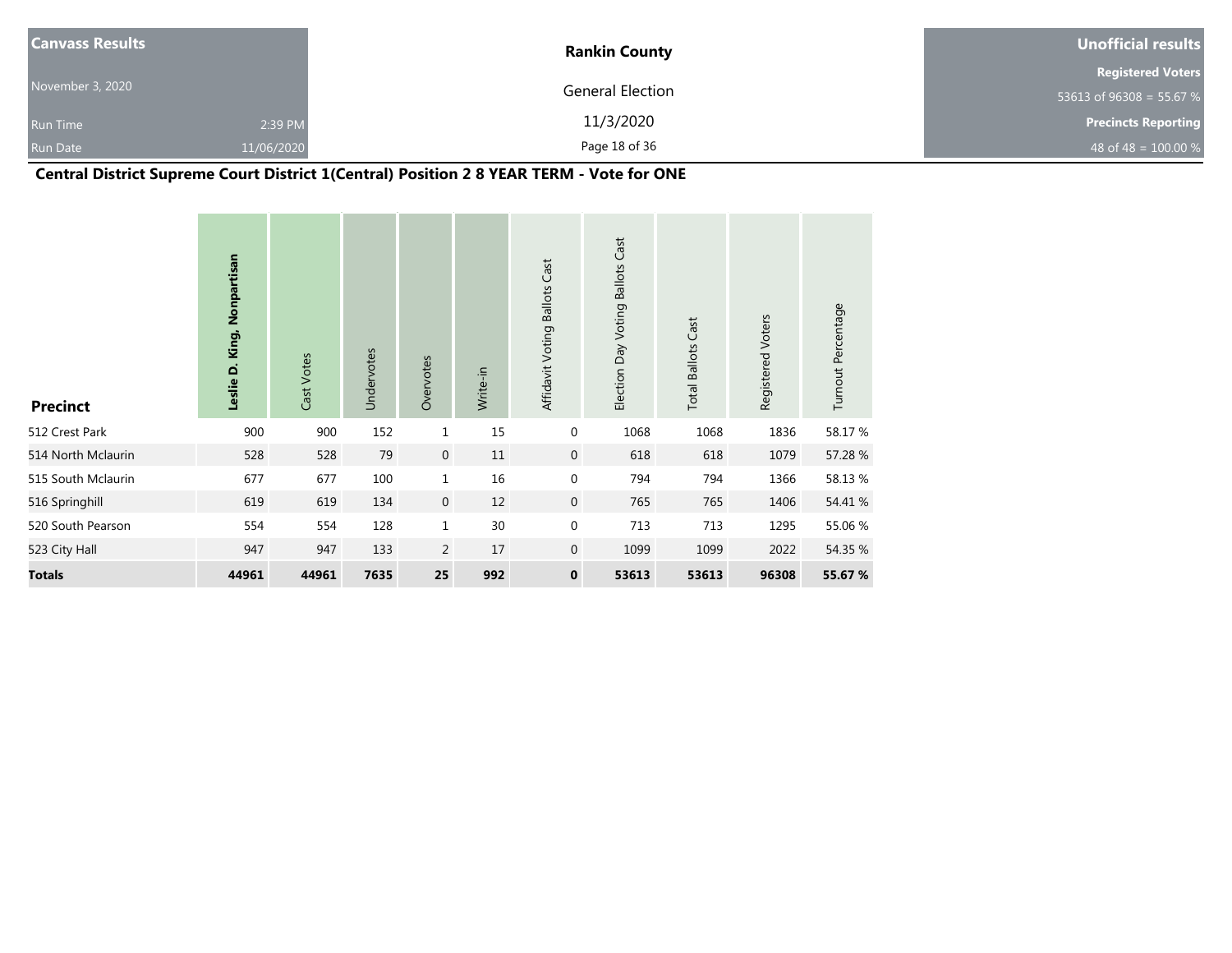| <b>Canvass Results</b> |            | <b>Rankin County</b> | <b>Unofficial results</b>  |
|------------------------|------------|----------------------|----------------------------|
|                        |            |                      | <b>Registered Voters</b>   |
| November 3, 2020       |            | General Election     | 53613 of 96308 = 55.67 %   |
| <b>Run Time</b>        | 2:39 PM    | 11/3/2020            | <b>Precincts Reporting</b> |
| <b>Run Date</b>        | 11/06/2020 | Page 19 of 36        | 48 of 48 = $100.00\%$      |

## **Election Commissioner District 1 District 01 4 YEAR TERM - Vote for ONE**

| <b>Precinct</b>      | Republican<br>Dena Boggan, | Goff Wedgeworth,<br>Republican<br>Kelly | Cast Votes | Undervotes     | Overvotes        | Write-in       | Affidavit Voting Ballots Cast | Election Day Voting Ballots Cast | <b>Total Ballots Cast</b> | Registered Voters | Turnout Percentage |
|----------------------|----------------------------|-----------------------------------------|------------|----------------|------------------|----------------|-------------------------------|----------------------------------|---------------------------|-------------------|--------------------|
| 109 West Pearl       | 360                        | 390                                     | 750        | 134            | $1\,$            | 31             | 0                             | 916                              | 916                       | 1869              | 49.01 %            |
| 110 Clear Branch     | 180                        | 399                                     | 579        | 70             | 4                | $\overline{2}$ | $\pmb{0}$                     | 655                              | 655                       | 1032              | 63.47 %            |
| 111 Cleary           | 354                        | 782                                     | 1136       | 95             | 4                | 15             | 0                             | 1250                             | 1250                      | 1963              | 63.68%             |
| 112 East Steen Creek | 505                        | 895                                     | 1400       | 129            | 4                | 22             | $\mathbf 0$                   | 1555                             | 1555                      | 3027              | 51.37 %            |
| 113 Mountain Creek   | 122                        | 243                                     | 365        | 25             | $\boldsymbol{0}$ | 5              | 0                             | 395                              | 395                       | 574               | 68.82 %            |
| 114 North Richland   | 262                        | 598                                     | 860        | 93             | $\overline{4}$   | 18             | $\mathbf 0$                   | 975                              | 975                       | 1804              | 54.05 %            |
| 115 South Richland   | 470                        | 1107                                    | 1577       | 125            | 4                | 29             | 0                             | 1735                             | 1735                      | 3276              | 52.96 %            |
| 116 Star             | 284                        | 341                                     | 625        | $\overline{4}$ | 2                | 35             | $\mathbf{0}$                  | 666                              | 666                       | 1122              | 59.36 %            |
| 118 West Steen Creek | 295                        | 500                                     | 795        | 68             | 4                | $11\,$         | 0                             | 878                              | 878                       | 2721              | 32.27 %            |
| 119 Briar Hill       | 208                        | 299                                     | 507        | 65             | $\mathbf{1}$     | 16             | 0                             | 589                              | 589                       | 940               | 62.66 %            |
| <b>Totals</b>        | 3040                       | 5554                                    | 8594       | 808            | 28               | 184            | $\mathbf 0$                   | 9614                             | 9614                      | 18328             | 52.46 %            |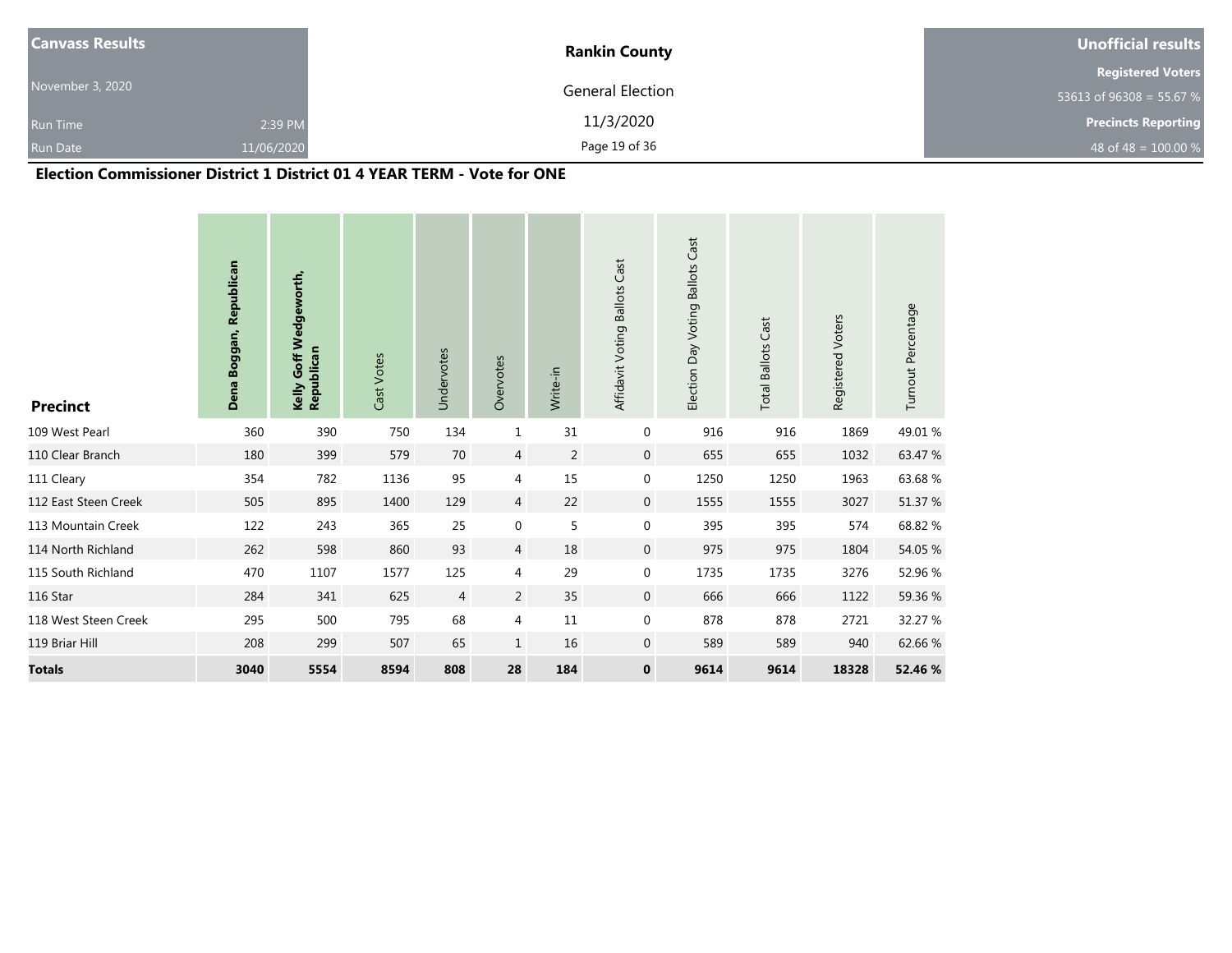| <b>Canvass Results</b> |            | <b>Rankin County</b> | <b>Unofficial results</b>  |
|------------------------|------------|----------------------|----------------------------|
|                        |            |                      | <b>Registered Voters</b>   |
| November 3, 2020       |            | General Election     | 53613 of 96308 = 55.67 %   |
| <b>Run Time</b>        | 2:39 PM    | 11/3/2020            | <b>Precincts Reporting</b> |
| <b>Run Date</b>        | 11/06/2020 | Page 20 of 36        | 48 of 48 = $100.00\%$      |

#### **Election Commissioner District 2 District 02 3 YEAR TERM - Vote for ONE**

| <b>Precinct</b>      | Paul Holley, Republican | David Joseph, Republican | Cast Votes | Undervotes | Overvotes        | Write-in    | Affidavit Voting Ballots Cast | Cast<br>Day Voting Ballots<br>Election | <b>Total Ballots Cast</b> | Registered Voters | Turnout Percentage |
|----------------------|-------------------------|--------------------------|------------|------------|------------------|-------------|-------------------------------|----------------------------------------|---------------------------|-------------------|--------------------|
| 209 Grant's Ferry    | 1235                    | 639                      | 1874       | 195        | 3                | 45          | 0                             | 2117                                   | 2117                      | 3613              | 58.59 %            |
| 212 Fannin           | 904                     | 377                      | 1281       | 138        | 3                | 24          | $\mathbf 0$                   | 1446                                   | 1446                      | 2213              | 65.34 %            |
| 215 Castlewoods East | 887                     | 538                      | 1425       | 159        | $\boldsymbol{0}$ | 26          | 0                             | 1610                                   | 1610                      | 3367              | 47.82 %            |
| 216 Castlewoods West | 880                     | 614                      | 1494       | 214        | $\mathbf 0$      | 49          | $\mathbf 0$                   | 1757                                   | 1757                      | 3526              | 49.83 %            |
| 218 Reservoir East   | 618                     | 394                      | 1012       | 88         | $\boldsymbol{0}$ | 11          | 0                             | 1111                                   | 1111                      | 1714              | 64.82 %            |
| 219 Reservoir West   | 667                     | 457                      | 1124       | 137        | $\mathbf{1}$     | 19          | $\mathbf 0$                   | 1281                                   | 1281                      | 2076              | 61.71 %            |
| 220 Northshore       | 1054                    | 501                      | 1555       | 172        | $\mathbf{1}$     | 16          | 0                             | 1744                                   | 1744                      | 2820              | 61.84 %            |
| 221 Lakeland         | 395                     | 237                      | 632        | 94         | $\mathbf 0$      | 9           | $\mathbf{0}$                  | 735                                    | 735                       | 1075              | 68.37 %            |
| 407 Pisgah           | 88                      | 69                       | 157        | 14         | 0                | $\mathbf 0$ | 0                             | 171                                    | 171                       | 312               | 54.81 %            |
| <b>Totals</b>        | 6728                    | 3826                     | 10554      | 1211       | 8                | 199         | 0                             | 11972                                  | 11972                     | 20716             | 57.79 %            |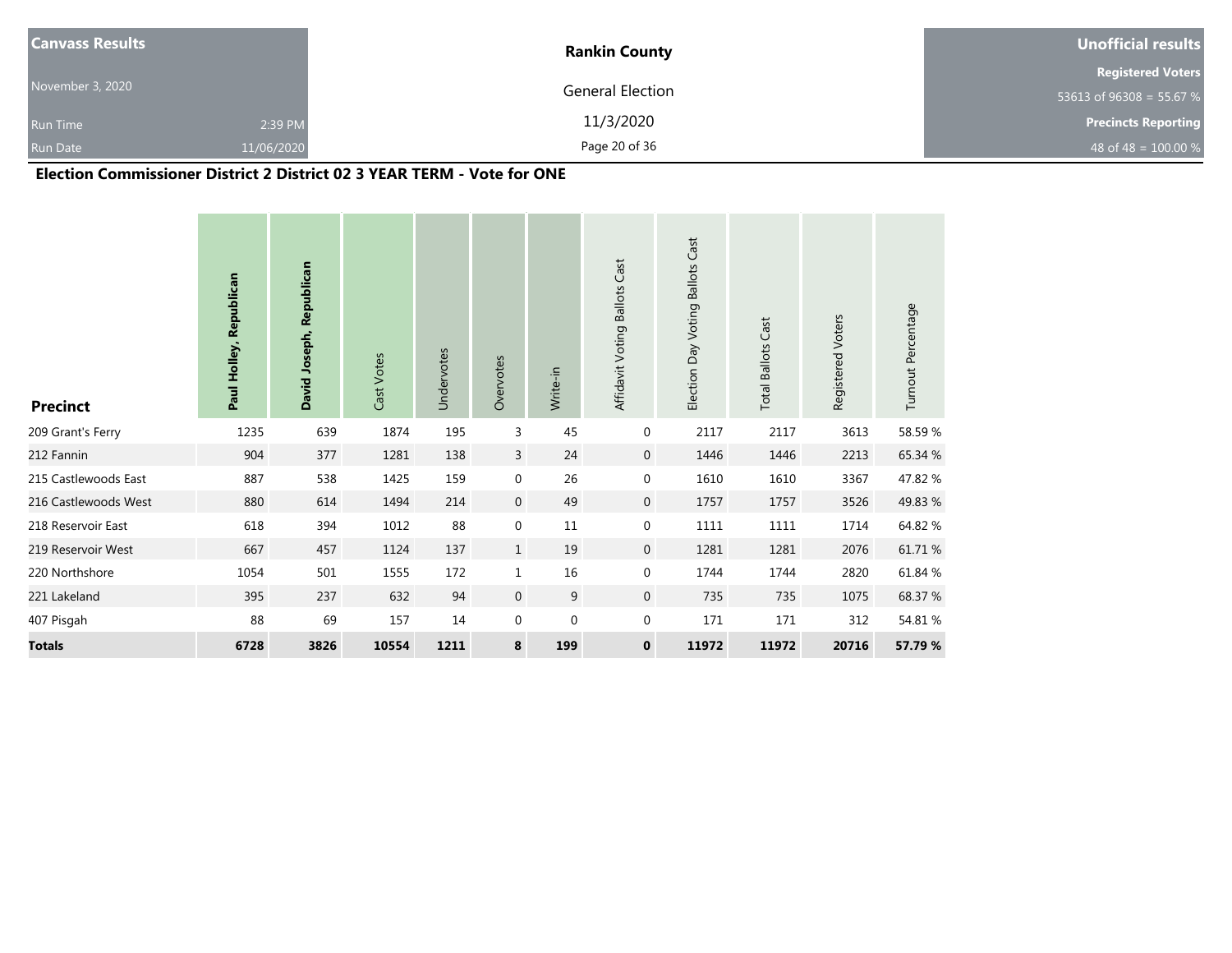| <b>Canvass Results</b> |            | <b>Rankin County</b> | Unofficial results         |
|------------------------|------------|----------------------|----------------------------|
|                        |            |                      | <b>Registered Voters</b>   |
| November 3, 2020       |            | General Election     | 53613 of 96308 = 55.67 %   |
| <b>Run Time</b>        | 2:39 PM    | 11/3/2020            | <b>Precincts Reporting</b> |
| <b>Run Date</b>        | 11/06/2020 | Page 21 of 36        | 48 of 48 = $100.00\%$      |

#### **Election Commissioner District 3 District 03 4 YEAR TERM - Vote for ONE**

| <b>Precinct</b>       | Tonya Duke Rivers, Nonpartisan | Cast Votes | Undervotes | Overvotes      | Write-in       | Affidavit Voting Ballots Cast | Election Day Voting Ballots Cast | <b>Total Ballots Cast</b> | Registered Voters | Turnout Percentage |
|-----------------------|--------------------------------|------------|------------|----------------|----------------|-------------------------------|----------------------------------|---------------------------|-------------------|--------------------|
| 307 Antioch-Mayton    | 382                            | 382        | 41         | $\mathbf 1$    | 9              | $\boldsymbol{0}$              | 433                              | 433                       | 589               | 73.51 %            |
| 308 Johns             | 438                            | 438        | 70         | $\mathbf 0$    | 6              | $\boldsymbol{0}$              | 514                              | 514                       | 745               | 68.99%             |
| 310 Cato              | 694                            | 694        | 105        | $\mathbf 0$    | 6              | $\boldsymbol{0}$              | 805                              | 805                       | 1180              | 68.22 %            |
| 312 Dry Creek         | 723                            | 723        | 162        | $\overline{3}$ | 11             | $\overline{0}$                | 899                              | 899                       | 1743              | 51.58 %            |
| 318 Puckett           | 425                            | 425        | 80         | $\mathbf{1}$   | $\overline{4}$ | $\boldsymbol{0}$              | 510                              | 510                       | 716               | 71.23 %            |
| 321 South Brandon     | 609                            | 609        | 117        | $\mathbf{1}$   | 18             | $\boldsymbol{0}$              | 745                              | 745                       | 1173              | 63.51 %            |
| 323 Greenfield        | 1642                           | 1642       | 219        | $\mathbf{1}$   | 26             | $\boldsymbol{0}$              | 1888                             | 1888                      | 3379              | 55.87 %            |
| 324 Brandon Central   | 947                            | 947        | 134        | $\mathbf{0}$   | 12             | $\mathbf{0}$                  | 1093                             | 1093                      | 1910              | 57.23 %            |
| 325 Highlands P Farms | 1050                           | 1050       | 205        | $\mathbf 0$    | 31             | $\boldsymbol{0}$              | 1286                             | 1286                      | 2528              | 50.87 %            |
| 329 Brandon City Hall | 2526                           | 2526       | 297        | 3              | 51             | $\boldsymbol{0}$              | 2877                             | 2877                      | 5470              | 52.60 %            |
| <b>Totals</b>         | 9436                           | 9436       | 1430       | 10             | 174            | $\mathbf 0$                   | 11050                            | 11050                     | 19433             | 56.86 %            |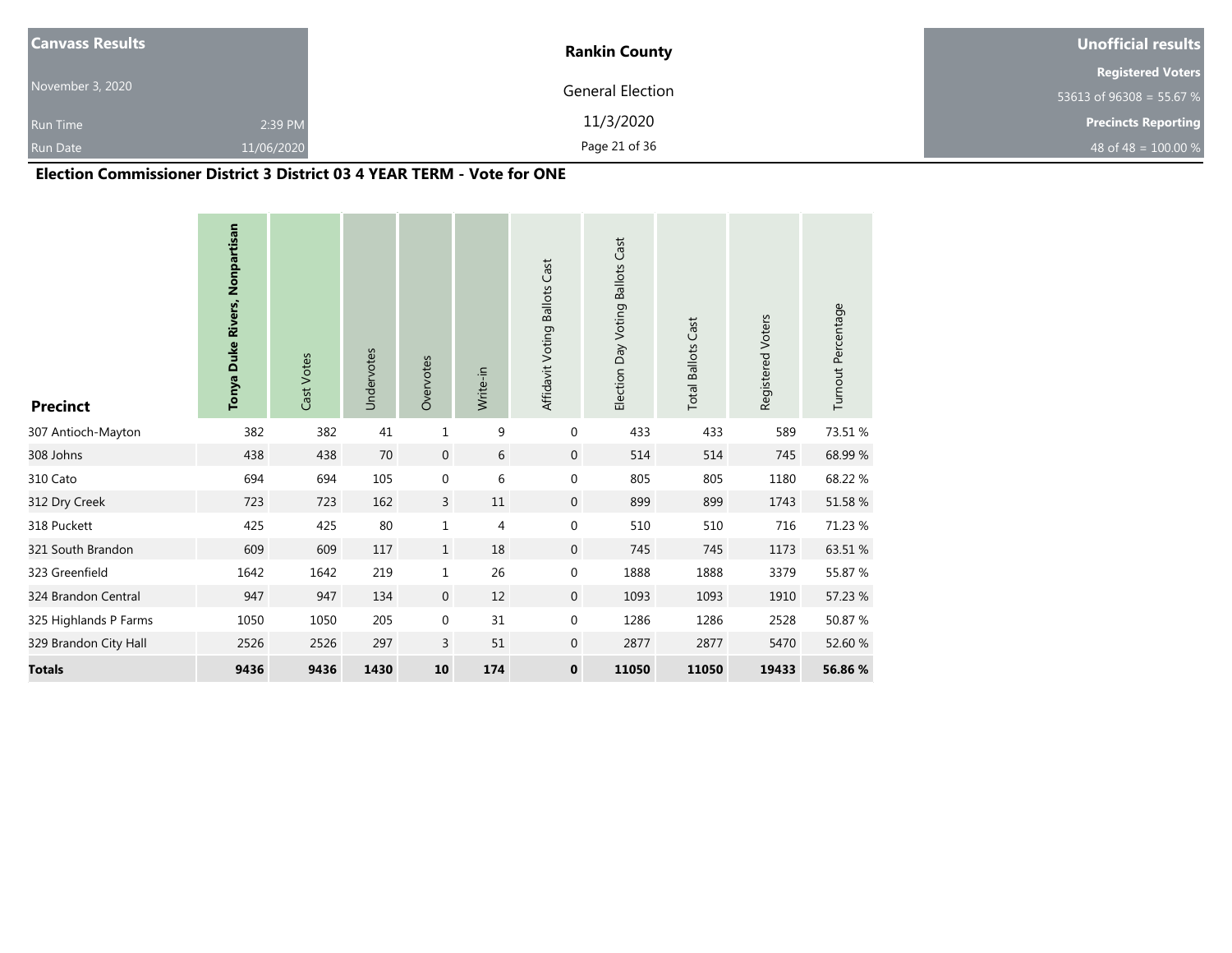| <b>Canvass Results</b> |            | <b>Rankin County</b> | Unofficial results         |
|------------------------|------------|----------------------|----------------------------|
|                        |            |                      | <b>Registered Voters</b>   |
| November 3, 2020       |            | General Election     | 53613 of 96308 = 55.67 %   |
| <b>Run Time</b>        | 2:39 PM    | 11/3/2020            | <b>Precincts Reporting</b> |
| <b>Run Date</b>        | 11/06/2020 | Page 22 of 36        | 48 of 48 = $100.00\%$      |

## **Election Commissioner District 4 District 04 3 YEAR TERM - Vote for ONE**

| <b>Precinct</b>       | <b>Michael Chandler, Republican</b> | Leigh Poole Warren, Republican | Cast Votes | Undervotes | Overvotes        | Write-in         | Affidavit Voting Ballots Cast | Election Day Voting Ballots Cast | <b>Total Ballots Cast</b> | Registered Voters | Turnout Percentage |
|-----------------------|-------------------------------------|--------------------------------|------------|------------|------------------|------------------|-------------------------------|----------------------------------|---------------------------|-------------------|--------------------|
| 407 Pisgah            | 355                                 | 120                            | 475        | 76         | $\boldsymbol{0}$ | 15               | 0                             | 566                              | 566                       | 803               | 70.49 %            |
| 408 Oakdale           | 1054                                | 625                            | 1679       | 209        | $\mathbf{0}$     | 48               | $\mathbf 0$                   | 1936                             | 1936                      | 3397              | 56.99 %            |
| 409 Shiloh            | 67                                  | 160                            | 227        | 16         | $\boldsymbol{0}$ | 6                | $\mathbf 0$                   | 249                              | 249                       | 348               | 71.55 %            |
| 410 Crossroads        | 195                                 | 312                            | 507        | 30         | $\mathbf 0$      | $\boldsymbol{0}$ | $\overline{0}$                | 537                              | 537                       | 668               | 80.39%             |
| 411 Leesburg          | 451                                 | 127                            | 578        | 31         | $\boldsymbol{0}$ | 2                | $\mathbf 0$                   | 611                              | 611                       | 796               | 76.76 %            |
| 412 North Brandon     | 818                                 | 399                            | 1217       | 160        | $\mathbf 1$      | 39               | $\mathsf{O}\xspace$           | 1417                             | 1417                      | 2693              | 52.62 %            |
| 413 East Crossgates   | 939                                 | 520                            | 1459       | 119        | $\mathbf 1$      | 27               | $\mathbf 0$                   | 1606                             | 1606                      | 3163              | 50.77 %            |
| 414 Pelahatchie       | 603                                 | 584                            | 1187       | 123        | 2                | 17               | $\mathbf 0$                   | 1329                             | 1329                      | 2104              | 63.17 %            |
| 418 West Crossgates   | 520                                 | 289                            | 809        | 59         | $\boldsymbol{0}$ | 11               | 0                             | 879                              | 879                       | 2478              | 35.47 %            |
| 419 Northeast Brandon | 846                                 | 588                            | 1434       | 164        | 3                | 32               | $\mathbf 0$                   | 1633                             | 1633                      | 2749              | 59.40 %            |
| <b>Totals</b>         | 5848                                | 3724                           | 9572       | 987        | $\overline{7}$   | 197              | $\mathbf 0$                   | 10763                            | 10763                     | 19199             | 56.06 %            |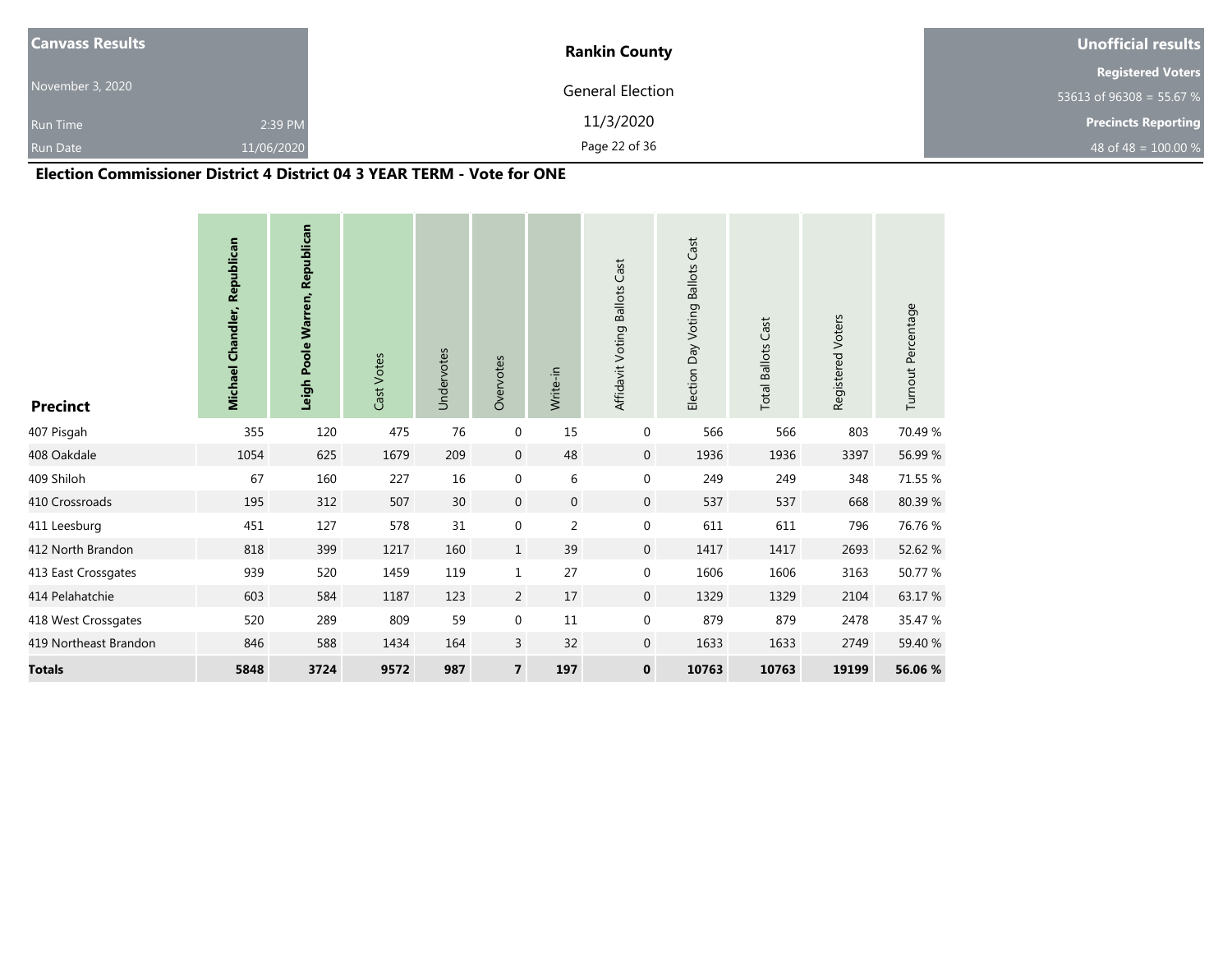| <b>Canvass Results</b> |            | <b>Rankin County</b> | Unofficial results         |
|------------------------|------------|----------------------|----------------------------|
|                        |            |                      | <b>Registered Voters</b>   |
| November 3, 2020       |            | General Election     | 53613 of 96308 = 55.67 %   |
| <b>Run Time</b>        | 2:39 PM    | 11/3/2020            | <b>Precincts Reporting</b> |
| <b>Run Date</b>        | 11/06/2020 | Page 23 of 36        | 48 of 48 = $100.00 %$      |

#### **Election Commissioner District 5 District 05 4 YEAR TERM - Vote for ONE**

| <b>Precinct</b>        | Trey Fontaine, Republican | Cast Votes | Undervotes | Overvotes    | Write-in | Affidavit Voting Ballots Cast | Election Day Voting Ballots Cast | <b>Total Ballots Cast</b> | Registered Voters | Turnout Percentage |
|------------------------|---------------------------|------------|------------|--------------|----------|-------------------------------|----------------------------------|---------------------------|-------------------|--------------------|
| 506 Flowood Library    | 1486                      | 1486       | 191        | $\mathbf{0}$ | 62       | $\mathbf 0$                   | 1739                             | 1739                      | 2996              | 58.04 %            |
| 508 Eldorado           | 1078                      | 1078       | 168        | $\mathbf 0$  | 37       | $\mathbf{0}$                  | 1283                             | 1283                      | 2440              | 52.58 %            |
| 509 Liberty            | 1318                      | 1318       | 161        | $\mathbf{1}$ | 46       | $\pmb{0}$                     | 1526                             | 1526                      | 3121              | 48.89%             |
| 510 Cunningham Heights | 528                       | 528        | 56         | $\mathbf{0}$ | 25       | $\overline{0}$                | 609                              | 609                       | 1071              | 56.86 %            |
| 512 Crest Park         | 922                       | 922        | 127        | $\mathbf 0$  | 19       | $\boldsymbol{0}$              | 1068                             | 1068                      | 1836              | 58.17 %            |
| 514 North Mclaurin     | 545                       | 545        | 52         | $\mathbf 0$  | 21       | $\boldsymbol{0}$              | 618                              | 618                       | 1079              | 57.28 %            |
| 515 South Mclaurin     | 703                       | 703        | 68         | $\mathbf 0$  | 23       | $\pmb{0}$                     | 794                              | 794                       | 1366              | 58.13%             |
| 516 Springhill         | 681                       | 681        | 74         | $\mathbf{0}$ | 10       | $\mathbf{0}$                  | 765                              | 765                       | 1406              | 54.41 %            |
| 520 South Pearson      | 428                       | 428        | 202        | $\mathbf 0$  | 83       | $\boldsymbol{0}$              | 713                              | 713                       | 1295              | 55.06 %            |
| 523 City Hall          | 954                       | 954        | 118        | $\mathbf 0$  | 27       | $\mathbf 0$                   | 1099                             | 1099                      | 2022              | 54.35 %            |
| <b>Totals</b>          | 8643                      | 8643       | 1217       | $\mathbf{1}$ | 353      | $\mathbf 0$                   | 10214                            | 10214                     | 18632             | 54.82 %            |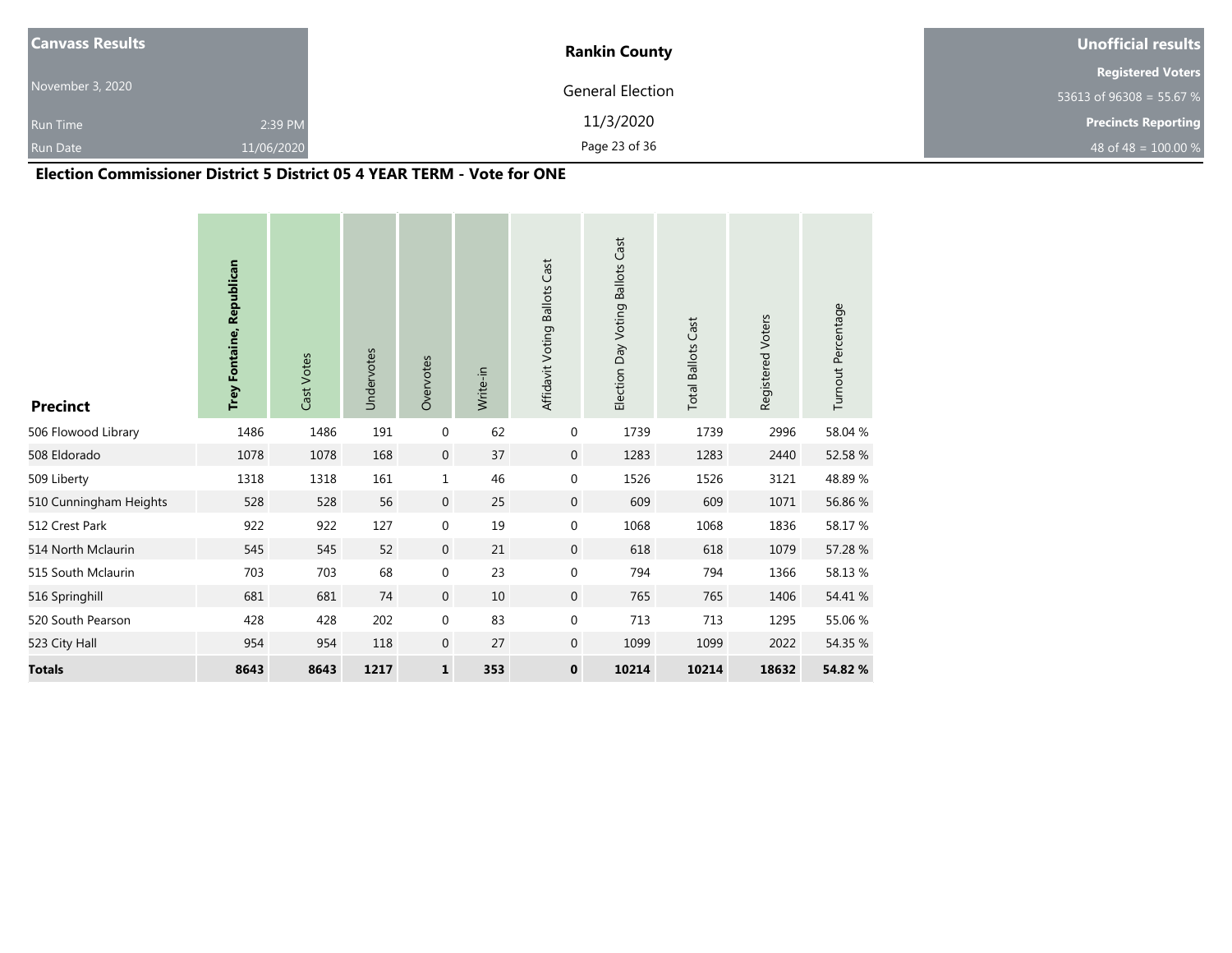| <b>Canvass Results</b> |            | <b>Rankin County</b> | Unofficial results         |
|------------------------|------------|----------------------|----------------------------|
|                        |            |                      | <b>Registered Voters</b>   |
| November 3, 2020       |            | General Election     | 53613 of 96308 = 55.67 %   |
| <b>Run Time</b>        | 2:39 PM    | 11/3/2020            | <b>Precincts Reporting</b> |
| <b>Run Date</b>        | 11/06/2020 | Page 24 of 36        | 48 of 48 = $100.00 %$      |

## **School Board, District 5 District 5 6 YEAR TERM - Vote for ONE**

| <b>Precinct</b>       | David Grumpy Farmer,<br>Nonpartisan | James H Young III, Nonpartisan | Cast Votes | Undervotes  | Overvotes        | Write-in       | Affidavit Voting Ballots Cast | Election Day Voting Ballots Cast | <b>Total Ballots Cast</b> | Registered Voters | Turnout Percentage |
|-----------------------|-------------------------------------|--------------------------------|------------|-------------|------------------|----------------|-------------------------------|----------------------------------|---------------------------|-------------------|--------------------|
| 212 Fannin            | 627                                 | 274                            | 901        | 93          | $1\,$            | 7              | 0                             | 1002                             | 1002                      | 1508              | 66.45 %            |
| 324 Brandon Central   | 701                                 | 310                            | 1011       | 77          | $\mathbf{1}$     | $\overline{4}$ | $\mathbf 0$                   | 1093                             | 1093                      | 1910              | 57.23 %            |
| 329 Brandon City Hall | 1090                                | 535                            | 1625       | 115         | $\mathbf 0$      | 22             | $\mathbf 0$                   | 1762                             | 1762                      | 3176              | 55.48 %            |
| 407 Pisgah            | 380                                 | 286                            | 666        | 65          | $\mathbf 0$      | 6              | $\mathbf 0$                   | 737                              | 737                       | 1115              | 66.10 %            |
| 408 Oakdale           | 514                                 | 235                            | 749        | 118         | $\mathbf 0$      | $10\,$         | $\boldsymbol{0}$              | 877                              | 877                       | 1620              | 54.14 %            |
| 409 Shiloh            | 141                                 | 54                             | 195        | $\,$ 6 $\,$ | $\boldsymbol{0}$ | $\overline{2}$ | $\boldsymbol{0}$              | 203                              | 203                       | 291               | 69.76%             |
| 411 Leesburg          | 320                                 | 253                            | 573        | 36          | $\mathbf 0$      | $\sqrt{2}$     | $\boldsymbol{0}$              | 611                              | 611                       | 796               | 76.76 %            |
| 412 North Brandon     | 751                                 | 504                            | 1255       | 139         | $\overline{3}$   | 20             | $\boldsymbol{0}$              | 1417                             | 1417                      | 2693              | 52.62 %            |
| 413 East Crossgates   | 159                                 | 78                             | 237        | 21          | $\mathbf 0$      | $\overline{2}$ | $\mathbf 0$                   | 260                              | 260                       | 513               | 50.68%             |
| 414 Pelahatchie       | 901                                 | 294                            | 1195       | 117         | 3                | 14             | $\mathbf 0$                   | 1329                             | 1329                      | 2104              | 63.17%             |
| 419 Northeast Brandon | 1076                                | 391                            | 1467       | 144         | $1\,$            | 21             | $\mathbf 0$                   | 1633                             | 1633                      | 2749              | 59.40 %            |
| 508 Eldorado          | 26                                  | 30                             | 56         | 12          | $\boldsymbol{0}$ | $1\,$          | $\boldsymbol{0}$              | 69                               | 69                        | 155               | 44.52 %            |
| <b>Totals</b>         | 6686                                | 3244                           | 9930       | 943         | 9                | 111            | $\mathbf 0$                   | 10993                            | 10993                     | 18630             | 59.01 %            |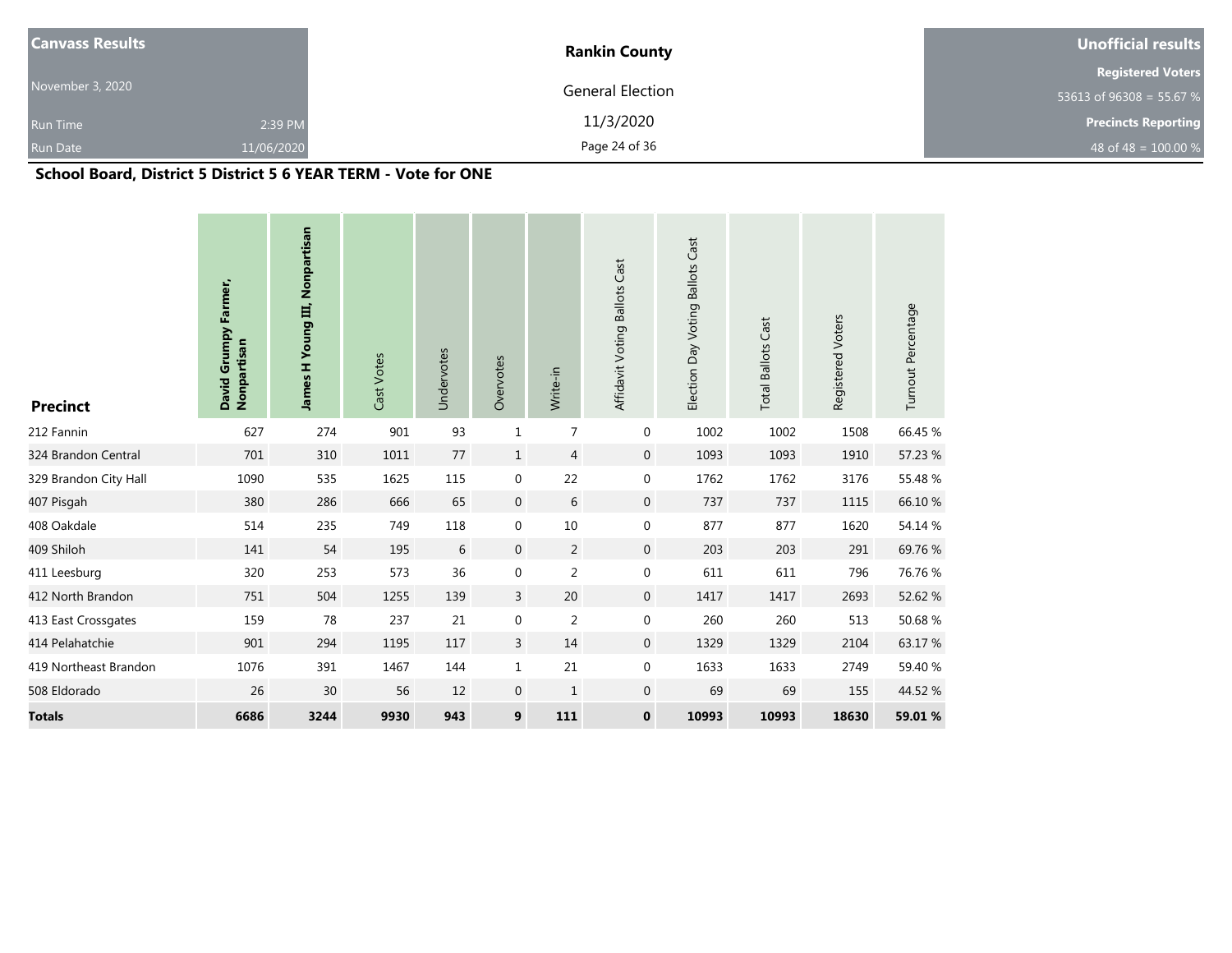| <b>Canvass Results</b> |            | <b>Rankin County</b> | Unofficial results         |
|------------------------|------------|----------------------|----------------------------|
|                        |            |                      | <b>Registered Voters</b>   |
| November 3, 2020       |            | General Election     | 53613 of 96308 = 55.67 %   |
| <b>Run Time</b>        | 2:39 PM    | 11/3/2020            | <b>Precincts Reporting</b> |
| <b>Run Date</b>        | 11/06/2020 | Page 25 of 36        | 48 of 48 = $100.00\%$      |

**Statewide Ballot Measure 1 Initiated by Petition and Alternative by Legislature - VOTE FOR APPROVAL OF EITHER, OR AGAINST BOTH**

| <b>Precinct</b>      | <b>Initiative Measure No. 65 OR</b><br>Alternative Measure No. 65A<br>FOR APPROVAL OF EITHER | Measure No. 65 and Alternative<br><b>AGAINST BOTH Initiative</b><br>65A<br>Measure No. | Cast Votes | Undervotes     | Overvotes        | Write-in         | Affidavit Voting Ballots Cast | Election Day Voting Ballots Cast | <b>Total Ballots Cast</b> | Registered Voters | Turnout Percentage |
|----------------------|----------------------------------------------------------------------------------------------|----------------------------------------------------------------------------------------|------------|----------------|------------------|------------------|-------------------------------|----------------------------------|---------------------------|-------------------|--------------------|
| 109 West Pearl       | 652                                                                                          | 220                                                                                    | 872        | 43             | $\mathbf{1}$     | $\mathbf 0$      | 0                             | 916                              | 916                       | 1869              | 49.01%             |
| 110 Clear Branch     | 328                                                                                          | 267                                                                                    | 595        | 60             | $\mathbf 0$      | $\boldsymbol{0}$ | 0                             | 655                              | 655                       | 1032              | 63.47 %            |
| 111 Cleary           | 653                                                                                          | 534                                                                                    | 1187       | 60             | 3                | $\mathbf 0$      | $\boldsymbol{0}$              | 1250                             | 1250                      | 1963              | 63.68%             |
| 112 East Steen Creek | 867                                                                                          | 619                                                                                    | 1486       | 68             | $1\,$            | $\boldsymbol{0}$ | $\boldsymbol{0}$              | 1555                             | 1555                      | 3027              | 51.37 %            |
| 113 Mountain Creek   | 228                                                                                          | 151                                                                                    | 379        | 15             | $\mathbf{1}$     | $\mathbf 0$      | 0                             | 395                              | 395                       | 574               | 68.82 %            |
| 114 North Richland   | 583                                                                                          | 350                                                                                    | 933        | 41             | $1\,$            | $\boldsymbol{0}$ | 0                             | 975                              | 975                       | 1804              | 54.05 %            |
| 115 South Richland   | 1024                                                                                         | 596                                                                                    | 1620       | 112            | 3                | $\mathbf 0$      | $\boldsymbol{0}$              | 1735                             | 1735                      | 3276              | 52.96 %            |
| 116 Star             | 374                                                                                          | 290                                                                                    | 664        | $\overline{2}$ | $\mathbf 0$      | $\mathbf 0$      | 0                             | 666                              | 666                       | 1122              | 59.36 %            |
| 118 West Steen Creek | 484                                                                                          | 350                                                                                    | 834        | 41             | $\mathsf 3$      | $\boldsymbol{0}$ | $\boldsymbol{0}$              | 878                              | 878                       | 2721              | 32.27 %            |
| 119 Briar Hill       | 342                                                                                          | 229                                                                                    | 571        | 18             | $\boldsymbol{0}$ | $\boldsymbol{0}$ | 0                             | 589                              | 589                       | 940               | 62.66%             |
| 209 Grant's Ferry    | 1377                                                                                         | 663                                                                                    | 2040       | 76             | $1\,$            | $\pmb{0}$        | 0                             | 2117                             | 2117                      | 3613              | 58.59 %            |
| 212 Fannin           | 740                                                                                          | 633                                                                                    | 1373       | 72             | $\mathbf{1}$     | $\boldsymbol{0}$ | 0                             | 1446                             | 1446                      | 2213              | 65.34 %            |
| 215 Castlewoods East | 1009                                                                                         | 561                                                                                    | 1570       | 40             | $\boldsymbol{0}$ | $\pmb{0}$        | 0                             | 1610                             | 1610                      | 3367              | 47.82 %            |
| 216 Castlewoods West | 1130                                                                                         | 557                                                                                    | 1687       | 69             | $1\,$            | $\pmb{0}$        | 0                             | 1757                             | 1757                      | 3526              | 49.83 %            |
| 218 Reservoir East   | 697                                                                                          | 362                                                                                    | 1059       | 51             | $\mathbf 1$      | $\boldsymbol{0}$ | 0                             | 1111                             | 1111                      | 1714              | 64.82 %            |
| 219 Reservoir West   | 836                                                                                          | 370                                                                                    | 1206       | 73             | $\sqrt{2}$       | $\boldsymbol{0}$ | 0                             | 1281                             | 1281                      | 2076              | 61.71 %            |
| 220 Northshore       | 992                                                                                          | 662                                                                                    | 1654       | 88             | $\sqrt{2}$       | $\boldsymbol{0}$ | 0                             | 1744                             | 1744                      | 2820              | 61.84 %            |
| 221 Lakeland         | 434                                                                                          | 278                                                                                    | 712        | 20             | 3                | $\mathbf 0$      | 0                             | 735                              | 735                       | 1075              | 68.37 %            |
| 307 Antioch-Mayton   | 216                                                                                          | 200                                                                                    | 416        | $17\,$         | $\boldsymbol{0}$ | $\boldsymbol{0}$ | 0                             | 433                              | 433                       | 589               | 73.51 %            |
| 308 Johns            | 287                                                                                          | 200                                                                                    | 487        | 24             | 3                | $\mathbf 0$      | 0                             | 514                              | 514                       | 745               | 68.99%             |
| 310 Cato             | 450                                                                                          | 317                                                                                    | 767        | 36             | $\overline{2}$   | $\pmb{0}$        | 0                             | 805                              | 805                       | 1180              | 68.22 %            |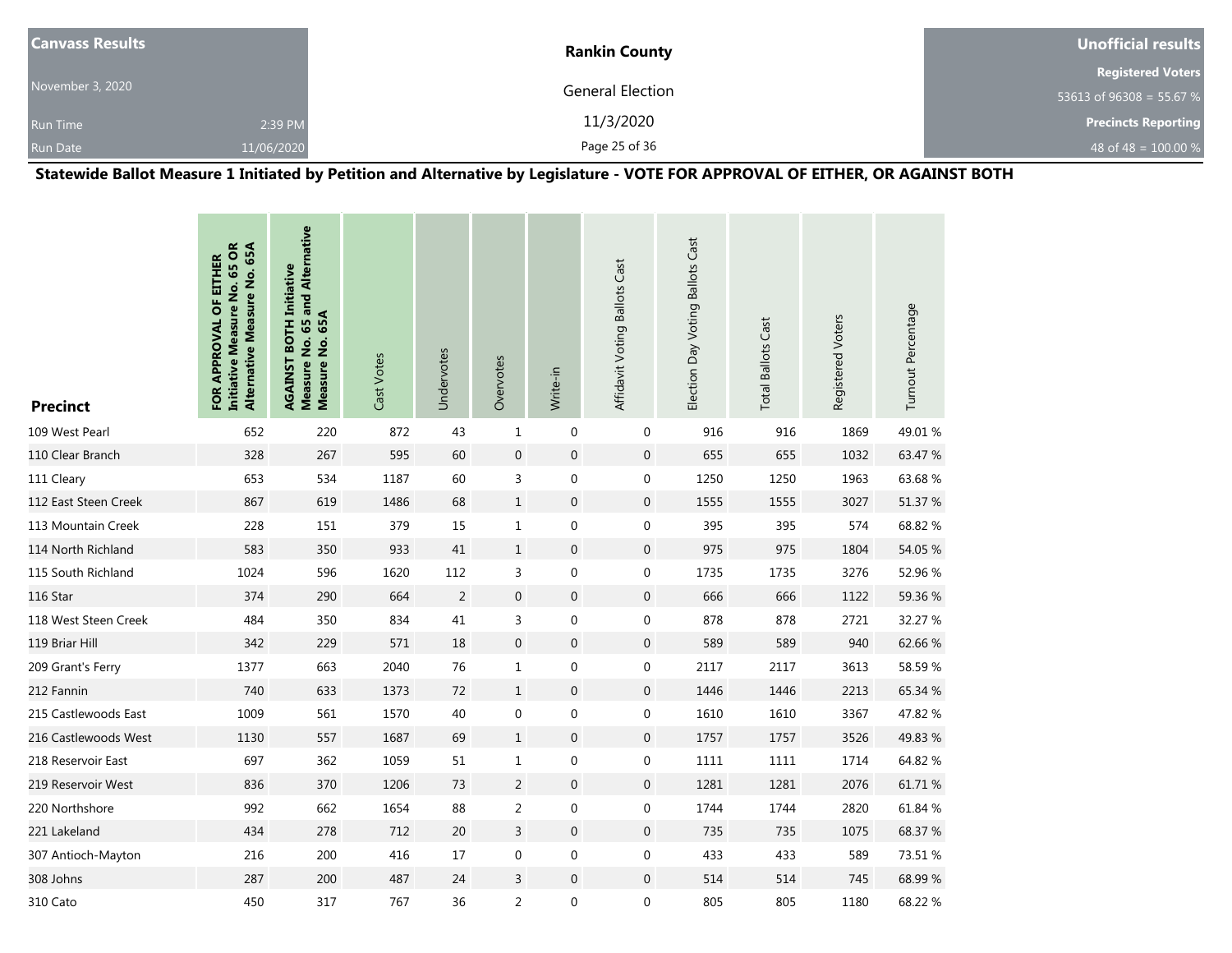| <b>Canvass Results</b> |            | <b>Rankin County</b> | Unofficial results         |
|------------------------|------------|----------------------|----------------------------|
|                        |            |                      | <b>Registered Voters</b>   |
| November 3, 2020       |            | General Election     | 53613 of 96308 = 55.67 %   |
| <b>Run Time</b>        | 2:39 PM    | 11/3/2020            | <b>Precincts Reporting</b> |
| <b>Run Date</b>        | 11/06/2020 | Page 26 of 36        | 48 of 48 = $100.00\%$      |

**Statewide Ballot Measure 1 Initiated by Petition and Alternative by Legislature - VOTE FOR APPROVAL OF EITHER, OR AGAINST BOTH**

| <b>Precinct</b>        | <b>Initiative Measure No. 65 OR</b><br>Alternative Measure No. 65A<br>FOR APPROVAL OF EITHER | Measure No. 65 and Alternative<br><b>AGAINST BOTH Initiative</b><br>Measure No. 65A | Cast Votes | Undervotes | Overvotes      | Write-in         | Affidavit Voting Ballots Cast | Election Day Voting Ballots Cast | <b>Total Ballots Cast</b> | Registered Voters | Turnout Percentage |
|------------------------|----------------------------------------------------------------------------------------------|-------------------------------------------------------------------------------------|------------|------------|----------------|------------------|-------------------------------|----------------------------------|---------------------------|-------------------|--------------------|
| 312 Dry Creek          | 536                                                                                          | 298                                                                                 | 834        | 62         | $\mathsf{3}$   | $\boldsymbol{0}$ | $\mathbf 0$                   | 899                              | 899                       | 1743              | 51.58 %            |
| 318 Puckett            | 280                                                                                          | 205                                                                                 | 485        | 24         | $\mathbf 1$    | $\boldsymbol{0}$ | $\boldsymbol{0}$              | 510                              | 510                       | 716               | 71.23 %            |
| 321 South Brandon      | 448                                                                                          | 239                                                                                 | 687        | 58         | $\mathbf{0}$   | $\overline{0}$   | $\boldsymbol{0}$              | 745                              | 745                       | 1173              | 63.51 %            |
| 323 Greenfield         | 1308                                                                                         | 505                                                                                 | 1813       | 71         | $\overline{4}$ | $\boldsymbol{0}$ | $\boldsymbol{0}$              | 1888                             | 1888                      | 3379              | 55.87 %            |
| 324 Brandon Central    | 574                                                                                          | 465                                                                                 | 1039       | 52         | 2              | $\boldsymbol{0}$ | $\boldsymbol{0}$              | 1093                             | 1093                      | 1910              | 57.23 %            |
| 325 Highlands P Farms  | 871                                                                                          | 388                                                                                 | 1259       | 25         | $\mathsf{2}\,$ | $\boldsymbol{0}$ | $\boldsymbol{0}$              | 1286                             | 1286                      | 2528              | 50.87 %            |
| 329 Brandon City Hall  | 1770                                                                                         | 1013                                                                                | 2783       | 92         | $\overline{2}$ | $\mathbf 0$      | $\boldsymbol{0}$              | 2877                             | 2877                      | 5470              | 52.60 %            |
| 407 Pisgah             | 428                                                                                          | 261                                                                                 | 689        | 48         | $\mathbf 0$    | $\boldsymbol{0}$ | $\boldsymbol{0}$              | 737                              | 737                       | 1115              | 66.10%             |
| 408 Oakdale            | 1148                                                                                         | 701                                                                                 | 1849       | 84         | $\overline{3}$ | $\overline{0}$   | $\boldsymbol{0}$              | 1936                             | 1936                      | 3397              | 56.99 %            |
| 409 Shiloh             | 157                                                                                          | 83                                                                                  | 240        | 9          | $\mathbf 0$    | $\mathbf 0$      | $\boldsymbol{0}$              | 249                              | 249                       | 348               | 71.55 %            |
| 410 Crossroads         | 260                                                                                          | 253                                                                                 | 513        | 24         | $\mathbf{0}$   | $\boldsymbol{0}$ | $\boldsymbol{0}$              | 537                              | 537                       | 668               | 80.39%             |
| 411 Leesburg           | 318                                                                                          | 253                                                                                 | 571        | 38         | $\overline{2}$ | $\boldsymbol{0}$ | $\boldsymbol{0}$              | 611                              | 611                       | 796               | 76.76 %            |
| 412 North Brandon      | 798                                                                                          | 574                                                                                 | 1372       | 45         | $\mathbf 0$    | $\boldsymbol{0}$ | $\boldsymbol{0}$              | 1417                             | 1417                      | 2693              | 52.62 %            |
| 413 East Crossgates    | 842                                                                                          | 695                                                                                 | 1537       | 66         | 3              | $\mathbf 0$      | 0                             | 1606                             | 1606                      | 3163              | 50.77 %            |
| 414 Pelahatchie        | 780                                                                                          | 447                                                                                 | 1227       | 100        | $\overline{2}$ | $\mathbf 0$      | $\boldsymbol{0}$              | 1329                             | 1329                      | 2104              | 63.17 %            |
| 418 West Crossgates    | 501                                                                                          | 339                                                                                 | 840        | 38         | $\mathbf{1}$   | $\boldsymbol{0}$ | $\boldsymbol{0}$              | 879                              | 879                       | 2478              | 35.47 %            |
| 419 Northeast Brandon  | 833                                                                                          | 734                                                                                 | 1567       | 61         | $\sqrt{5}$     | $\boldsymbol{0}$ | $\boldsymbol{0}$              | 1633                             | 1633                      | 2749              | 59.40 %            |
| 506 Flowood Library    | 1129                                                                                         | 537                                                                                 | 1666       | 71         | $\overline{2}$ | $\boldsymbol{0}$ | 0                             | 1739                             | 1739                      | 2996              | 58.04 %            |
| 508 Eldorado           | 745                                                                                          | 476                                                                                 | 1221       | 60         | $\sqrt{2}$     | $\boldsymbol{0}$ | $\boldsymbol{0}$              | 1283                             | 1283                      | 2440              | 52.58 %            |
| 509 Liberty            | 857                                                                                          | 614                                                                                 | 1471       | 52         | 3              | $\boldsymbol{0}$ | $\boldsymbol{0}$              | 1526                             | 1526                      | 3121              | 48.89%             |
| 510 Cunningham Heights | 370                                                                                          | 210                                                                                 | 580        | 28         | $1\,$          | 0                | $\boldsymbol{0}$              | 609                              | 609                       | 1071              | 56.86 %            |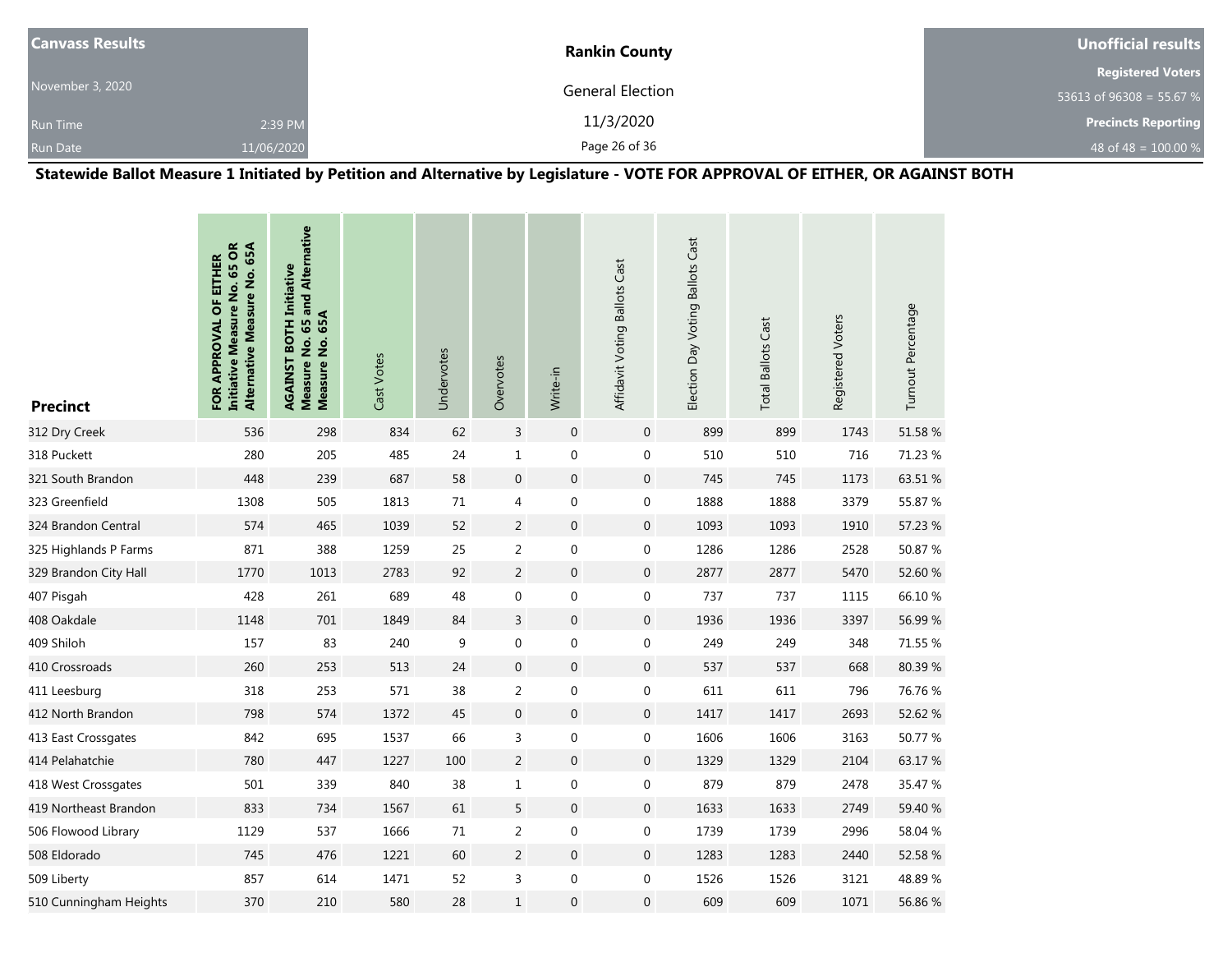| <b>Canvass Results</b> |            | <b>Rankin County</b>    | Unofficial results         |
|------------------------|------------|-------------------------|----------------------------|
|                        |            |                         | <b>Registered Voters</b>   |
| November 3, 2020       |            | <b>General Election</b> | 53613 of 96308 = 55.67 %   |
| <b>Run Time</b>        | 2:39 PM    | 11/3/2020               | <b>Precincts Reporting</b> |
| <b>Run Date</b>        | 11/06/2020 | Page 27 of 36           | 48 of 48 = $100.00\%$      |

**Statewide Ballot Measure 1 Initiated by Petition and Alternative by Legislature - VOTE FOR APPROVAL OF EITHER, OR AGAINST BOTH**

| <b>Precinct</b>    | õ<br>65A<br><b>HER</b><br>59<br>Alternative Measure No.<br>Ē<br>o<br>Z<br><b>Measure</b><br>ō<br>ROVAI<br><b>Initiative</b><br>FOR | and Alternative<br><b>BOTH Initiative</b><br>65A<br>59<br>$\dot{\mathsf{z}}$<br>$\frac{1}{2}$<br>RGAINST<br><b>Measure</b><br>Measure | Cast Votes | Undervotes | Overvotes    | Write-in         | Affidavit Voting Ballots Cast | Election Day Voting Ballots Cast | <b>Total Ballots Cast</b> | Registered Voters | Turnout Percentage |
|--------------------|------------------------------------------------------------------------------------------------------------------------------------|---------------------------------------------------------------------------------------------------------------------------------------|------------|------------|--------------|------------------|-------------------------------|----------------------------------|---------------------------|-------------------|--------------------|
| 512 Crest Park     | 698                                                                                                                                | 299                                                                                                                                   | 997        | 70         | $\mathbf{1}$ | $\mathbf 0$      | $\mathbf 0$                   | 1068                             | 1068                      | 1836              | 58.17 %            |
| 514 North Mclaurin | 402                                                                                                                                | 198                                                                                                                                   | 600        | 18         | $\mathbf 0$  | $\mathbf 0$      | $\mathbf{0}$                  | 618                              | 618                       | 1079              | 57.28 %            |
| 515 South Mclaurin | 537                                                                                                                                | 202                                                                                                                                   | 739        | 54         | $\mathbf{1}$ | $\mathbf 0$      | $\mathbf 0$                   | 794                              | 794                       | 1366              | 58.13%             |
| 516 Springhill     | 383                                                                                                                                | 337                                                                                                                                   | 720        | 44         | $\mathbf{1}$ | $\mathbf 0$      | $\mathbf{0}$                  | 765                              | 765                       | 1406              | 54.41 %            |
| 520 South Pearson  | 591                                                                                                                                | 91                                                                                                                                    | 682        | 28         | 3            | $\boldsymbol{0}$ | $\mathbf 0$                   | 713                              | 713                       | 1295              | 55.06 %            |
| 523 City Hall      | 714                                                                                                                                | 320                                                                                                                                   | 1034       | 64         | $\mathbf{1}$ | $\mathbf{0}$     | $\mathbf{0}$                  | 1099                             | 1099                      | 2022              | 54.35 %            |
| <b>Totals</b>      | 31981                                                                                                                              | 19146                                                                                                                                 | 51127      | 2412       | 74           | $\mathbf 0$      | $\bf{0}$                      | 53613                            | 53613                     | 96308             | 55.67 %            |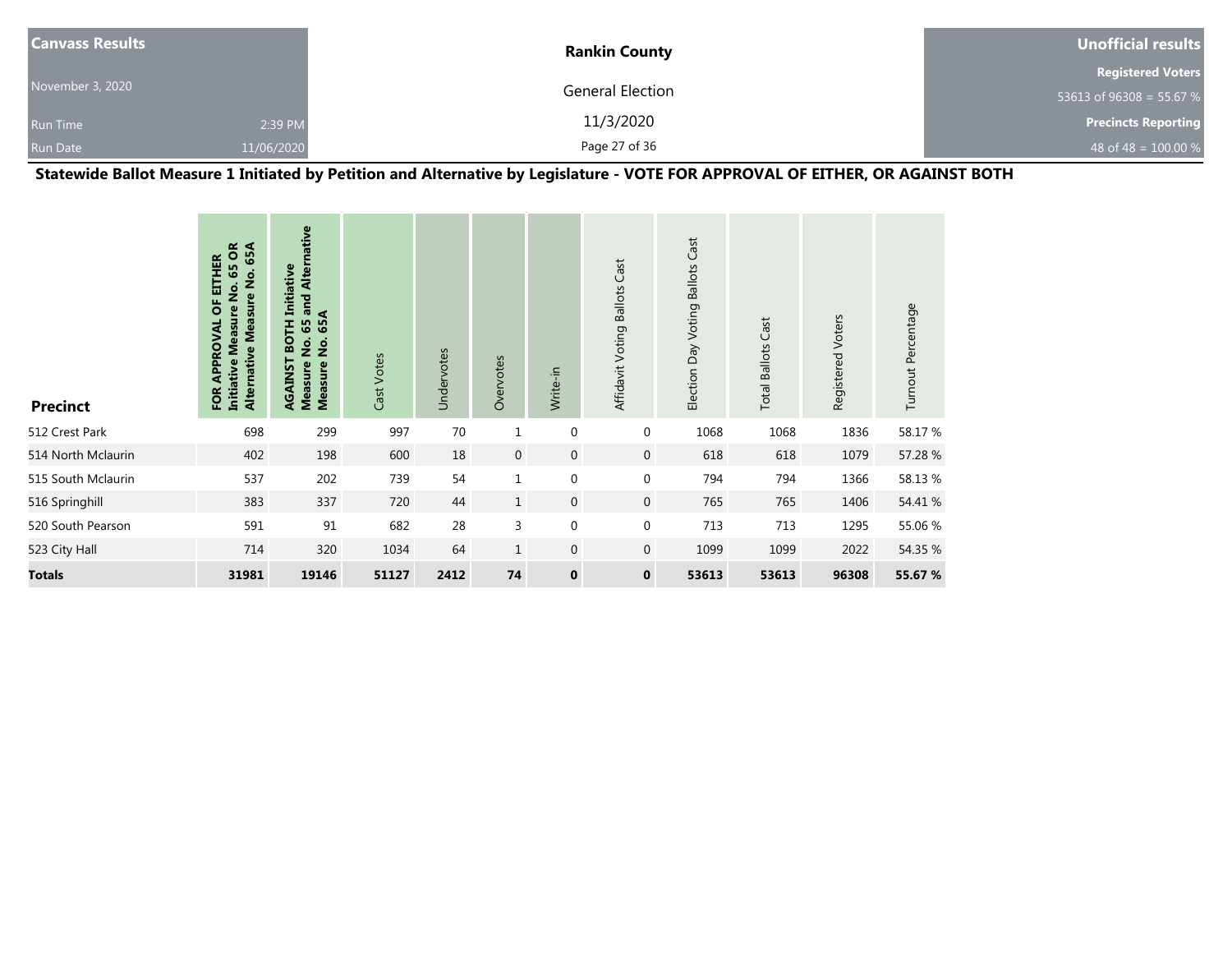| <b>Canvass Results</b> |            | <b>Rankin County</b>    | Unofficial results         |
|------------------------|------------|-------------------------|----------------------------|
|                        |            |                         | <b>Registered Voters</b>   |
| November 3, 2020       |            | <b>General Election</b> | 53613 of 96308 = 55.67 %   |
| <b>Run Time</b>        | 2:39 PM    | 11/3/2020               | <b>Precincts Reporting</b> |
| <b>Run Date</b>        | 11/06/2020 | Page 28 of 36           | 48 of 48 = $100.00\%$      |

#### **AND VOTE FOR ONE**

| <b>Precinct</b>      | FOR Initiative Measure No. 65 | FOR Alternative Measure No. 65A | Cast Votes | Undervotes | Overvotes        | Write-in         | Affidavit Voting Ballots Cast | Election Day Voting Ballots Cast | <b>Total Ballots Cast</b> | Registered Voters | Turnout Percentage |
|----------------------|-------------------------------|---------------------------------|------------|------------|------------------|------------------|-------------------------------|----------------------------------|---------------------------|-------------------|--------------------|
| 109 West Pearl       | 623                           | 154                             | 777        | 135        | $\overline{4}$   | $\boldsymbol{0}$ | $\mathbf 0$                   | 916                              | 916                       | 1869              | 49.01 %            |
| 110 Clear Branch     | 319                           | 191                             | 510        | 145        | $\boldsymbol{0}$ | $\mathbf 0$      | 0                             | 655                              | 655                       | 1032              | 63.47 %            |
| 111 Cleary           | 640                           | 329                             | 969        | 277        | 4                | $\boldsymbol{0}$ | 0                             | 1250                             | 1250                      | 1963              | 63.68%             |
| 112 East Steen Creek | 813                           | 410                             | 1223       | 327        | 5                | $\boldsymbol{0}$ | 0                             | 1555                             | 1555                      | 3027              | 51.37 %            |
| 113 Mountain Creek   | 219                           | 93                              | 312        | 81         | $\overline{2}$   | $\boldsymbol{0}$ | $\boldsymbol{0}$              | 395                              | 395                       | 574               | 68.82 %            |
| 114 North Richland   | 532                           | 214                             | 746        | 228        | $\mathbf{1}$     | $\boldsymbol{0}$ | $\boldsymbol{0}$              | 975                              | 975                       | 1804              | 54.05 %            |
| 115 South Richland   | 1005                          | 359                             | 1364       | 369        | $\overline{2}$   | $\boldsymbol{0}$ | $\boldsymbol{0}$              | 1735                             | 1735                      | 3276              | 52.96 %            |
| 116 Star             | 384                           | 243                             | 627        | 38         | $\mathbf{1}$     | $\mathbf 0$      | 0                             | 666                              | 666                       | 1122              | 59.36 %            |
| 118 West Steen Creek | 467                           | 215                             | 682        | 188        | 8                | $\boldsymbol{0}$ | $\boldsymbol{0}$              | 878                              | 878                       | 2721              | 32.27 %            |
| 119 Briar Hill       | 324                           | 143                             | 467        | 120        | $\overline{2}$   | $\mathbf 0$      | 0                             | 589                              | 589                       | 940               | 62.66%             |
| 209 Grant's Ferry    | 1284                          | 509                             | 1793       | 321        | 3                | $\mathbf 0$      | 0                             | 2117                             | 2117                      | 3613              | 58.59%             |
| 212 Fannin           | 697                           | 437                             | 1134       | 308        | $\overline{4}$   | $\mathbf 0$      | 0                             | 1446                             | 1446                      | 2213              | 65.34 %            |
| 215 Castlewoods East | 908                           | 435                             | 1343       | 265        | $\overline{2}$   | $\pmb{0}$        | 0                             | 1610                             | 1610                      | 3367              | 47.82 %            |
| 216 Castlewoods West | 1043                          | 433                             | 1476       | 278        | 3                | $\mathbf 0$      | 0                             | 1757                             | 1757                      | 3526              | 49.83 %            |
| 218 Reservoir East   | 660                           | 247                             | 907        | 201        | 3                | $\boldsymbol{0}$ | 0                             | 1111                             | 1111                      | 1714              | 64.82 %            |
| 219 Reservoir West   | 793                           | 245                             | 1038       | 239        | $\overline{4}$   | $\boldsymbol{0}$ | 0                             | 1281                             | 1281                      | 2076              | 61.71 %            |
| 220 Northshore       | 929                           | 490                             | 1419       | 323        | $\overline{2}$   | 0                | 0                             | 1744                             | 1744                      | 2820              | 61.84 %            |
| 221 Lakeland         | 414                           | 200                             | 614        | 120        | $\mathbf{1}$     | $\mathbf 0$      | $\mathbf 0$                   | 735                              | 735                       | 1075              | 68.37 %            |
| 307 Antioch-Mayton   | 214                           | 119                             | 333        | 100        | $\pmb{0}$        | $\boldsymbol{0}$ | $\boldsymbol{0}$              | 433                              | 433                       | 589               | 73.51 %            |
| 308 Johns            | 272                           | 126                             | 398        | 114        | $\overline{2}$   | $\boldsymbol{0}$ | 0                             | 514                              | 514                       | 745               | 68.99%             |
| 310 Cato             | 445                           | 189                             | 634        | 170        | $\mathbf{1}$     | 0                | 0                             | 805                              | 805                       | 1180              | 68.22 %            |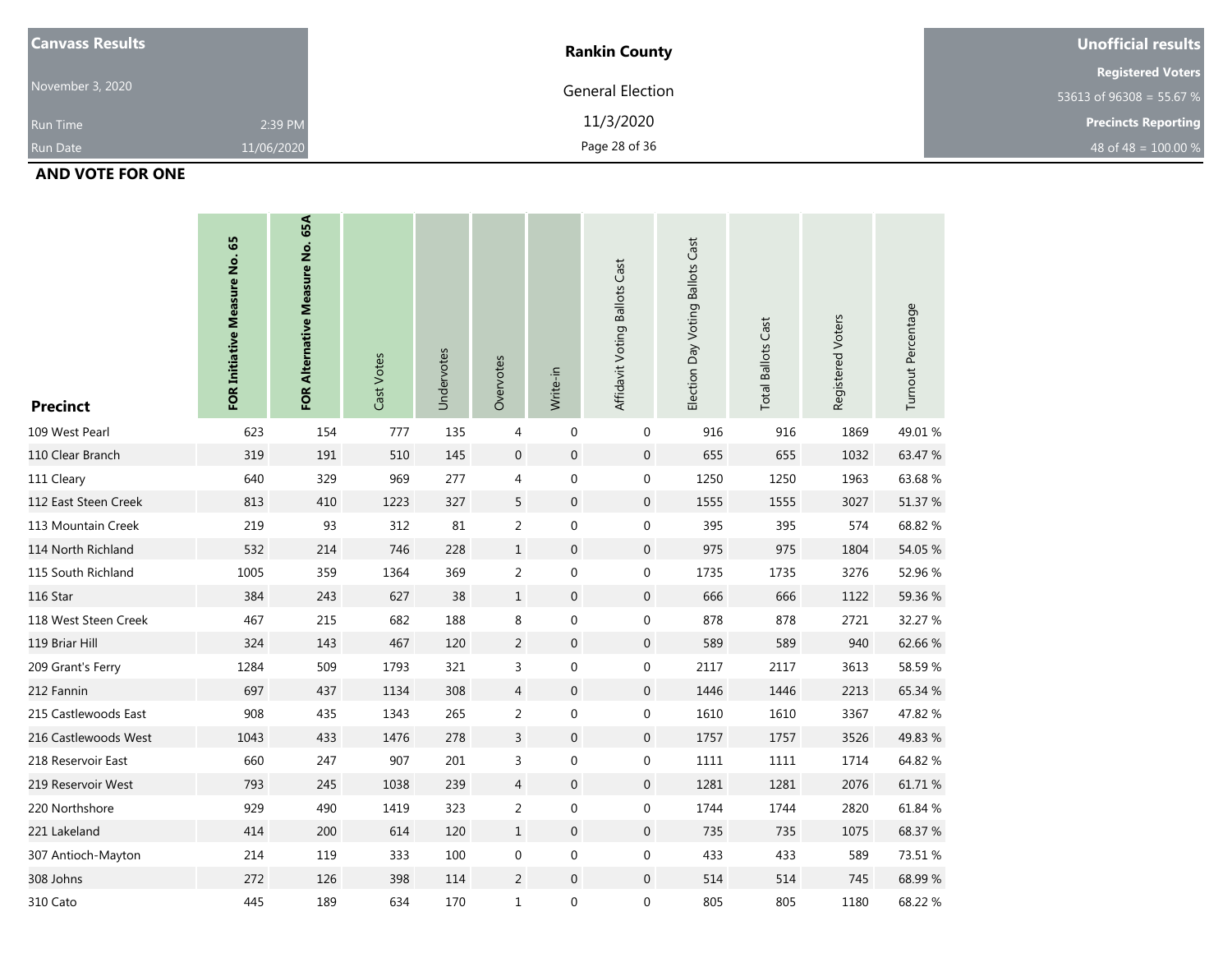| <b>Canvass Results</b> |            | <b>Rankin County</b>    | Unofficial results         |
|------------------------|------------|-------------------------|----------------------------|
|                        |            |                         | <b>Registered Voters</b>   |
| November 3, 2020       |            | <b>General Election</b> | 53613 of 96308 = 55.67 %   |
| <b>Run Time</b>        | 2:39 PM    | 11/3/2020               | <b>Precincts Reporting</b> |
| <b>Run Date</b>        | 11/06/2020 | Page 29 of 36           | 48 of 48 = $100.00\%$      |

#### **AND VOTE FOR ONE**

| <b>Precinct</b>        | FOR Initiative Measure No. 65 | FOR Alternative Measure No. 65A | Cast Votes | Undervotes | Overvotes      | Write-in         | Affidavit Voting Ballots Cast | Election Day Voting Ballots Cast | <b>Total Ballots Cast</b> | Registered Voters | Turnout Percentage |
|------------------------|-------------------------------|---------------------------------|------------|------------|----------------|------------------|-------------------------------|----------------------------------|---------------------------|-------------------|--------------------|
| 312 Dry Creek          | 538                           | 183                             | 721        | 175        | $\overline{3}$ | $\mathbf 0$      | $\mathbf 0$                   | 899                              | 899                       | 1743              | 51.58 %            |
| 318 Puckett            | 267                           | 137                             | 404        | 105        | $\mathbf{1}$   | $\boldsymbol{0}$ | 0                             | 510                              | 510                       | 716               | 71.23 %            |
| 321 South Brandon      | 464                           | 135                             | 599        | 145        | $\,1\,$        | $\boldsymbol{0}$ | $\boldsymbol{0}$              | 745                              | 745                       | 1173              | 63.51 %            |
| 323 Greenfield         | 1279                          | 366                             | 1645       | 239        | 4              | $\boldsymbol{0}$ | 0                             | 1888                             | 1888                      | 3379              | 55.87 %            |
| 324 Brandon Central    | 556                           | 314                             | 870        | 221        | $\overline{2}$ | $\mathbf 0$      | 0                             | 1093                             | 1093                      | 1910              | 57.23 %            |
| 325 Highlands P Farms  | 822                           | 240                             | 1062       | 222        | $\overline{2}$ | $\boldsymbol{0}$ | 0                             | 1286                             | 1286                      | 2528              | 50.87 %            |
| 329 Brandon City Hall  | 1667                          | 746                             | 2413       | 454        | 10             | $\,0\,$          | $\boldsymbol{0}$              | 2877                             | 2877                      | 5470              | 52.60 %            |
| 407 Pisgah             | 424                           | 180                             | 604        | 132        | $\mathbf{1}$   | $\boldsymbol{0}$ | 0                             | 737                              | 737                       | 1115              | 66.10%             |
| 408 Oakdale            | 1078                          | 497                             | 1575       | 361        | $\mathbf 0$    | $\mathbf 0$      | $\boldsymbol{0}$              | 1936                             | 1936                      | 3397              | 56.99 %            |
| 409 Shiloh             | 143                           | 60                              | 203        | 45         | $\mathbf{1}$   | $\boldsymbol{0}$ | $\boldsymbol{0}$              | 249                              | 249                       | 348               | 71.55 %            |
| 410 Crossroads         | 254                           | 156                             | 410        | 127        | $\overline{0}$ | $\boldsymbol{0}$ | $\boldsymbol{0}$              | 537                              | 537                       | 668               | 80.39%             |
| 411 Leesburg           | 317                           | 173                             | 490        | 120        | $\mathbf{1}$   | $\boldsymbol{0}$ | 0                             | 611                              | 611                       | 796               | 76.76 %            |
| 412 North Brandon      | 765                           | 409                             | 1174       | 236        | $\overline{7}$ | $\mathbf 0$      | $\boldsymbol{0}$              | 1417                             | 1417                      | 2693              | 52.62 %            |
| 413 East Crossgates    | 800                           | 393                             | 1193       | 411        | $\overline{a}$ | $\boldsymbol{0}$ | 0                             | 1606                             | 1606                      | 3163              | 50.77 %            |
| 414 Pelahatchie        | 804                           | 295                             | 1099       | 226        | $\overline{4}$ | $\boldsymbol{0}$ | 0                             | 1329                             | 1329                      | 2104              | 63.17 %            |
| 418 West Crossgates    | 470                           | 237                             | 707        | 172        | 0              | $\boldsymbol{0}$ | 0                             | 879                              | 879                       | 2478              | 35.47 %            |
| 419 Northeast Brandon  | 806                           | 472                             | 1278       | 350        | 5              | $\boldsymbol{0}$ | $\boldsymbol{0}$              | 1633                             | 1633                      | 2749              | 59.40 %            |
| 506 Flowood Library    | 1044                          | 410                             | 1454       | 281        | 4              | $\pmb{0}$        | 0                             | 1739                             | 1739                      | 2996              | 58.04 %            |
| 508 Eldorado           | 695                           | 323                             | 1018       | 262        | 3              | $\boldsymbol{0}$ | 0                             | 1283                             | 1283                      | 2440              | 52.58 %            |
| 509 Liberty            | 806                           | 438                             | 1244       | 280        | $\overline{a}$ | $\boldsymbol{0}$ | $\boldsymbol{0}$              | 1526                             | 1526                      | 3121              | 48.89%             |
| 510 Cunningham Heights | 350                           | 137                             | 487        | 122        | $\overline{0}$ | $\boldsymbol{0}$ | $\boldsymbol{0}$              | 609                              | 609                       | 1071              | 56.86 %            |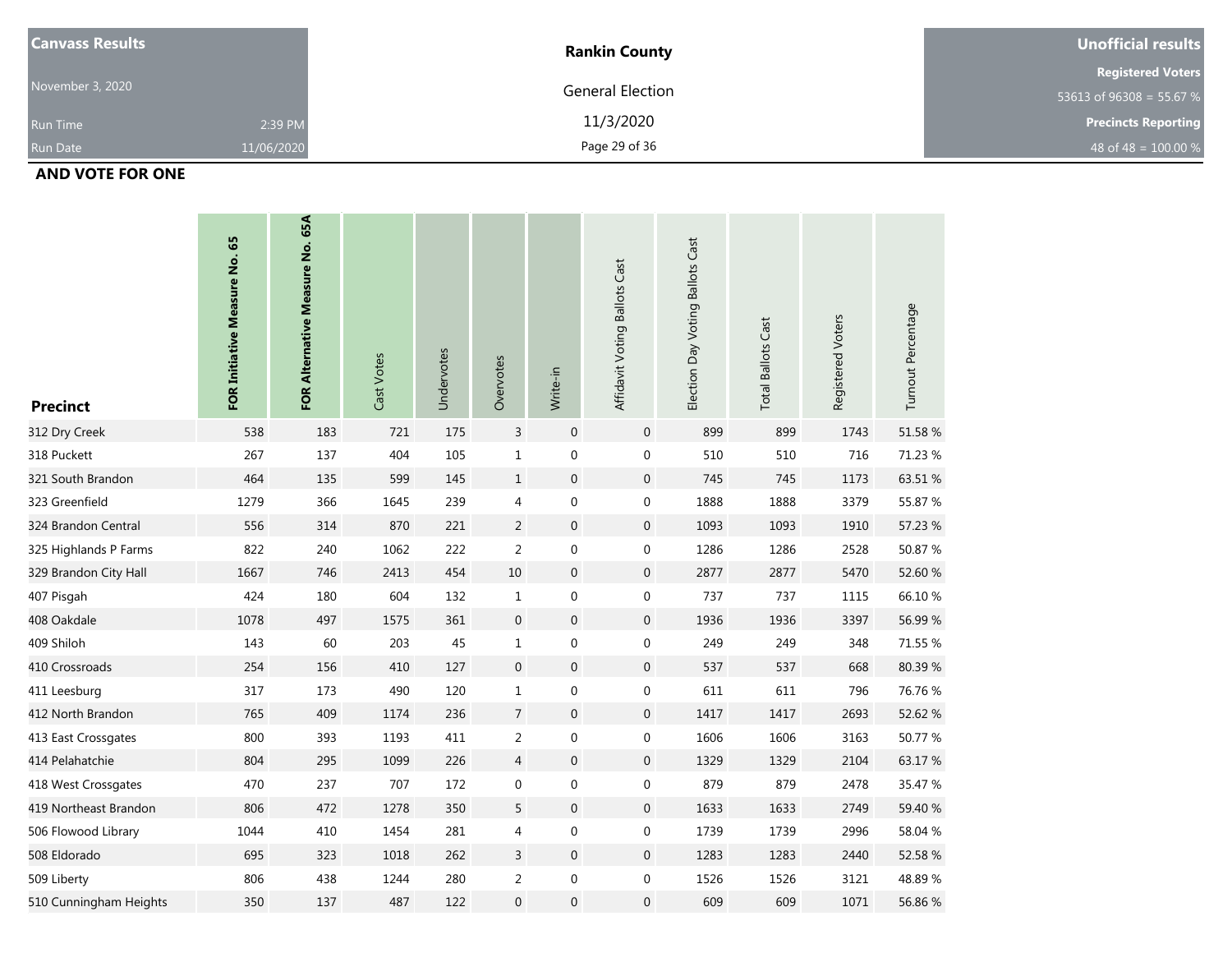| <b>Canvass Results</b> |            | <b>Rankin County</b>    | Unofficial results         |
|------------------------|------------|-------------------------|----------------------------|
|                        |            |                         | <b>Registered Voters</b>   |
| November 3, 2020       |            | <b>General Election</b> | 53613 of 96308 = 55.67 %   |
| <b>Run Time</b>        | 2:39 PM    | 11/3/2020               | <b>Precincts Reporting</b> |
| <b>Run Date</b>        | 11/06/2020 | Page 30 of 36           | 48 of 48 = $100.00 %$      |

### **AND VOTE FOR ONE**

| <b>Precinct</b>    | 65<br>$\frac{\dot{\mathsf{g}}}{\mathsf{Z}}$<br><b>Measure</b><br><b>FOR Initiative</b> | 65A<br>FOR Alternative Measure No. | Cast Votes | Undervotes | Overvotes      | Write-in         | Affidavit Voting Ballots Cast | Cast<br>Election Day Voting Ballots | Cast<br><b>Total Ballots</b> | Registered Voters | Turnout Percentage |
|--------------------|----------------------------------------------------------------------------------------|------------------------------------|------------|------------|----------------|------------------|-------------------------------|-------------------------------------|------------------------------|-------------------|--------------------|
| 512 Crest Park     | 668                                                                                    | 204                                | 872        | 194        | 2              | $\boldsymbol{0}$ | 0                             | 1068                                | 1068                         | 1836              | 58.17 %            |
| 514 North Mclaurin | 386                                                                                    | 127                                | 513        | 104        | $\mathbf{1}$   | $\mathbf 0$      | $\mathbf 0$                   | 618                                 | 618                          | 1079              | 57.28 %            |
| 515 South Mclaurin | 533                                                                                    | 120                                | 653        | 139        | 2              | $\mathbf 0$      | 0                             | 794                                 | 794                          | 1366              | 58.13%             |
| 516 Springhill     | 357                                                                                    | 209                                | 566        | 198        | $\mathbf{1}$   | $\boldsymbol{0}$ | $\overline{0}$                | 765                                 | 765                          | 1406              | 54.41 %            |
| 520 South Pearson  | 543                                                                                    | 109                                | 652        | 56         | 5              | $\mathbf 0$      | 0                             | 713                                 | 713                          | 1295              | 55.06 %            |
| 523 City Hall      | 669                                                                                    | 230                                | 899        | 197        | $\overline{3}$ | $\mathbf 0$      | $\mathbf 0$                   | 1099                                | 1099                         | 2022              | 54.35 %            |
| <b>Totals</b>      | 30490                                                                                  | 13081                              | 43571      | 9921       | 121            | $\mathbf 0$      | $\mathbf 0$                   | 53613                               | 53613                        | 96308             | 55.67 %            |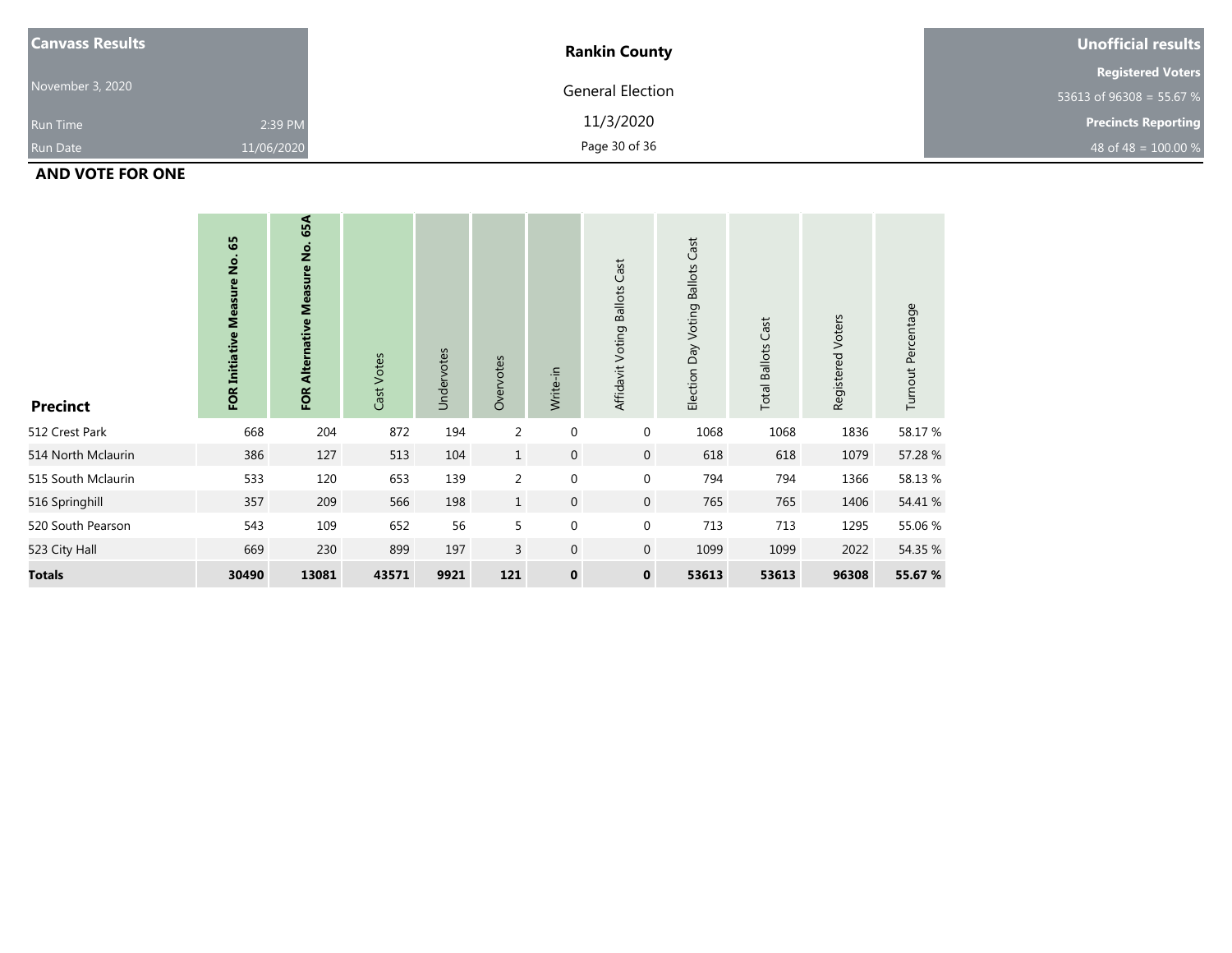| <b>Canvass Results</b> |            | <b>Rankin County</b> | Unofficial results         |
|------------------------|------------|----------------------|----------------------------|
|                        |            |                      | <b>Registered Voters</b>   |
| November 3, 2020       |            | General Election     | 53613 of 96308 = 55.67 %   |
| <b>Run Time</b>        | 2:39 PM    | 11/3/2020            | <b>Precincts Reporting</b> |
| <b>Run Date</b>        | 11/06/2020 | Page 31 of 36        | 48 of 48 = $100.00 %$      |

#### **Statewide Ballot Measure 2 House Concurrent Resolution No. 47 - VOTE FOR ONE**

| <b>Precinct</b>      | YES  | $\frac{1}{2}$ | Cast Votes | Undervotes     | Overvotes        | Write-in         | Affidavit Voting Ballots Cast | Election Day Voting Ballots Cast | <b>Total Ballots Cast</b> | Registered Voters | Turnout Percentage |
|----------------------|------|---------------|------------|----------------|------------------|------------------|-------------------------------|----------------------------------|---------------------------|-------------------|--------------------|
| 109 West Pearl       | 729  | 147           | 876        | 40             | $\mathbf 0$      | $\mathbf 0$      | 0                             | 916                              | 916                       | 1869              | 49.01%             |
| 110 Clear Branch     | 453  | 158           | 611        | 44             | $\mathbf 0$      | $\boldsymbol{0}$ | $\mathbf 0$                   | 655                              | 655                       | 1032              | 63.47 %            |
| 111 Cleary           | 867  | 332           | 1199       | 48             | 3                | 0                | 0                             | 1250                             | 1250                      | 1963              | 63.68%             |
| 112 East Steen Creek | 1098 | 404           | 1502       | 51             | $\overline{c}$   | $\boldsymbol{0}$ | $\mathbf 0$                   | 1555                             | 1555                      | 3027              | 51.37 %            |
| 113 Mountain Creek   | 296  | 87            | 383        | 11             | $\mathbf 1$      | $\boldsymbol{0}$ | $\mathbf 0$                   | 395                              | 395                       | 574               | 68.82 %            |
| 114 North Richland   | 705  | 226           | 931        | 43             | $\mathbf{1}$     | $\boldsymbol{0}$ | $\mathbf 0$                   | 975                              | 975                       | 1804              | 54.05 %            |
| 115 South Richland   | 1254 | 388           | 1642       | 87             | 6                | $\boldsymbol{0}$ | $\boldsymbol{0}$              | 1735                             | 1735                      | 3276              | 52.96 %            |
| 116 Star             | 486  | 175           | 661        | $\overline{4}$ | $\mathbf{1}$     | $\pmb{0}$        | $\mathbf 0$                   | 666                              | 666                       | 1122              | 59.36 %            |
| 118 West Steen Creek | 603  | 232           | 835        | 42             | $\mathbf{1}$     | 0                | $\boldsymbol{0}$              | 878                              | 878                       | 2721              | 32.27 %            |
| 119 Briar Hill       | 438  | 127           | 565        | 24             | $\boldsymbol{0}$ | $\boldsymbol{0}$ | $\mathbf 0$                   | 589                              | 589                       | 940               | 62.66%             |
| 209 Grant's Ferry    | 1650 | 419           | 2069       | 47             | $\mathbf{1}$     | $\boldsymbol{0}$ | 0                             | 2117                             | 2117                      | 3613              | 58.59%             |
| 212 Fannin           | 991  | 376           | 1367       | 76             | 3                | $\boldsymbol{0}$ | $\boldsymbol{0}$              | 1446                             | 1446                      | 2213              | 65.34 %            |
| 215 Castlewoods East | 1216 | 344           | 1560       | 49             | $\mathbf{1}$     | 0                | 0                             | 1610                             | 1610                      | 3367              | 47.82 %            |
| 216 Castlewoods West | 1323 | 369           | 1692       | 64             | $\mathbf{1}$     | $\boldsymbol{0}$ | $\mathbf 0$                   | 1757                             | 1757                      | 3526              | 49.83 %            |
| 218 Reservoir East   | 846  | 232           | 1078       | 33             | $\pmb{0}$        | 0                | 0                             | 1111                             | 1111                      | 1714              | 64.82 %            |
| 219 Reservoir West   | 942  | 284           | 1226       | 53             | $\overline{c}$   | $\boldsymbol{0}$ | $\mathbf{0}$                  | 1281                             | 1281                      | 2076              | 61.71 %            |
| 220 Northshore       | 1263 | 412           | 1675       | 68             | $\mathbf 1$      | $\boldsymbol{0}$ | 0                             | 1744                             | 1744                      | 2820              | 61.84 %            |
| 221 Lakeland         | 539  | 179           | 718        | 17             | $\overline{0}$   | $\boldsymbol{0}$ | $\mathbf 0$                   | 735                              | 735                       | 1075              | 68.37 %            |
| 307 Antioch-Mayton   | 287  | 127           | 414        | 19             | $\boldsymbol{0}$ | $\boldsymbol{0}$ | $\boldsymbol{0}$              | 433                              | 433                       | 589               | 73.51 %            |
| 308 Johns            | 337  | 148           | 485        | 28             | $\mathbf{1}$     | $\mathbf 0$      | $\mathbf 0$                   | 514                              | 514                       | 745               | 68.99%             |
| 310 Cato             | 579  | 195           | 774        | 28             | 3                | $\boldsymbol{0}$ | $\boldsymbol{0}$              | 805                              | 805                       | 1180              | 68.22 %            |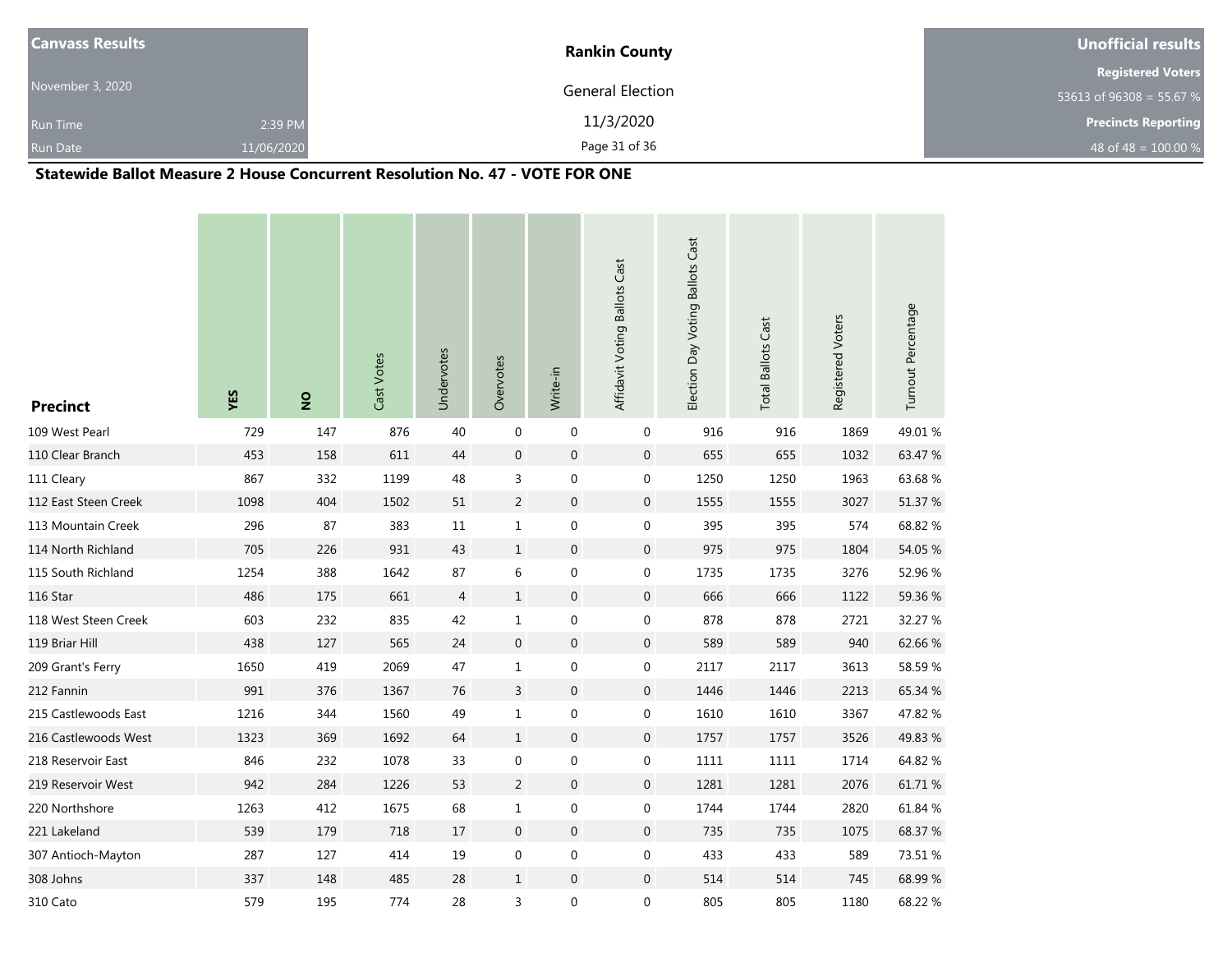| <b>Canvass Results</b> |            | <b>Rankin County</b> | Unofficial results         |
|------------------------|------------|----------------------|----------------------------|
|                        |            |                      | <b>Registered Voters</b>   |
| November 3, 2020       |            | General Election     | 53613 of 96308 = 55.67 %   |
| <b>Run Time</b>        | 2:39 PM    | 11/3/2020            | <b>Precincts Reporting</b> |
| <b>Run Date</b>        | 11/06/2020 | Page 32 of 36        | 48 of 48 = $100.00 %$      |

#### **Statewide Ballot Measure 2 House Concurrent Resolution No. 47 - VOTE FOR ONE**

| <b>Precinct</b>        | YES  | $\frac{1}{2}$ | Cast Votes | Undervotes | Overvotes        | Write-in         | Affidavit Voting Ballots Cast | Election Day Voting Ballots Cast | <b>Total Ballots Cast</b> | Registered Voters | Turnout Percentage |
|------------------------|------|---------------|------------|------------|------------------|------------------|-------------------------------|----------------------------------|---------------------------|-------------------|--------------------|
| 312 Dry Creek          | 669  | 181           | 850        | 48         | $\mathbf{1}$     | $\boldsymbol{0}$ | $\mathbf 0$                   | 899                              | 899                       | 1743              | 51.58 %            |
| 318 Puckett            | 339  | 144           | 483        | 26         | $\mathbf 1$      | $\boldsymbol{0}$ | $\boldsymbol{0}$              | 510                              | 510                       | 716               | 71.23 %            |
| 321 South Brandon      | 512  | 176           | 688        | 54         | 3                | $\boldsymbol{0}$ | $\boldsymbol{0}$              | 745                              | 745                       | 1173              | 63.51 %            |
| 323 Greenfield         | 1443 | 389           | 1832       | 55         | $\mathbf{1}$     | $\boldsymbol{0}$ | $\boldsymbol{0}$              | 1888                             | 1888                      | 3379              | 55.87 %            |
| 324 Brandon Central    | 796  | 271           | 1067       | 23         | 3                | $\boldsymbol{0}$ | $\boldsymbol{0}$              | 1093                             | 1093                      | 1910              | 57.23 %            |
| 325 Highlands P Farms  | 973  | 268           | 1241       | 45         | 0                | $\boldsymbol{0}$ | $\boldsymbol{0}$              | 1286                             | 1286                      | 2528              | 50.87 %            |
| 329 Brandon City Hall  | 2072 | 721           | 2793       | 79         | 5                | $\boldsymbol{0}$ | $\mathbf 0$                   | 2877                             | 2877                      | 5470              | 52.60 %            |
| 407 Pisgah             | 515  | 183           | 698        | 38         | $\mathbf{1}$     | $\boldsymbol{0}$ | $\boldsymbol{0}$              | 737                              | 737                       | 1115              | 66.10%             |
| 408 Oakdale            | 1375 | 502           | 1877       | 56         | $\overline{3}$   | $\boldsymbol{0}$ | $\overline{0}$                | 1936                             | 1936                      | 3397              | 56.99%             |
| 409 Shiloh             | 190  | 55            | 245        | 4          | 0                | $\boldsymbol{0}$ | $\boldsymbol{0}$              | 249                              | 249                       | 348               | 71.55 %            |
| 410 Crossroads         | 352  | 164           | 516        | $21\,$     | $\boldsymbol{0}$ | $\boldsymbol{0}$ | $\boldsymbol{0}$              | 537                              | 537                       | 668               | 80.39%             |
| 411 Leesburg           | 421  | 171           | 592        | 17         | $\overline{2}$   | $\boldsymbol{0}$ | 0                             | 611                              | 611                       | 796               | 76.76 %            |
| 412 North Brandon      | 1037 | 342           | 1379       | 34         | $\overline{4}$   | $\boldsymbol{0}$ | $\boldsymbol{0}$              | 1417                             | 1417                      | 2693              | 52.62 %            |
| 413 East Crossgates    | 1121 | 440           | 1561       | 44         | $\mathbf{1}$     | $\boldsymbol{0}$ | 0                             | 1606                             | 1606                      | 3163              | 50.77 %            |
| 414 Pelahatchie        | 949  | 313           | 1262       | 65         | $\overline{2}$   | $\boldsymbol{0}$ | $\boldsymbol{0}$              | 1329                             | 1329                      | 2104              | 63.17%             |
| 418 West Crossgates    | 646  | 208           | 854        | 24         | $\mathbf{1}$     | $\mathbf 0$      | 0                             | 879                              | 879                       | 2478              | 35.47 %            |
| 419 Northeast Brandon  | 1142 | 425           | 1567       | 62         | $\overline{4}$   | $\boldsymbol{0}$ | $\boldsymbol{0}$              | 1633                             | 1633                      | 2749              | 59.40 %            |
| 506 Flowood Library    | 1316 | 362           | 1678       | 59         | $\overline{c}$   | $\boldsymbol{0}$ | 0                             | 1739                             | 1739                      | 2996              | 58.04 %            |
| 508 Eldorado           | 940  | 277           | 1217       | 64         | $\overline{2}$   | $\boldsymbol{0}$ | $\boldsymbol{0}$              | 1283                             | 1283                      | 2440              | 52.58 %            |
| 509 Liberty            | 1147 | 315           | 1462       | 61         | 3                | $\boldsymbol{0}$ | $\boldsymbol{0}$              | 1526                             | 1526                      | 3121              | 48.89%             |
| 510 Cunningham Heights | 445  | 148           | 593        | 16         | $\mathbf 0$      | $\boldsymbol{0}$ | $\mathbf 0$                   | 609                              | 609                       | 1071              | 56.86 %            |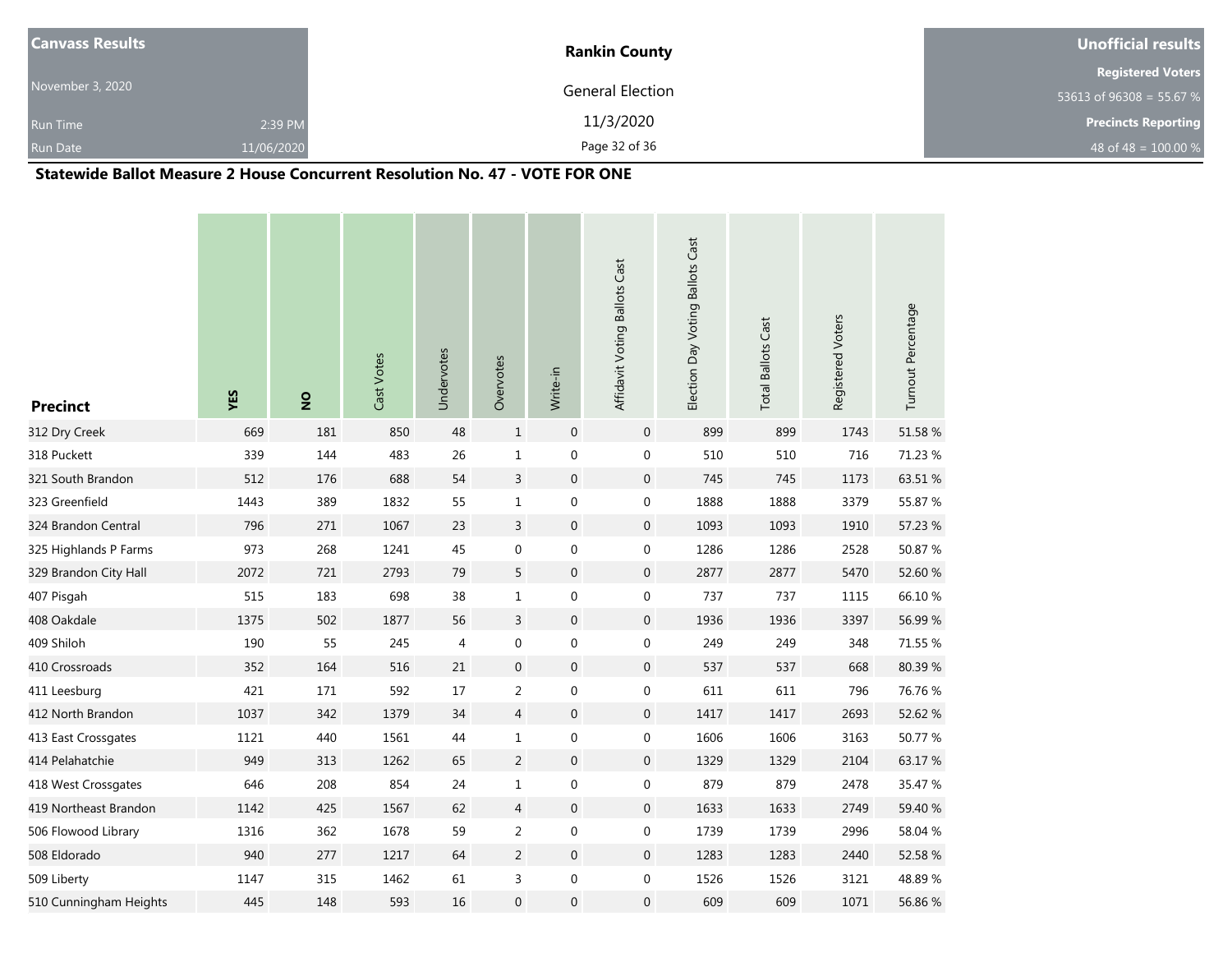| <b>Canvass Results</b> |            | <b>Rankin County</b> | Unofficial results         |
|------------------------|------------|----------------------|----------------------------|
|                        |            |                      | <b>Registered Voters</b>   |
| November 3, 2020       |            | General Election     | 53613 of 96308 = 55.67 %   |
| <b>Run Time</b>        | 2:39 PM    | 11/3/2020            | <b>Precincts Reporting</b> |
| <b>Run Date</b>        | 11/06/2020 | Page 33 of 36        | 48 of 48 = $100.00\%$      |

### **Statewide Ballot Measure 2 House Concurrent Resolution No. 47 - VOTE FOR ONE**

| <b>Precinct</b>    | YES   | $\overline{2}$ | Cast Votes | Undervotes | Overvotes      | Write-in         | Affidavit Voting Ballots Cast | Election Day Voting Ballots Cast | <b>Total Ballots Cast</b> | Registered Voters | Turnout Percentage |
|--------------------|-------|----------------|------------|------------|----------------|------------------|-------------------------------|----------------------------------|---------------------------|-------------------|--------------------|
| 512 Crest Park     | 782   | 229            | 1011       | 55         | $\overline{2}$ | $\mathbf 0$      | $\mathbf 0$                   | 1068                             | 1068                      | 1836              | 58.17 %            |
| 514 North Mclaurin | 463   | 134            | 597        | 20         | $\mathbf{1}$   | $\boldsymbol{0}$ | $\mathbf{0}$                  | 618                              | 618                       | 1079              | 57.28 %            |
| 515 South Mclaurin | 587   | 172            | 759        | 33         | $\overline{2}$ | $\mathbf 0$      | $\mathbf 0$                   | 794                              | 794                       | 1366              | 58.13 %            |
| 516 Springhill     | 546   | 182            | 728        | 35         | $\overline{2}$ | $\mathbf 0$      | $\overline{0}$                | 765                              | 765                       | 1406              | 54.41 %            |
| 520 South Pearson  | 585   | 95             | 680        | 33         | $\mathbf 0$    | $\boldsymbol{0}$ | $\mathbf 0$                   | 713                              | 713                       | 1295              | 55.06 %            |
| 523 City Hall      | 829   | 233            | 1062       | 36         | $\mathbf{1}$   | $\mathbf{0}$     | $\mathbf 0$                   | 1099                             | 1099                      | 2022              | 54.35 %            |
| <b>Totals</b>      | 39094 | 12461          | 51555      | 1983       | 75             | $\pmb{0}$        | $\mathbf 0$                   | 53613                            | 53613                     | 96308             | 55.67 %            |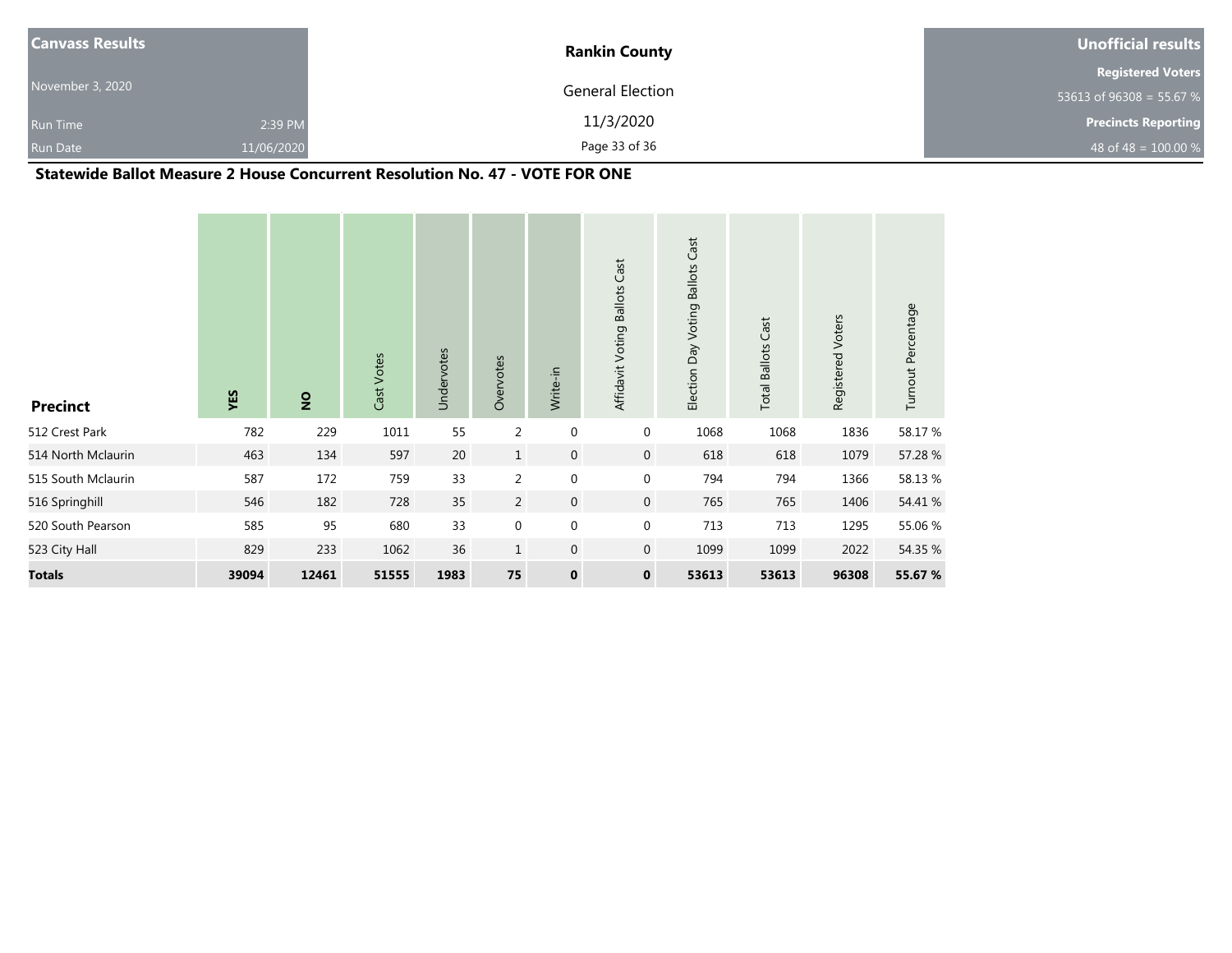| <b>Canvass Results</b> |            | <b>Rankin County</b> | Unofficial results         |
|------------------------|------------|----------------------|----------------------------|
|                        |            |                      | <b>Registered Voters</b>   |
| November 3, 2020       |            | General Election     | 53613 of 96308 = 55.67 %   |
| <b>Run Time</b>        | 2:39 PM    | 11/3/2020            | <b>Precincts Reporting</b> |
| <b>Run Date</b>        | 11/06/2020 | Page 34 of 36        | 48 of 48 = $100.00 %$      |

# **Statewide Ballot Measure 3 House Bill 1796 - Flag Referendum**

| <b>Precinct</b>      | YES  | $\overline{2}$ | Cast Votes | Undervotes     | Overvotes        | Write-in         | Affidavit Voting Ballots Cast | Election Day Voting Ballots Cast | <b>Total Ballots Cast</b> | Registered Voters | Turnout Percentage |
|----------------------|------|----------------|------------|----------------|------------------|------------------|-------------------------------|----------------------------------|---------------------------|-------------------|--------------------|
| 109 West Pearl       | 676  | 229            | 905        | 10             | $\mathbf{1}$     | $\mathbf 0$      | 0                             | 916                              | 916                       | 1869              | 49.01 %            |
| 110 Clear Branch     | 390  | 244            | 634        | 21             | $\boldsymbol{0}$ | $\boldsymbol{0}$ | $\boldsymbol{0}$              | 655                              | 655                       | 1032              | 63.47 %            |
| 111 Cleary           | 755  | 473            | 1228       | 19             | 3                | $\mathbf 0$      | 0                             | 1250                             | 1250                      | 1963              | 63.68%             |
| 112 East Steen Creek | 994  | 542            | 1536       | 17             | $\overline{2}$   | $\boldsymbol{0}$ | $\boldsymbol{0}$              | 1555                             | 1555                      | 3027              | 51.37 %            |
| 113 Mountain Creek   | 236  | 157            | 393        | $\mathbf{1}$   | $\mathbf{1}$     | $\boldsymbol{0}$ | 0                             | 395                              | 395                       | 574               | 68.82 %            |
| 114 North Richland   | 642  | 321            | 963        | 10             | $\overline{2}$   | $\boldsymbol{0}$ | $\boldsymbol{0}$              | 975                              | 975                       | 1804              | 54.05 %            |
| 115 South Richland   | 1090 | 614            | 1704       | 29             | 2                | $\boldsymbol{0}$ | 0                             | 1735                             | 1735                      | 3276              | 52.96 %            |
| 116 Star             | 381  | 282            | 663        | $\overline{2}$ | $\mathbf{1}$     | $\boldsymbol{0}$ | $\boldsymbol{0}$              | 666                              | 666                       | 1122              | 59.36 %            |
| 118 West Steen Creek | 534  | 330            | 864        | $12\,$         | $\overline{2}$   | $\boldsymbol{0}$ | $\boldsymbol{0}$              | 878                              | 878                       | 2721              | 32.27 %            |
| 119 Briar Hill       | 366  | 215            | 581        | $\overline{7}$ | $\mathbf{1}$     | $\,0\,$          | $\boldsymbol{0}$              | 589                              | 589                       | 940               | 62.66%             |
| 209 Grant's Ferry    | 1653 | 454            | 2107       | $10\,$         | $\pmb{0}$        | $\boldsymbol{0}$ | $\boldsymbol{0}$              | 2117                             | 2117                      | 3613              | 58.59%             |
| 212 Fannin           | 1062 | 374            | 1436       | 8              | $\overline{2}$   | $\boldsymbol{0}$ | $\boldsymbol{0}$              | 1446                             | 1446                      | 2213              | 65.34 %            |
| 215 Castlewoods East | 1288 | 311            | 1599       | 11             | $\mathbf 0$      | $\boldsymbol{0}$ | $\boldsymbol{0}$              | 1610                             | 1610                      | 3367              | 47.82 %            |
| 216 Castlewoods West | 1385 | 362            | 1747       | 9              | $\mathbf{1}$     | $\boldsymbol{0}$ | $\boldsymbol{0}$              | 1757                             | 1757                      | 3526              | 49.83 %            |
| 218 Reservoir East   | 856  | 239            | 1095       | 16             | $\mathbf 0$      | $\boldsymbol{0}$ | 0                             | 1111                             | 1111                      | 1714              | 64.82 %            |
| 219 Reservoir West   | 912  | 352            | 1264       | 16             | $\mathbf{1}$     | $\boldsymbol{0}$ | $\boldsymbol{0}$              | 1281                             | 1281                      | 2076              | 61.71%             |
| 220 Northshore       | 1300 | 421            | 1721       | 20             | 3                | $\boldsymbol{0}$ | $\boldsymbol{0}$              | 1744                             | 1744                      | 2820              | 61.84 %            |
| 221 Lakeland         | 559  | 171            | 730        | 5              | $\boldsymbol{0}$ | $\boldsymbol{0}$ | $\mathbf 0$                   | 735                              | 735                       | 1075              | 68.37 %            |
| 307 Antioch-Mayton   | 255  | 175            | 430        | $\mathbf{1}$   | $\overline{2}$   | $\boldsymbol{0}$ | $\boldsymbol{0}$              | 433                              | 433                       | 589               | 73.51 %            |
| 308 Johns            | 288  | 214            | 502        | 12             | $\boldsymbol{0}$ | $\boldsymbol{0}$ | $\boldsymbol{0}$              | 514                              | 514                       | 745               | 68.99%             |
| 310 Cato             | 498  | 301            | 799        | 6              | 0                | $\boldsymbol{0}$ | $\boldsymbol{0}$              | 805                              | 805                       | 1180              | 68.22 %            |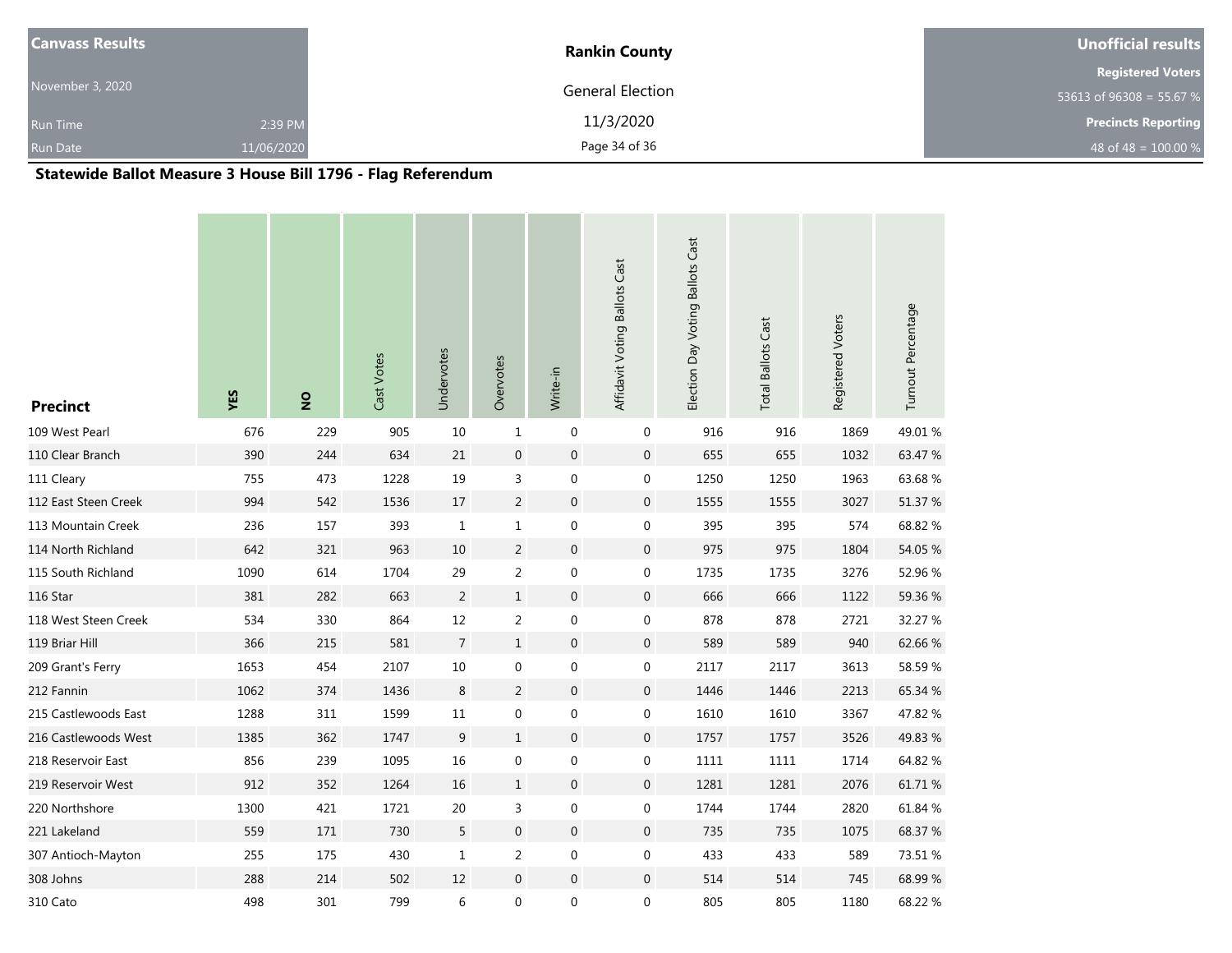| <b>Canvass Results</b> |            | <b>Rankin County</b> | Unofficial results         |
|------------------------|------------|----------------------|----------------------------|
|                        |            |                      | <b>Registered Voters</b>   |
| November 3, 2020       |            | General Election     | 53613 of 96308 = 55.67 %   |
| <b>Run Time</b>        | 2:39 PM    | 11/3/2020            | <b>Precincts Reporting</b> |
| <b>Run Date</b>        | 11/06/2020 | Page 35 of 36        | 48 of 48 = $100.00 %$      |

# **Statewide Ballot Measure 3 House Bill 1796 - Flag Referendum**

| <b>Precinct</b>        | YES  | $\overline{2}$ | Cast Votes | Undervotes     | Overvotes        | Write-in         | Affidavit Voting Ballots Cast | Election Day Voting Ballots Cast | <b>Total Ballots Cast</b> | Registered Voters | Turnout Percentage |
|------------------------|------|----------------|------------|----------------|------------------|------------------|-------------------------------|----------------------------------|---------------------------|-------------------|--------------------|
| 312 Dry Creek          | 623  | 265            | 888        | 10             | $\mathbf{1}$     | $\mathbf 0$      | $\mathbf 0$                   | 899                              | 899                       | 1743              | 51.58 %            |
| 318 Puckett            | 276  | 226            | 502        | $\,8\,$        | $\boldsymbol{0}$ | $\boldsymbol{0}$ | 0                             | 510                              | 510                       | 716               | 71.23 %            |
| 321 South Brandon      | 417  | 320            | 737        | $\,8\,$        | $\mathbf 0$      | $\mathbf 0$      | $\boldsymbol{0}$              | 745                              | 745                       | 1173              | 63.51 %            |
| 323 Greenfield         | 1382 | 499            | 1881       | $\,6\,$        | $1\,$            | $\boldsymbol{0}$ | $\boldsymbol{0}$              | 1888                             | 1888                      | 3379              | 55.87 %            |
| 324 Brandon Central    | 834  | 249            | 1083       | $6\,$          | $\overline{4}$   | $\mathbf 0$      | $\boldsymbol{0}$              | 1093                             | 1093                      | 1910              | 57.23 %            |
| 325 Highlands P Farms  | 1022 | 248            | 1270       | 15             | $\mathbf{1}$     | $\boldsymbol{0}$ | $\boldsymbol{0}$              | 1286                             | 1286                      | 2528              | 50.87 %            |
| 329 Brandon City Hall  | 2126 | 730            | 2856       | 18             | $\overline{3}$   | $\mathbf 0$      | $\boldsymbol{0}$              | 2877                             | 2877                      | 5470              | 52.60 %            |
| 407 Pisgah             | 504  | 222            | 726        | 11             | $\boldsymbol{0}$ | $\boldsymbol{0}$ | 0                             | 737                              | 737                       | 1115              | 66.10%             |
| 408 Oakdale            | 1349 | 568            | 1917       | 19             | $\overline{0}$   | $\mathbf 0$      | $\boldsymbol{0}$              | 1936                             | 1936                      | 3397              | 56.99 %            |
| 409 Shiloh             | 177  | 70             | 247        | $\overline{2}$ | 0                | $\boldsymbol{0}$ | 0                             | 249                              | 249                       | 348               | 71.55 %            |
| 410 Crossroads         | 306  | 225            | 531        | 5              | $\mathbf{1}$     | $\mathbf 0$      | $\mathbf 0$                   | 537                              | 537                       | 668               | 80.39%             |
| 411 Leesburg           | 349  | 256            | 605        | $\overline{4}$ | $\overline{2}$   | $\boldsymbol{0}$ | 0                             | 611                              | 611                       | 796               | 76.76 %            |
| 412 North Brandon      | 1077 | 333            | 1410       | $\overline{7}$ | $\overline{0}$   | $\mathbf 0$      | $\boldsymbol{0}$              | 1417                             | 1417                      | 2693              | 52.62 %            |
| 413 East Crossgates    | 1182 | 405            | 1587       | 18             | $\mathbf{1}$     | $\boldsymbol{0}$ | 0                             | 1606                             | 1606                      | 3163              | 50.77 %            |
| 414 Pelahatchie        | 838  | 466            | 1304       | 25             | $\mathbf 0$      | $\boldsymbol{0}$ | $\boldsymbol{0}$              | 1329                             | 1329                      | 2104              | 63.17%             |
| 418 West Crossgates    | 622  | 250            | 872        | $\overline{7}$ | 0                | $\boldsymbol{0}$ | $\boldsymbol{0}$              | 879                              | 879                       | 2478              | 35.47 %            |
| 419 Northeast Brandon  | 1166 | 442            | 1608       | 22             | $\overline{3}$   | $\boldsymbol{0}$ | $\boldsymbol{0}$              | 1633                             | 1633                      | 2749              | 59.40 %            |
| 506 Flowood Library    | 1304 | 420            | 1724       | 12             | 3                | $\pmb{0}$        | 0                             | 1739                             | 1739                      | 2996              | 58.04 %            |
| 508 Eldorado           | 962  | 305            | 1267       | 16             | $\overline{0}$   | $\mathbf 0$      | $\boldsymbol{0}$              | 1283                             | 1283                      | 2440              | 52.58 %            |
| 509 Liberty            | 1236 | 270            | 1506       | 18             | 2                | $\pmb{0}$        | 0                             | 1526                             | 1526                      | 3121              | 48.89%             |
| 510 Cunningham Heights | 440  | 166            | 606        | $\overline{3}$ | $\mathbf 0$      | $\boldsymbol{0}$ | $\boldsymbol{0}$              | 609                              | 609                       | 1071              | 56.86 %            |